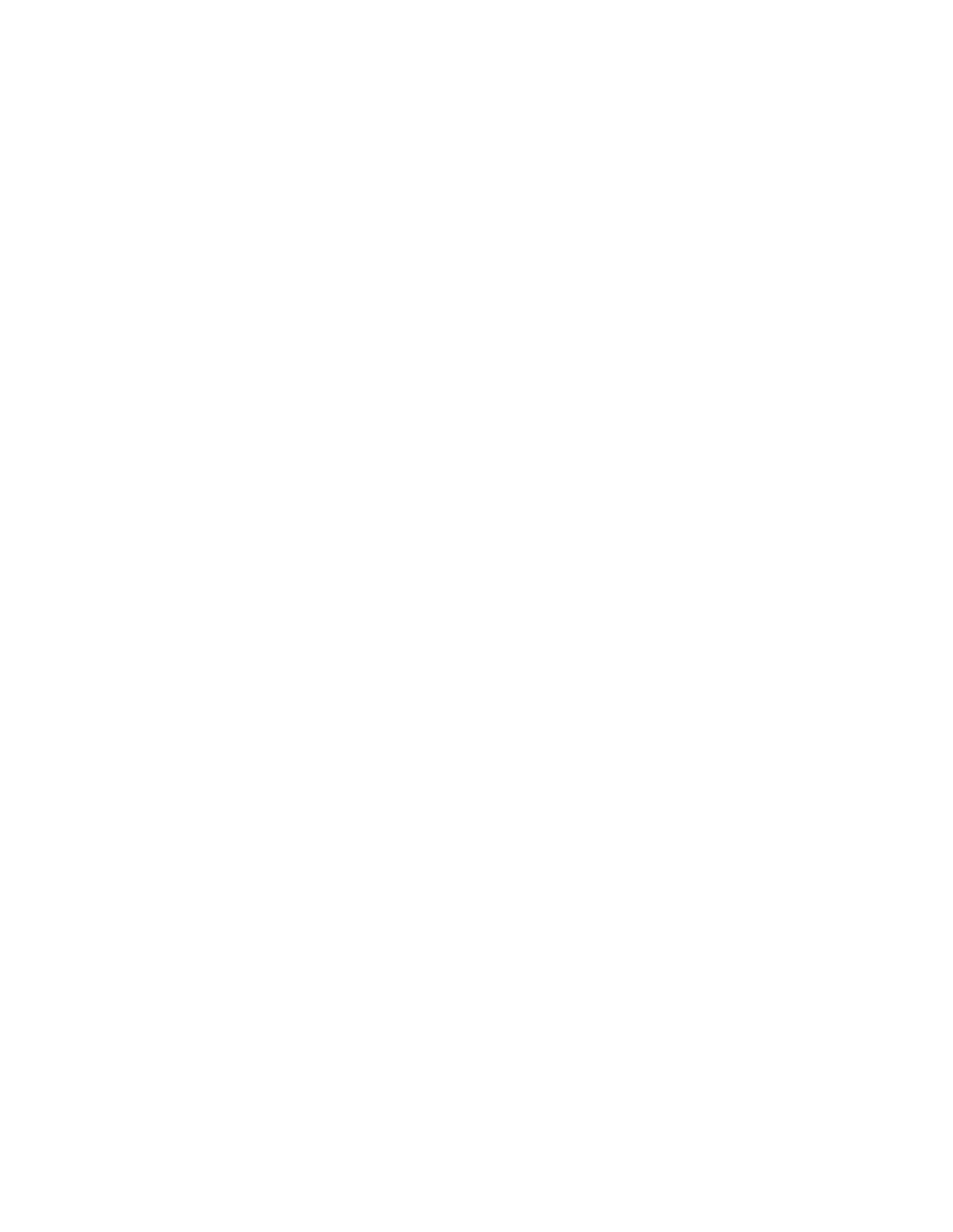## **AYP Policy and Technical Manual**

## **Table of Contents**

| $\mathbf{I}$ . | <b>INTRODUCTION</b>                                                                                                                                                                                                                                                                                                                                                                                                                                                                                                                  | 1                                                                          |
|----------------|--------------------------------------------------------------------------------------------------------------------------------------------------------------------------------------------------------------------------------------------------------------------------------------------------------------------------------------------------------------------------------------------------------------------------------------------------------------------------------------------------------------------------------------|----------------------------------------------------------------------------|
|                | What is Adequate Yearly Progress?<br>Is AYP Something New?<br>What does it mean to say a school or district does not meet AYP this year?<br>What happens if schools or districts do not meet AYP?<br>Are there any changes in determining AYP for 2006-07?                                                                                                                                                                                                                                                                           | 1<br>1<br>1<br>1<br>$\overline{c}$                                         |
| Ш.             | <b>GUIDING PRINCIPLES</b>                                                                                                                                                                                                                                                                                                                                                                                                                                                                                                            | 3                                                                          |
| III.           | <b>DATA SOURCES</b>                                                                                                                                                                                                                                                                                                                                                                                                                                                                                                                  | 5                                                                          |
|                | Academic Indicators: Academic Achievement and Participation<br>Other Academic Indicators: Attendance and Graduation Rates                                                                                                                                                                                                                                                                                                                                                                                                            | 5<br>5                                                                     |
| IV.            | <b>DATA DEFINITIONS: AYP INDICATORS</b>                                                                                                                                                                                                                                                                                                                                                                                                                                                                                              | 5                                                                          |
|                | Participation in Statewide Assessments<br>Academic Achievement Status<br>Attendance: Elementary and Middle Schools, and Schools without Grade 12<br>Graduation: High Schools and Schools with Grade 12                                                                                                                                                                                                                                                                                                                               | 5<br>6<br>$\overline{7}$<br>$\overline{7}$                                 |
| V.             | <b>DATA DEFINITIONS: DEMOGRAPHIC SUBGROUPS</b>                                                                                                                                                                                                                                                                                                                                                                                                                                                                                       | 9                                                                          |
|                | <b>Identified Subgroups</b><br>Group and Subgroup Membership Definitions<br>Minimum Cell Size for Accountability Purposes<br>Data Sources for Subgroup Membership<br><b>Full Academic Year</b><br><b>District Special Education Programs</b>                                                                                                                                                                                                                                                                                         | 9<br>9<br>10<br>11<br>12<br>12                                             |
| VI.            | AYP CALCULATIONS AND DETERMINATIONS                                                                                                                                                                                                                                                                                                                                                                                                                                                                                                  | 13                                                                         |
|                | Statewide Targets for All Schools and Districts<br>Participation<br><b>Academic Status Indicators</b><br>Statewide Academic Status Targets for All Schools<br>Academic Growth: Safe Harbor<br>Other Academic Indicators: Attendance and Graduation<br>How AYP is Determined for Schools, Districts, or the State<br><b>Participation Requirement</b><br>Margin of Error<br>Academic Status Requirement<br>Academic Growth: Safe Harbor<br>Other Academic Indicator Requirement: Attendance or Graduation<br><b>Calculation Rules</b> | 13<br>13<br>13<br>14<br>14<br>15<br>15<br>15<br>16<br>17<br>18<br>18<br>19 |
| VII.           | <b>PRELIMINARY AYP DESIGNATIONS AND ADDITIONAL DATA</b>                                                                                                                                                                                                                                                                                                                                                                                                                                                                              | 19                                                                         |
|                | <b>Preliminary AYP Preview</b><br><b>Title I Targeted Assistance Programs</b><br>Schools with Insufficient Data<br>Compliance with the 1% Cap on Alternative Assessments<br>Reviewing Demographic Information                                                                                                                                                                                                                                                                                                                        | 19<br>19<br>19<br>20<br>20                                                 |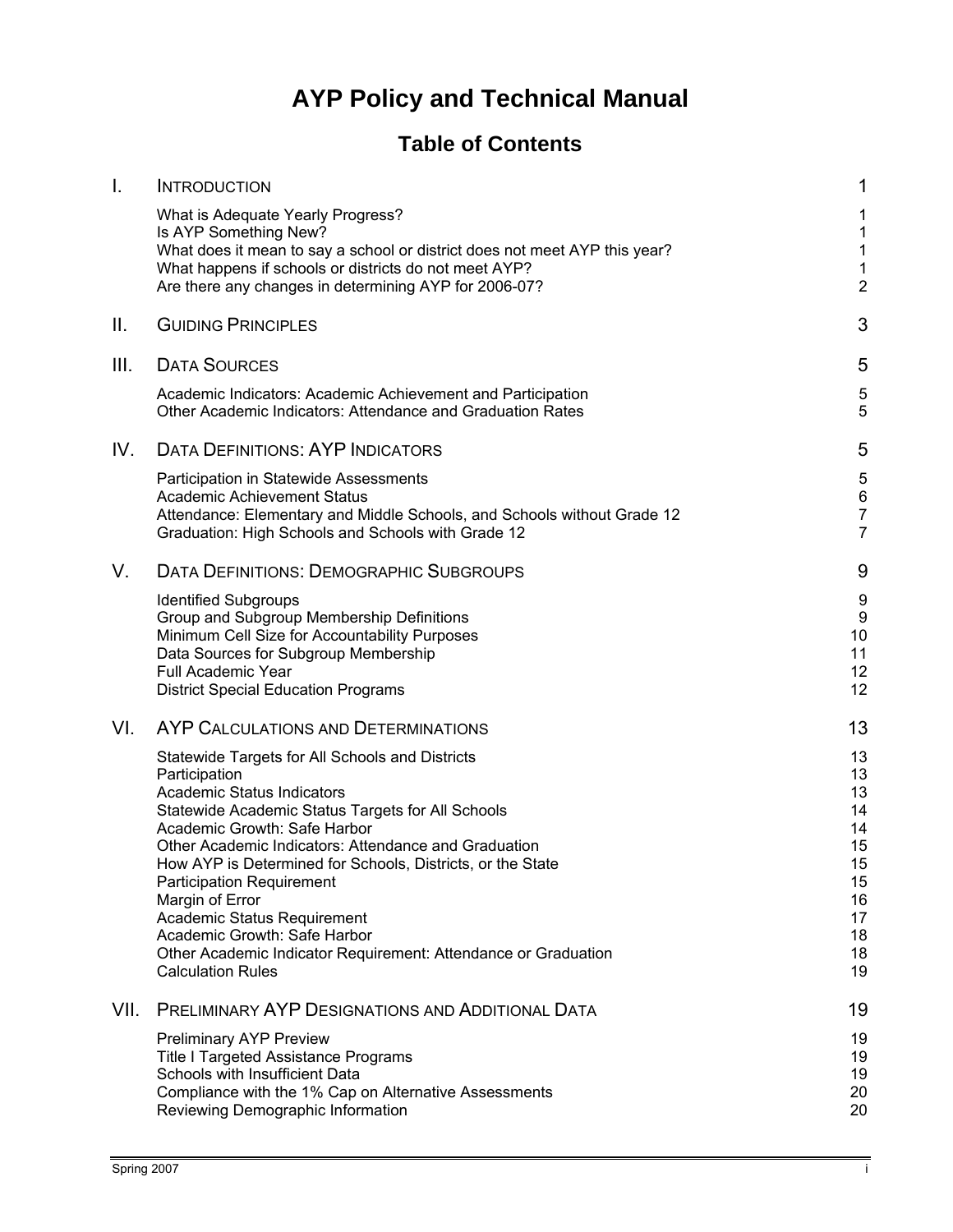|      | <b>VIII. FINAL AYP DESIGNATION</b>                                                                                                                                                                     | 20                         |
|------|--------------------------------------------------------------------------------------------------------------------------------------------------------------------------------------------------------|----------------------------|
|      | AYP and Report Card Preview<br>Release of the Report Card with AYP Designations                                                                                                                        | 20<br>20                   |
| IX.  | <b>RELATIONSHIP OF NCLB TO OREGON'S SCHOOL AND DISTRICT REPORT CARDS</b>                                                                                                                               | 20                         |
|      | <b>NCLB AYP Designations</b><br><b>Report Card Ratings</b><br><b>Comparison of Ratings</b><br>Reporting of AYP and Non-AYP Data                                                                        | 20<br>21<br>21<br>21       |
| Х.   | <b>SPECIAL SITUATIONS</b>                                                                                                                                                                              | 21                         |
|      | <b>Accountability for All Student Results</b><br><b>AYP Reports for New Schools</b><br>Very Small Schools and Districts<br><b>Schools without Benchmark Grades</b><br><b>Other Substantive Reasons</b> | 21<br>22<br>22<br>23<br>23 |
| XI.  | ACCOUNTABILITY FOR SCHOOLS AND DISTRICTS DESIGNATED AS NOT MEETING AYP                                                                                                                                 | 24                         |
|      | Accountability for Title I Schools<br>Accountability for Schools Not Receiving Title I Funds<br><b>Accountability for Districts</b>                                                                    | 25<br>27<br>27             |
| XII. | <b>FOR FURTHER INFORMATION</b>                                                                                                                                                                         | 29                         |
|      | XIII. APPENDIX                                                                                                                                                                                         | 31                         |
|      | School and Program Characteristics                                                                                                                                                                     | 31                         |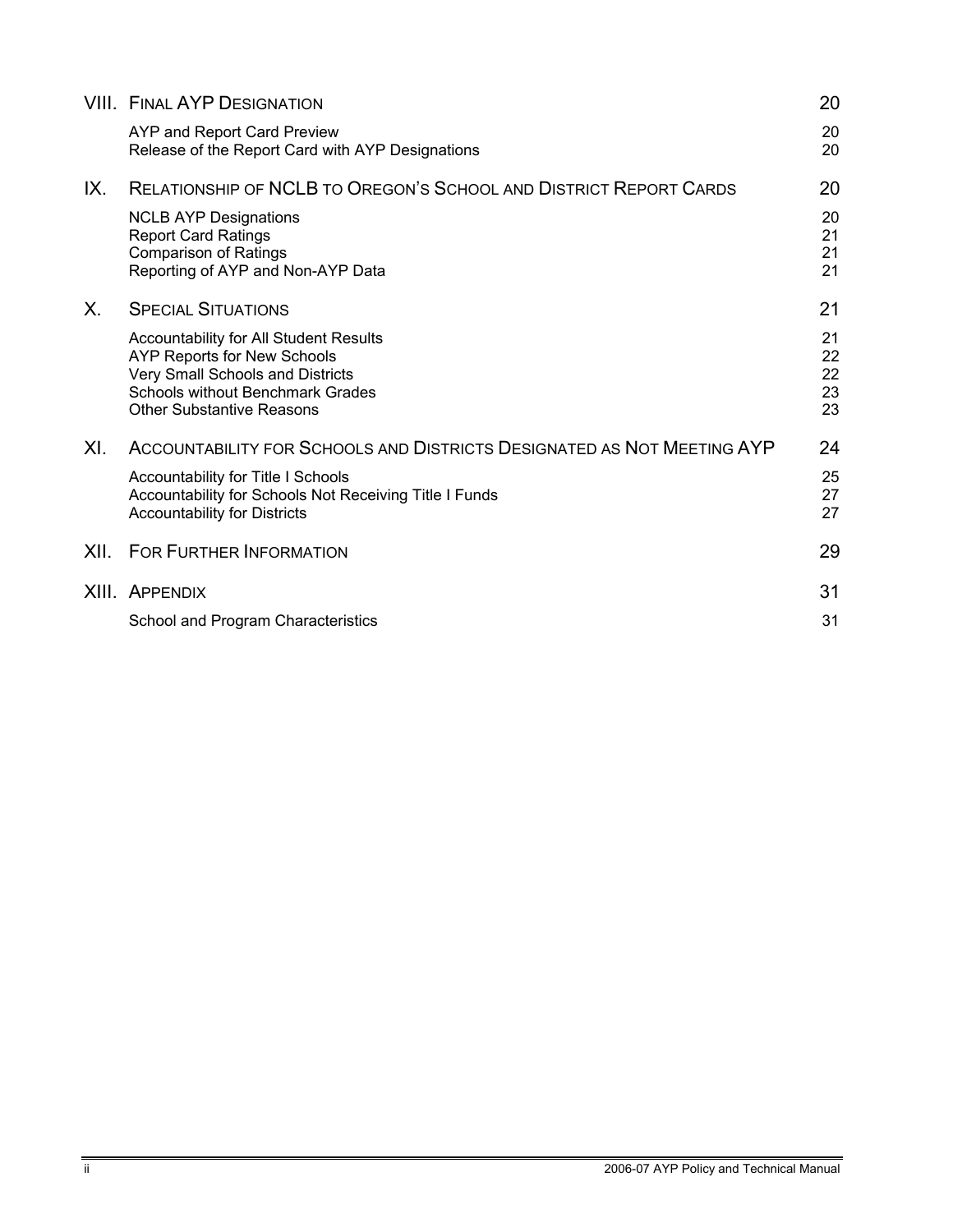## **Tables**

| TABLE 2 ACADEMIC INDICATORS: ACADEMIC ACHIEVEMENT AND PARTICIPATION 5 |  |
|-----------------------------------------------------------------------|--|
| TABLE 3 OTHER ACADEMIC INDICATORS: ATTENDANCE AND GRADUATION RATES 5  |  |
|                                                                       |  |
|                                                                       |  |
|                                                                       |  |
|                                                                       |  |
|                                                                       |  |
|                                                                       |  |
|                                                                       |  |
|                                                                       |  |
| TABLE 12 COMPARISON OF AYP AND REPORT CARD DATA SOURCES AND           |  |
|                                                                       |  |
| TABLE 13 NCLB SANCTIONS FOR TITLE I SCHOOLS CONTINUALLY DESIGNATED AS |  |
|                                                                       |  |
|                                                                       |  |
|                                                                       |  |
|                                                                       |  |
|                                                                       |  |

## **Figures**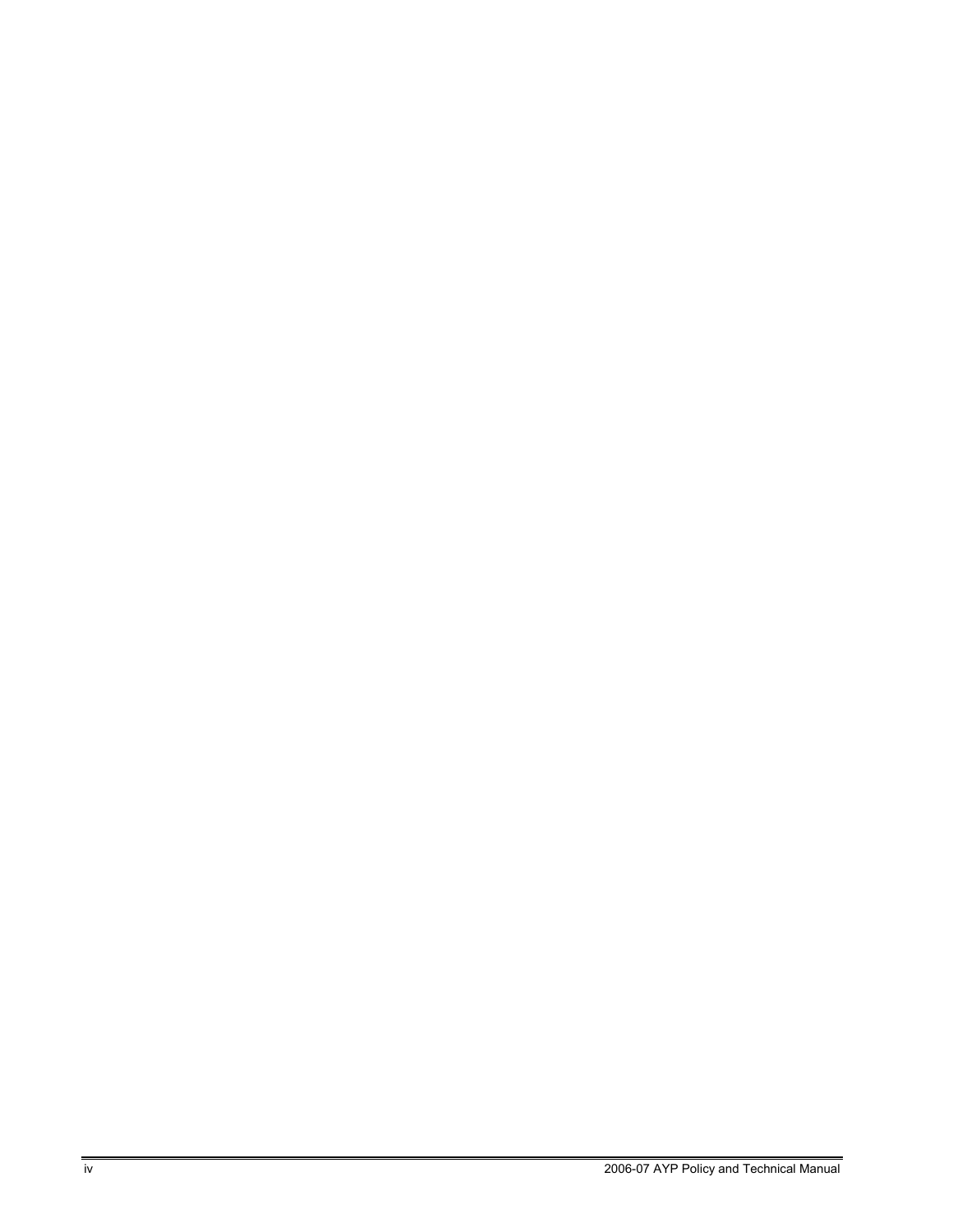## **I. Introduction**

#### **What is Adequate Yearly Progress?**

The No Child Left Behind Act of 2001 (NCLB, Public Law 107–110) requires the state of Oregon to annually determine whether schools, districts, and the state have made adequate yearly progress (AYP) toward the goal of having all students meet rigorous state academic standards by the 2013-2014 school year. Each year, the performance of all students in the school, district, and state as well as demographic subgroups of students, is measured using the Oregon State Assessment Test (OSAT) and the results are compared against annual performance targets.

At the school level, if the school as a whole and all demographic subgroups meet the statewide participation and academic achievement targets in English/Language Arts and Mathematics, and the school meets the statewide target for either attendance (in elementary and middle schools) or graduation rates (for schools with grade 12), the school is designated as meeting AYP. The same requirements apply to each district and to the state.

If any subgroup of students or the student body as a whole in a school does not meet the targets, or does not make sufficient progress toward the targets, the school is designated as not meeting AYP. The same requirements apply to each district and to the state.

A requirement of the federal law is that all schools and districts, whether they receive Title I funding or not, must now receive AYP determinations. In addition, prescribed sanctions are applied to schools and districts that do not meet AYP if they are receiving Title I funds. Non-Title I schools are accountable for meeting AYP, although they are not subject to the sanctions outlined in NCLB.

#### **Is AYP Something New?**

AYP is not a new concept. NCLB has simply changed some of the requirements. Since 1994, with the reauthorization of the Elementary and Secondary Education Act, districts have been required to determine the adequate yearly progress of their Title I schools through the use of a prescribed formula. When the first Oregon School and District Report Cards were issued in January 2000, a transition was made, and the overall rating on the report card was used to determine AYP for Title I schools. Schools receiving ratings of Satisfactory, Strong, or Exceptional overall on the school report cards were designated as having met adequate yearly progress. The report cards distributed in January 2000, 2001, and 2002 were used to measure AYP for Title I schools.

With the passage of NCLB and the prescription of common principles for determining AYP in schools throughout the nation, the Oregon School and District Report Cards can no longer be used to determine AYP. The last AYP rating that was based on the Oregon School and District Report Cards was issued in January 2002. The report card ratings issued to districts and schools since January 2003 have no bearing on AYP. Schools have "held" their 2002 rating since January 2002, and the new AYP designation, distributed in November 2003, continues the AYP cycle for schools and districts.

#### **What does it mean to say a school or district does not meet AYP this year?**

A school or district that does not meet AYP should not be labeled as failing. The designation of not meeting AYP signals that, based on a number of indicators, the school or district is not on track for meeting the national goals for student achievement by the target year of 2014. The school or district as a whole may have strong academic performance, but the designation may be based on a single factor or a single subgroup.

#### **What happens if schools or districts do not meet AYP?**

Under NCLB, schools and districts that are designated as not meeting AYP in the first year face no sanctions. Sanctions begin at the end of the second year for Title I schools or districts that are designated as not meeting AYP for the second consecutive year in the same area (i.e. English/language arts, mathematics, or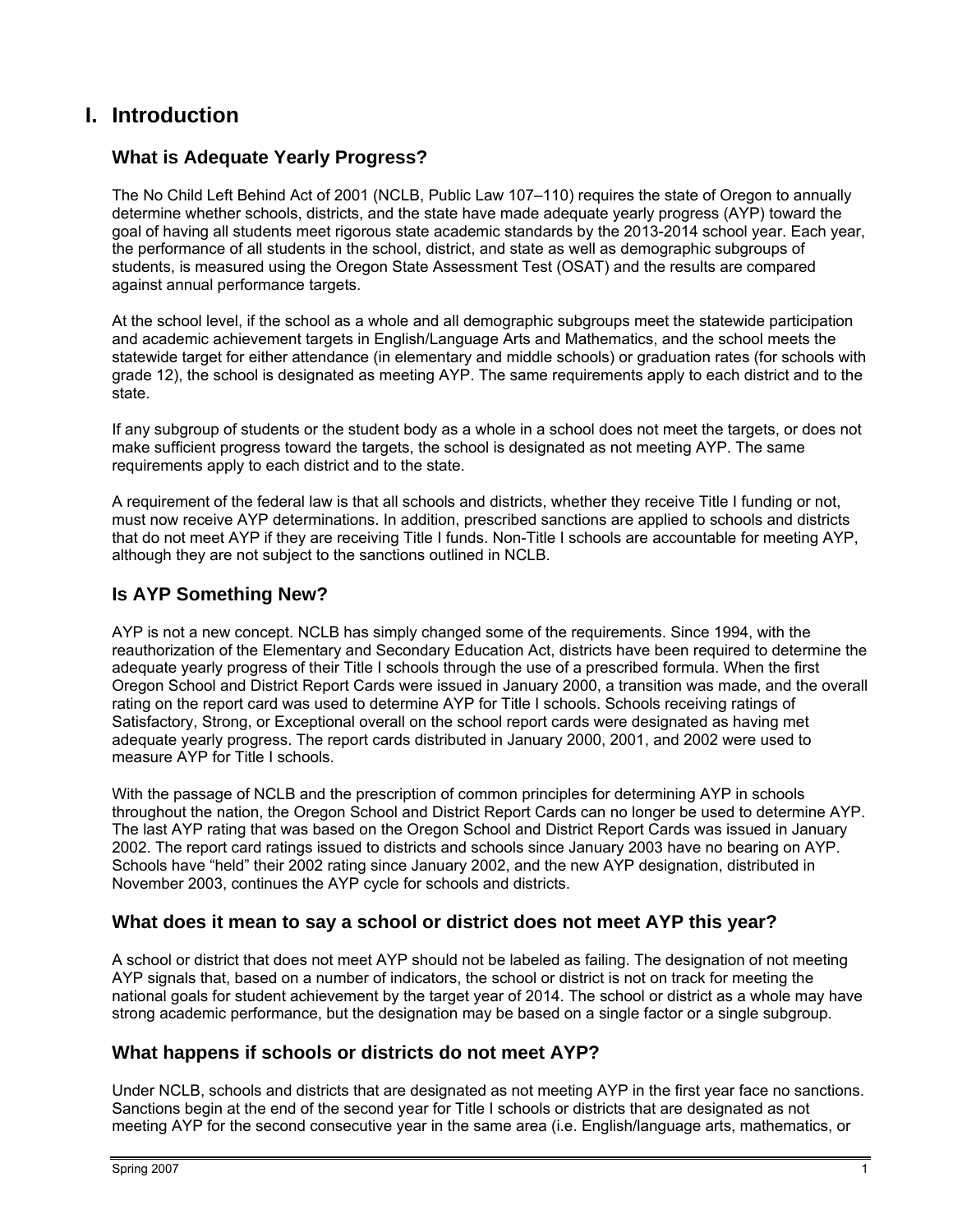other indicator). Consequences outlined in NCLB progress with each year's designation of not meeting AYP and range from offering school choice to restructuring of the school or district. Section XI (page 24) provides a description of sanctions for Title I schools and districts.

If a Title I school or district identified for sanctions meets AYP in a subsequent year in the area that caused the identification, that school or district stays at the previous year's sanctions level. If that same school or district meets AYP for a second consecutive year in the area that caused the school or district to be identified for improvement, that school or district is no longer identified for improvement.

Even though mandatory consequences contained in the No Child Left Behind Act do not apply to schools not receiving Title I funds, all schools are expected to help all students reach state standards. The Oregon Department of Education is developing policy and processes for assisting schools not receiving federal Title I funds and not meeting Adequate Yearly Progress. These policies and processes will include assistance in revising their school and district improvement plans to address targets identified in the AYP analysis.

#### **Are there any changes in determining AYP for 2006-07?**

Changes for AYP determinations for this year include:

#### • **Revised academic performance standards**

On March 15, 2007, the State Board of Education adopted revised achievement/performance standards in Reading/Literature and mathematics effective for the 2006-07 school year. The U.S. Department of Education requires that student achievement of these revised standards for grades 3-8 and 10 be included in AYP determinations for the 2006-07 school year.

Because two years of data are used to make AYP calculations, ODE has requested an amendment to the State's Accountability Workbook to allow the state to recalculate 2005-06 data to reflect numbers of students meeting and exceeding the new standards rather than the numbers reported last year for the purpose of calculating academic growth ("safe harbor"). The 2006-07 data will also be calculated using the newer performance standards thereby allowing valid conclusions to be drawn from the data.

#### • **Changes in defining assessment participants and non-participants (see page 16 for information on participation)**

For 2006-07, students taking modified tests, whether for language or disability reasons, will be counted as non-participants where they were previously counted as participants. Students taking tests below their reenrolled grade ("target down") will also be included as non-participants. Their performance will not be included in the calculation of academic status or academic growth.

Students not taking the test due to a medical emergency will not be considered in calculating either participation or academic achievement.

There has been ongoing discussion of what constitutes an attempt on the student's part to take a test. This has been clarified for this year. Students will now only be included as participants when they have submitted a test that can be scored. This means that for all TESA tests with 5 or more responses and all paper and pencil tests with 10 or more responses submitted by students, the student will be considered a participant.

Rules for inclusion in the writing tests now state that students must respond in English and on-topic with at least a paragraph that is long enough to convey the intent to address the topic with the following exceptions:

- Students assessed at grade 4 are not penalized for writing off-topic.
- Eligible LEP students may respond to the state writing prompt in Spanish.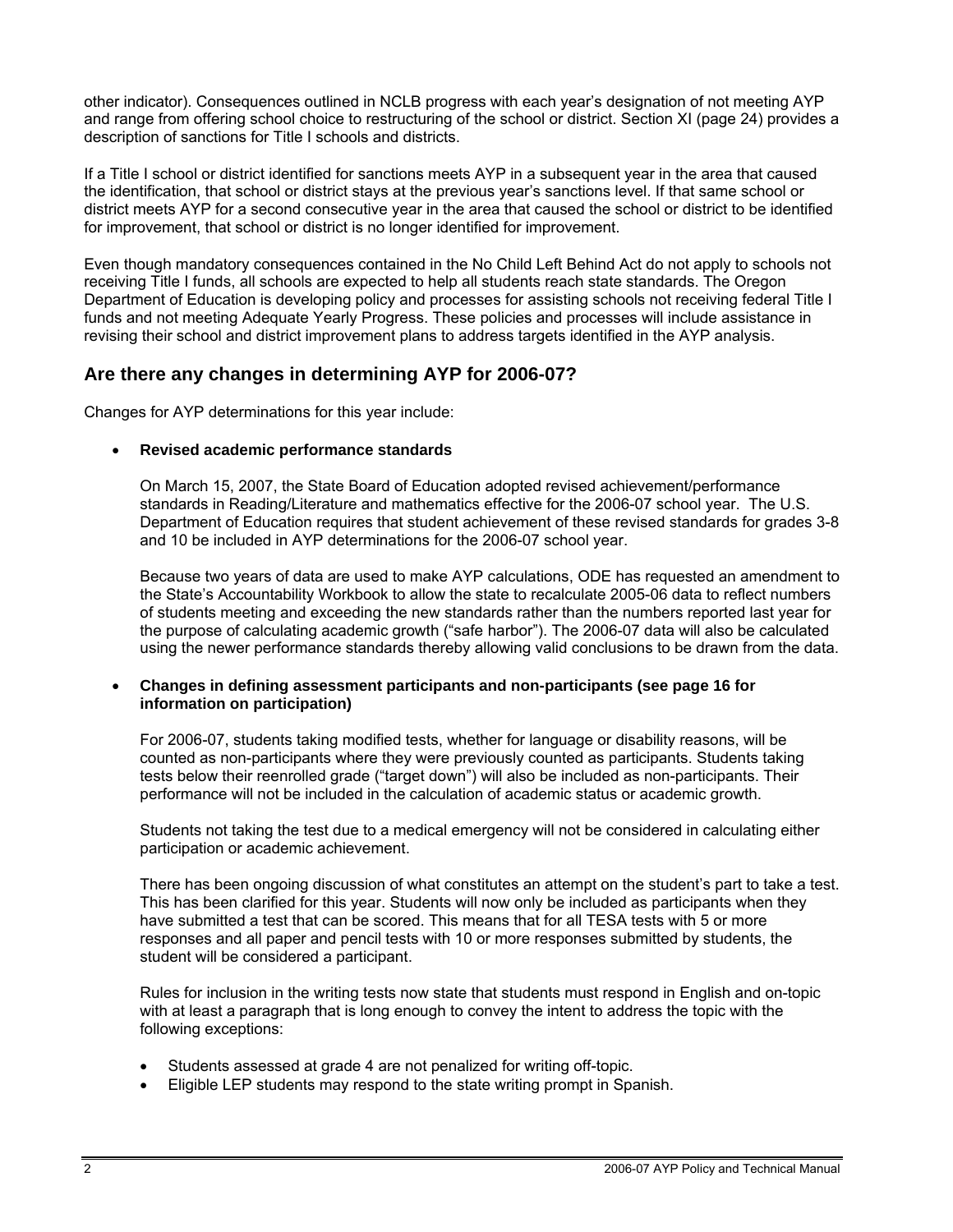Students who do not submit writing samples that meet these requirements will be counted as nonparticipants. In addition, student papers that are coded with a "special code" will not receive valid scores and therefore would also count as non-participants. For more information regarding special codes, please refer to http://www.ode.state.or.us/apps/faqs/index.aspx?t=41&k=147.

We have also received clarification from the U.S. Department of Education regarding students testing above their grade level. Student testing above grade level ("target up") must meet the achievement/performance standard for the test taken to be counted as meeting standard. Additionally, a student who targets up as an  $8<sup>th</sup>$  grader, attempting the CIM test two years before the test is required, is also required to take the  $8<sup>th</sup>$  grade test during the  $8<sup>th</sup>$  grade year to be counted among  $8<sup>th</sup>$  grade participants. Only the score from the  $8<sup>th</sup>$  grade test is include in accountability reports for the current school year. Passing scores from CIM tests are "banked" and reported when the student is enrolled in  $10<sup>th</sup>$  grade.

#### **A change in the Limited English Proficient (LEP) subgroup definition**

Beginning LEP students are students first enrolling in a U.S. school enrollment after May 1<sup>st</sup> of the prior school year rather than August 15<sup>th</sup> of the current school year as has been the case in the past. This is significant because LEP students (see definition on page 9) enrolled in their first year may be exempted from the state Reading/Literature and Writing tests if they take an English Language Proficiency Assessment instead and are still counted as participants. Additionally, scores of beginning LEP students are not included in accountability reports when determining the percentage of students meeting standard. Former LEP students now include students who attained proficiency in English and were exited from an ELL program in either of the prior school years. Former LEP students are included in the LEP subgroup only for AYP determinations.

The current *Oregon Consolidated State Application Accountability Workbook*, as approved by the U.S. Department of Education, can be found online at: http://www.ode.state.or.us/search/page/?id=218

## **II. Guiding Principles**

The federal government established principles to be used in guiding the individual states in the development of their accountability systems. The guiding principles include the methods and means for determining AYP. These principles are summarized below.

- 1. **The accountability system includes all schools and districts in the state**, and holds them to the same criteria. All schools and districts receive timely information on AYP reports, and the system includes rewards and sanctions based on school or district performance.
- 2. **The accountability system includes all students**. All students are expected to participate in the statewide assessment system, and schools and districts are accountable for students who have been served for the majority of the school year.
- 3. **All students including subgroups are expected to make continuous and substantial growth so that all students are proficient on the state's academic standards by 2013-2014.** Schools, districts, and the state are accountable for having students meet the annual targets, including the students who are English language learners, students in poverty, and students with disabilities.
- 4. **Accountability is based primarily on academic assessments in reading and mathematics, and accountability also identifies additional measures, all of which are to be assessed annually.** In the accountability system, assessments measure student achievement of state content standards in reading and math. Additional factors of attendance or graduation rates will be included in the determination of AYP.
- 5. **The accountability system is valid and reliable** and produces reliable and valid decisions about whether a group of students, a school, or a district meets AYP. These decisions include provisions for allowing for changes in a school's population and also protection of student confidentiality.

These principles are among the 10 used by the U.S. Department of Education in developing the Consolidated State Application Accountability Workbook used by each of the states in applying for federal approval of accountability plans. The 10 are embedded in the workbook and can be found in Oregon's submission at: http://www.ode.state.or.us/search/page/?id=218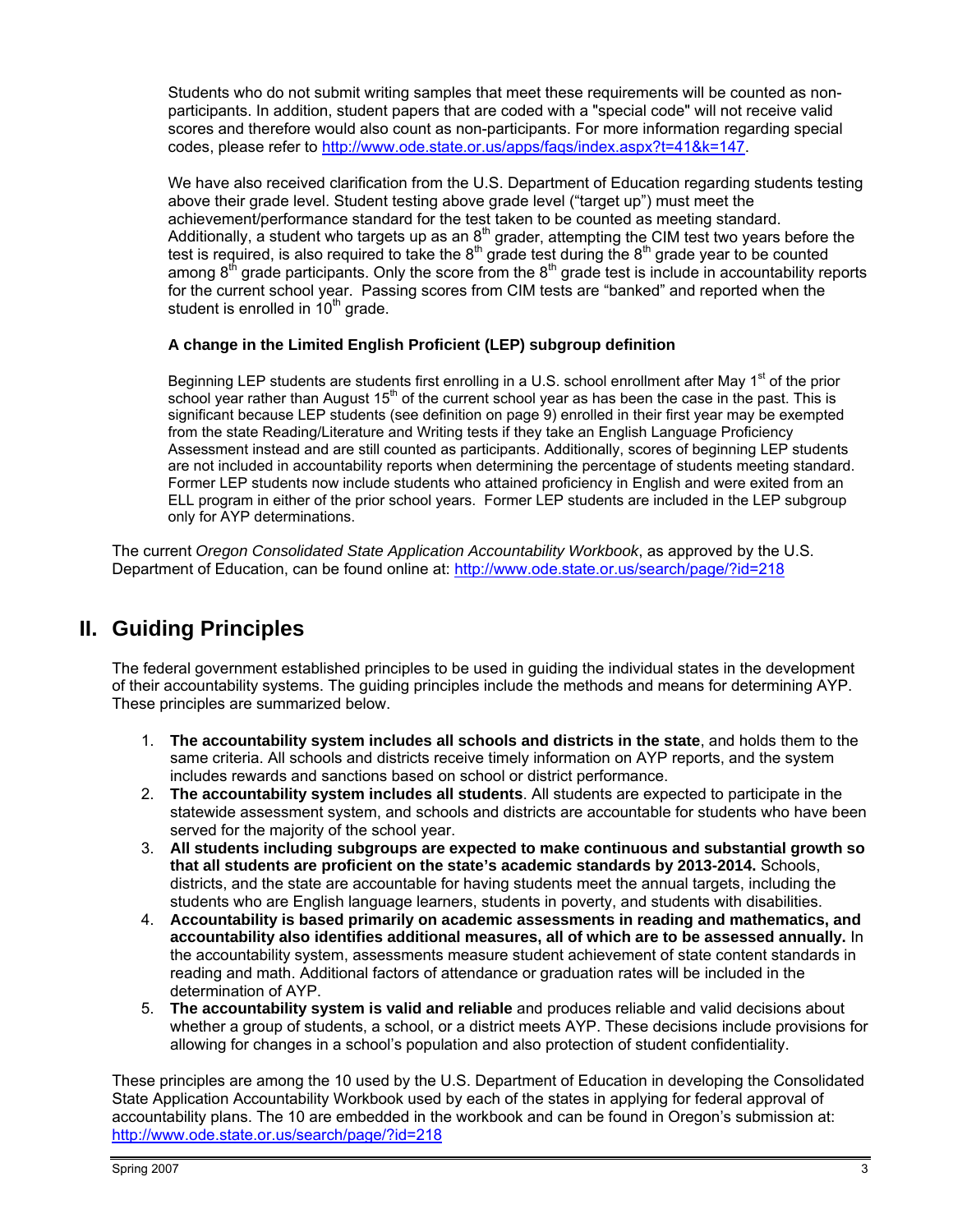#### **Table 1 AYP Timeline 2006-2007**

| <b>Date</b>      | <b>Significant Events in Report Card/AYP Determination Process</b>                                                                                                                             |
|------------------|------------------------------------------------------------------------------------------------------------------------------------------------------------------------------------------------|
| <b>April 3</b>   | NCLB English Proficiency 06-07 Collection opens (required for AYP determinations)<br>$\bullet$                                                                                                 |
| April 26         | Spring Student Membership 06-07 Collection opens (required for AYP determinations)<br>$\bullet$                                                                                                |
|                  | Spring Validation Window of Report Card Data Elements<br>$\bullet$                                                                                                                             |
| May $3 - 25$     | Changes made after this date to data elements included in the validation will not be reflected                                                                                                 |
|                  | in accountability reports.                                                                                                                                                                     |
| June 30          | Due date for Suspensions/Expulsions/Truancy 06-07<br>$\bullet$                                                                                                                                 |
|                  | Due date for NCLB English Language Proficiency 06-07<br>$\bullet$                                                                                                                              |
| July 15          | Due date for Annual ADM 06-07 Collection<br>$\bullet$                                                                                                                                          |
| Aug 16           | Student tests records for all subjects and tests loaded in Student Centered Staging<br>٠                                                                                                       |
|                  | First extract of data from Spring Student Membership 06-07 and NCLB English<br>$\bullet$                                                                                                       |
| Aug 18           | Proficiency 06-07 Collection for application to test records and generation of virtual                                                                                                         |
|                  | records for inclusion in pre-preliminary AYP and report card data                                                                                                                              |
| Aug 21-          | Fall Validation Window of Report Card Data Elements (including report card ratings)                                                                                                            |
| Sept 20          | Changes made after this date to data elements included in the validation will not be reflected<br>in published Report Cards.                                                                   |
|                  | Pre-preliminary school and district AYP data and report card detail data on ODE                                                                                                                |
| <b>Aug 21</b>    | district secure website.                                                                                                                                                                       |
|                  | Last date for changes to:<br>$\bullet$                                                                                                                                                         |
|                  | Spring Student Membership 06-07                                                                                                                                                                |
| Aug 23           | NCLB English Language Proficiency 06-07                                                                                                                                                        |
|                  | Changes made after this date to these data elements will not be reflected in Final AYP                                                                                                         |
|                  | determinations, Report Card or Assessment Group report results.                                                                                                                                |
|                  | Last date for changes to:<br>$\bullet$                                                                                                                                                         |
|                  | Assessment test records                                                                                                                                                                        |
| Aug 24           | Annual ADM 06-07<br>$\bullet$                                                                                                                                                                  |
|                  | Changes made after this date to these data elements will not be reflected in Preliminary AYP                                                                                                   |
|                  | determinations, Report Card or Assessment Group report results.                                                                                                                                |
| Aug 28           | Preliminary school and district AYP reports on ODE district website<br>$\bullet$<br>Preliminary report card detail sheets on ODE district website                                              |
| Aug 28 -         | ٠<br>Requests by districts for substantive appeals of preliminary AYP designation due to<br>$\bullet$                                                                                          |
| Sept 20          | ODE. Requests must be signed by the district Superintendent or his/her designee.                                                                                                               |
|                  | Public release of preliminary AYP designations for all schools and districts on the ODE<br>$\bullet$                                                                                           |
| Aug 30           | website                                                                                                                                                                                        |
|                  | Last date for changes to<br>٠                                                                                                                                                                  |
|                  | Assessment test records                                                                                                                                                                        |
| Sept 14          | Annual ADM 06-07                                                                                                                                                                               |
|                  | Changes made after this date to these data elements will not be reflected in Final AYP                                                                                                         |
|                  | determinations, Report Card or Assessment Group report results.                                                                                                                                |
| Sept 26          | Requested AYP data reviews completed for all schools and districts and final school                                                                                                            |
|                  | and district AYP reports on ODE district website                                                                                                                                               |
| Sept 28          | Public release of final AYP designations for all schools and districts on the ODE<br>$\bullet$                                                                                                 |
| Oct <sub>3</sub> | website<br>District preview of 2006-07 school and district report cards on ODE district website<br>٠                                                                                           |
|                  | 2006-07 school and district report cards, including supporting detail sheets, available<br>$\bullet$                                                                                           |
| Oct <sub>5</sub> | to public on ODE website                                                                                                                                                                       |
| No later         |                                                                                                                                                                                                |
| than             | Distribution of school and district report cards completed by districts. Districts are<br>$\bullet$<br>responsible for downloading, duplicating, and distributing report cards as described in |
| Dec 15,          | the Report Card 2006-2007 Policy Manual                                                                                                                                                        |
| 2007             |                                                                                                                                                                                                |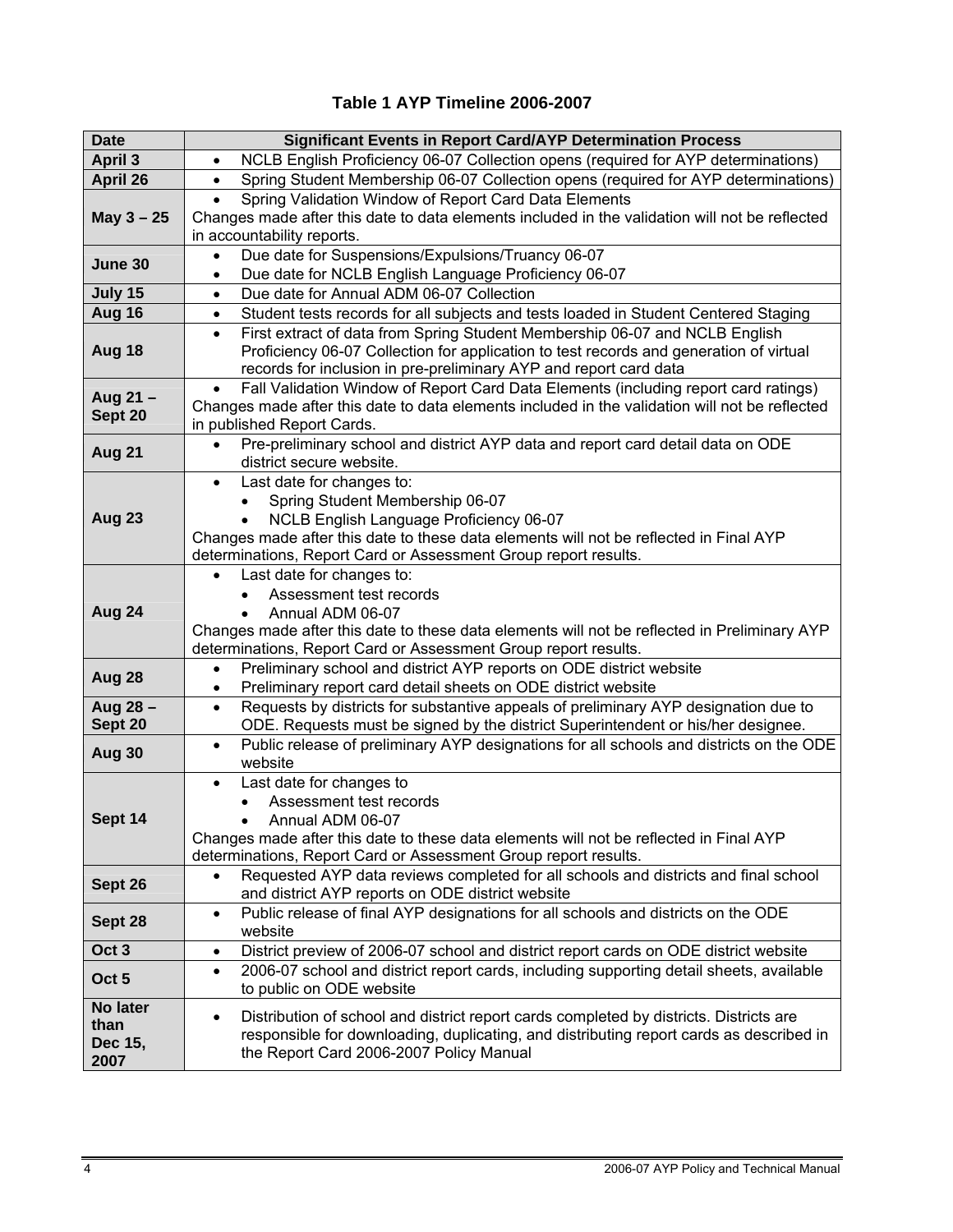## **III. Data Sources**

1

#### **Academic Indicators: Academic Achievement and Participation**

NCLB requires that states establish academic achievement targets. The determination of AYP for all schools and districts in the state is required by law to be based on assessments in English/language arts and mathematics. The statewide assessments listed in Table 2 are used in determining school, district, and state performance relative to the academic targets and school participation requirements of No Child Left Behind.

**Table 2 Academic Indicators: Academic Achievement and Participation** 

|                              | Assessed Grade Levels<br>By School Year |              | For Small Schools and Districts<br>If Additional Data is Necessary |                   |
|------------------------------|-----------------------------------------|--------------|--------------------------------------------------------------------|-------------------|
| Assessment                   | 2006-2007                               | 2005-2006    | $2004 - 2005$                                                      | 2003-2004         |
| Reading Knowledge and Skills | $3 - 8 & 10$                            | $3 - 8 & 10$ | 3, 5, 8, 8, 10                                                     | 3, 5, 8, 8, 10    |
| Math Knowledge and Skills    | $3 - 8 & 810$                           | $3 - 8 & 10$ | 3, 5, 8, 8, 10                                                     | 3, 5, 8, 8, 10    |
| Math Problem Solving         |                                         |              |                                                                    | 5, 8, $8, 10^{3}$ |

 The scores of students enrolled in grade 10 who took and passed the test the previous school year or targeted up and passed the test as an 8th grade student and did not test again in grade 10 are included.

The Department of Education suspended administration of the Math Problem Solving Assessment beginning with 2004-05. See http://www.ode.state.or.us/search/page/?=501

beginning with 2004-05. See <u>http://www.ode.state.or.us/search/page/?=501</u><br>3 10th grade math problem solving results are included in participation but not in performance calculations.

#### **Other Academic Indicators: Attendance and Graduation Rates**

Under NCLB, the other required academic indicator for determining AYP for districts and schools with grade 12 is the graduation rate. For all other schools and districts, Oregon selected attendance as the other indicator. States are required to establish targets for the other academic indicators used to determine whether a school or district has met adequate yearly progress, but the targets for the other indicators are not required to increase over time.

#### **Table 3 Other Academic Indicators: Attendance and Graduation Rates**

| Indicator                                                    | Data Source                                                          | Contact                                                        |
|--------------------------------------------------------------|----------------------------------------------------------------------|----------------------------------------------------------------|
| Attendance in elementary and middle<br>schools               | <b>Annual ADM Collection</b>                                         | Joy Blackwell<br>503-947-5767<br>joy.blackwell@ode.state.or.us |
| Graduation rate in high schools and<br>schools with grade 12 | Early Leavers Collection<br><b>High School Completers Collection</b> | Linda Burgin<br>503-947-5878<br>linda.burgin@ode.state.or.us   |

Please note that graduation rates are based on data for school years 2004-05 and 2005-06. Data for 2006-07 are not available until January 2008.

## **IV. Data Definitions: AYP Indicators**

#### **Participation in Statewide Assessments**

Student participation on statewide assessments is calculated as the number of valid test scores from all students enrolled in the school on the first school day in May for whom public funds are expended divided by the expected number of tests from students enrolled on the first school day in May minus the number of students without test scores that were not enrolled or had a medical emergency during the testing window(s)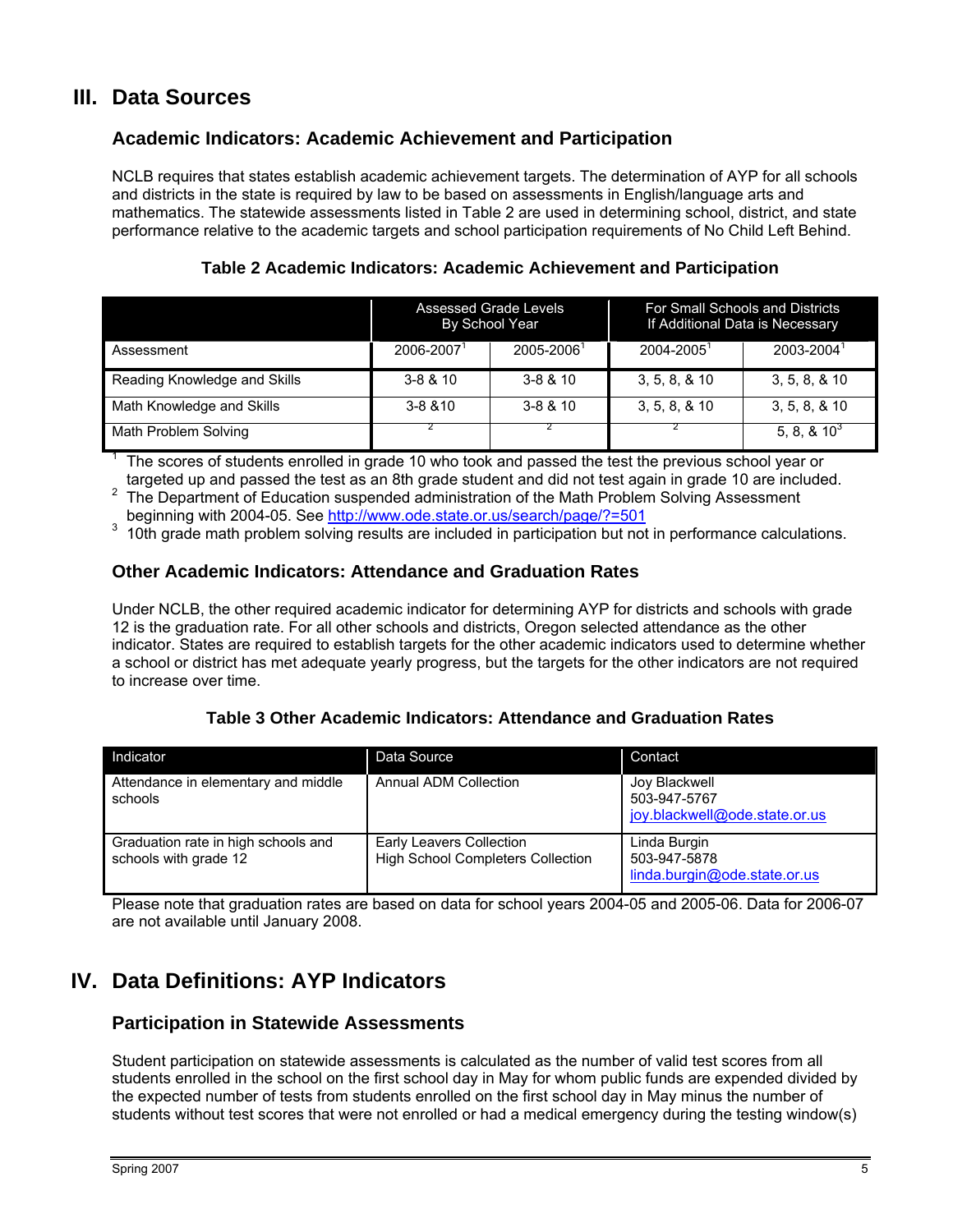for the assessment minus the number of records from students with administration code of 6 (Home Schooled/Foreign Exchange students).

For schools, the records for students participating in district special education programs are also subtracted from the denominator.

For example, a school has 74 valid scores for third grade students enrolled on the first school day in May and all of whom are supported by public funds. They reported 84 total students enrolled on the first school day in May. Of those 84 students, 3 were not enrolled during the testing window and one had a medical emergency during the testing window. Two additional students are enrolled in the school as third graders but are served by the district's special education program.

This would result in a 94.8% participation rate through the following calculation:

 $=94.8%$ 84 students - 3 new students -1medical emercency - 2 students in district special education  $\frac{74 \text{ valid scores}}{24 \text{ rad/s} + 1.4 \text{ rad/s} + 1.4 \text{ rad/s}} =$ 

Students who do not answer enough questions to arrive at a valid score will be counted as non-participants. Statistical analysis and expert evaluation indicates that valid scores can be assigned for all TESA tests with 5 or more responses and all paper and pencil tests with 10 or more responses. Students submitting tests meeting these answer counts will be included as participants. Those with fewer answers will be counted as non-participants. Similarly, students who submit a writing sample that cannot be assigned a valid score will be counted as non-participants. This would result if students do not respond in English (except specific LEP students) and on-topic (except students in grade 4) with at least a paragraph that is long enough to convey the intent to address the topic. Students will also be counted as non-participants if they receive a "special code" (see http://www.ode.state.or.us/apps/faqs/index.aspx?t=41&k=147).

Students who take an assessment at a higher grade level than their enrolled grade (target-up) will count as participants for the purposes of AYP calculations (and therefore Report Cards). In the case of students enrolled in  $8<sup>th</sup>$  grade, however, the student must take the  $8<sup>th</sup>$  grade test which would be included in accountability reports for the current year to be counted as a participant. Students in  $8<sup>th</sup>$  grade may also take the Certificate of Initial Mastery (CIM) level test and if they meet the standard, the score will be "banked" and will be included in accountability reports when the student is enrolled in grade 10. In all cases, only the achievement levels associated with the grade level of the test will be used to determine whether students have met standard.

#### **Academic Achievement Status**

Academic achievement status for schools and districts is calculated as the number of valid test scores meeting standard from students enrolled for a full academic year in the school or district on the first school day in May divided by the number of valid test scores from students enrolled for a full academic year in the school or district on the first school day in May.

Performance standards by test can be found at: http://www.ode.state.or.us/search/results/?id=223

- Scores on writing performance assessments that are scored as Conditionally Meets are counted as Does Not Meet the standard for the purposes of calculating report card ratings.
- Scores from targeted up assessments are counted as Meet the standard if the student's score meets or exceeds the benchmark standard for the assessment.
- Up to 1% of total test scores in the district used to determine AYP may be from extended assessments if the scores meet or exceed the alternate achievement standards adopted by the state.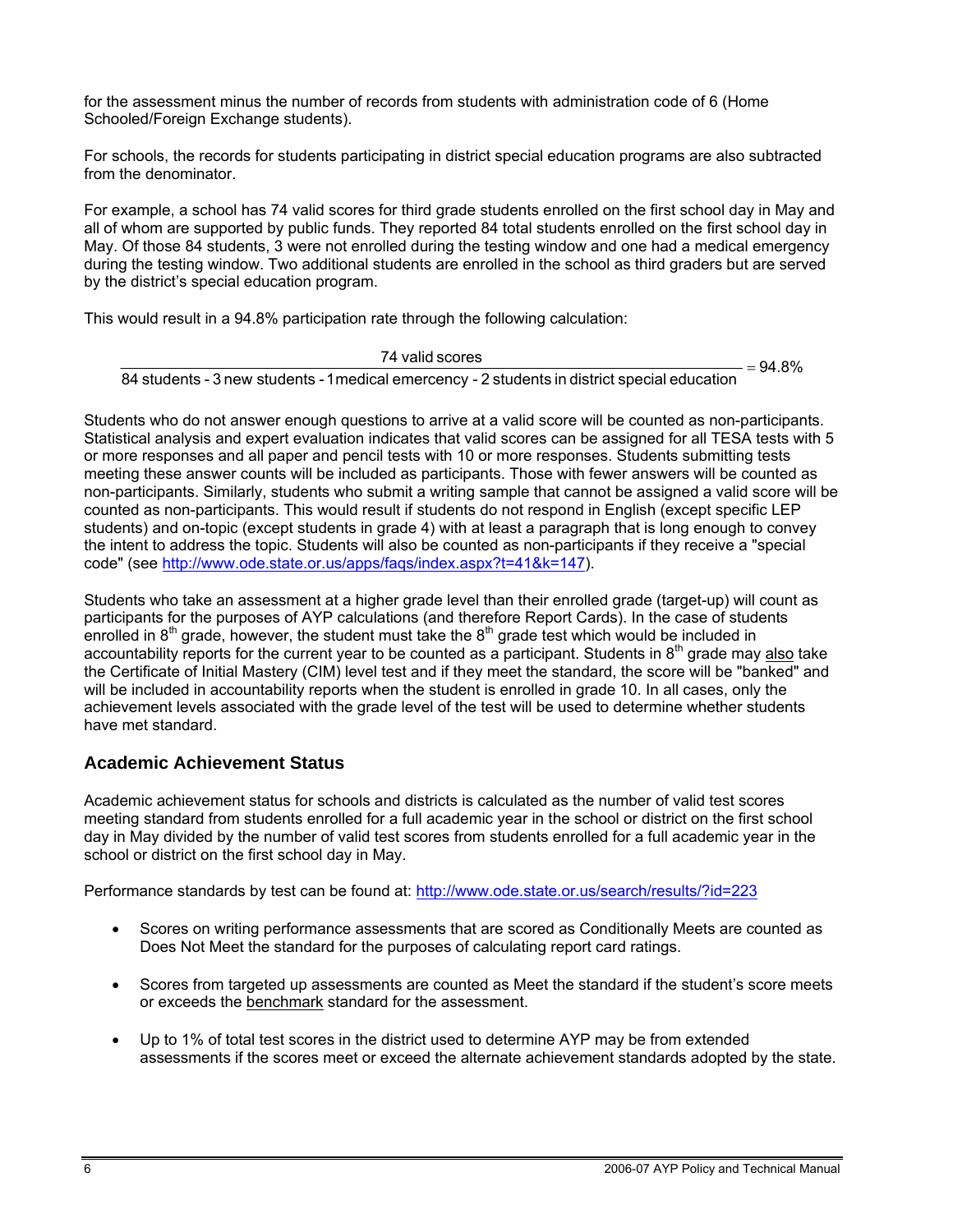#### **Attendance: Elementary and Middle Schools, and Schools without Grade 12**

The attendance for a school or district is the weighted average of enrollment multiplied by the attendance rate for each year. The attendance rate represents the percentage of students attending in grades 1-12 and is calculated as the total number of days students are present divided by total number of days students are present plus total number of days students are absent.

Enrollment is the number of students in membership on the first school day in May. District special education students are included in the calculation of district, but not school, attendance rate.

For example, a school reported 431 students enrolled in one year with an attendance rate of 89%. For a second year, the school reported 481 students enrolled with an attendance rate of 93%. This would result in an attendance figure of 91.1% through the following calculation. Because of the higher enrollment the second year, the weighted average is higher than the average of the two attendance rates.

 $\frac{431^{*}.89 + 481^{*}.93}{431 + 481} = 91.1\%$ 

#### **Graduation: High Schools and Schools with Grade 12**

If the minimum student count of 40 is met, graduation rate is used as the other academic indicator for schools serving  $12<sup>th</sup>$  grade. The graduation rate is calculated as the weighted average of enrollment times the graduation rate for each year. The graduation rate equals graduates divided by graduates + dropouts.

In this case, if a school issues 256 regular diplomas one year with an enrollment of 1220 grades 9 through 12 and 277 regular diplomas the next with an enrollment of 1236 grades 9 through 12 and has 18 dropouts the first year and 12 the second, the following calculation would result in a graduation rate of 94.65%.

$$
\frac{1220 \times \left(\frac{256}{256+18}\right) + 1236 \times \left(\frac{277}{277+12}\right)}{1220+1236} = 94.65\%
$$

#### **Who are graduates**

• Students are counted as graduates if they receive a regular high school diploma, including an adult high school diploma. The Oregon high school diploma requires at least 22 credits to earn.

#### **Who are not graduates**

- Students are not counted as graduates if they receive modified diplomas based on completion of a special education individualized education program (IEP).
- Students are not counted as graduates if they receive credentials that require less than 22 credits to earn.
- Students are not counted as graduates if they finish their senior year without receiving any credentials.
- Students are not counted as graduates if they pass a Test of General Educational Development to earn a General Education Development (GED) certificate.

Oregon's definition of graduates meets the requirements of the U.S. Department of Education for calculating a graduation rate.

Enrollment is the number of students in membership in grades 9 –12 on October 1. Net enrollment is used for alternative and charter schools.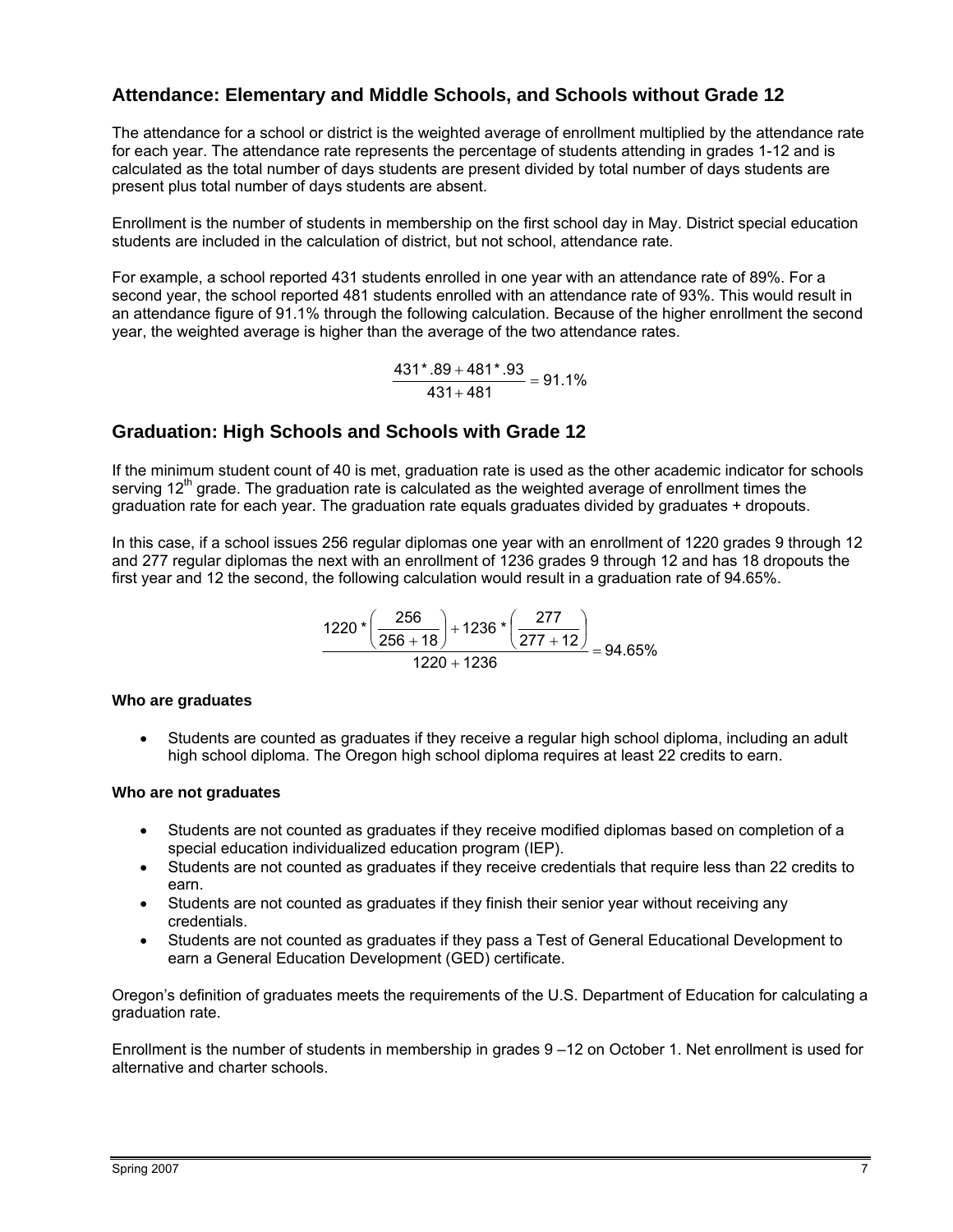**Dropouts** are students who were enrolled during the current school year and have withdrawn from school, or were enrolled in the previous school year but not in the current school year, and **did not** meet any of these conditions:

- Transferred to another school that leads to graduation.
- Moved, and enrollment is verified by contact with the student's new school.
- Received a high school diploma issued by a school district.
- Received a modified diploma based on completion of an IEP.
- Received home instruction paid for by the district.
- Temporarily absent because of suspension, long-term illness, or family emergency.
- Enrolled in an approved, district-sponsored alternative education program.
- Enrolled in a foreign exchange program.
- Moved out of the United States and enrollment status is unknown.
- Enrolled in an adult high school diploma program sponsored by the district.
- In protective custody and the location of the student is not legally available.
- Placed in a corrections facility, substance abuse facility, or mental health facility, or a CSD certified shelter care program, or legally deported.
- Deceased.
- Withdrew to be taught at home by a parent or private tutor and registered with the Education Service District (ESD).
- Received an adult high school diploma at a community college.
- Received a GED certificate.

#### **Please note. A student who has withdrawn from school and who meets any one of the conditions above is not classified as a dropout.**

The following special cases constitute dropping out. This is a list of the most common cases and does not describe every circumstance of dropping out.

- Left school without notice and cannot be located.
- Withdrew from a district-sponsored alternative program.
- Moved with a migrant family and is not known to be in school.
- Moved to another district or state and is not known to be in school.
- Suspended or expelled and did not return to school when scheduled to.
- Expelled and did not enroll in the alternative education program that was offered.
- Reported for active duty in military service before receiving a high school diploma or GED.
- Withdrew for home schooling and did not register with the ESD.
- Was sent back from home schooling by the ESD and did not re-enroll.
- Withdrew near the end of the school year before full credit for classes was awarded.
- Withdrew from a GED program without earning a GED.
- Received a certificate of completion based on completion of an IEP.
- Enrolled independently in an alternative education program.
- Enrolled independently in a community college without having received a high school diploma.
- Was released from compulsory attendance and did not stay in school.
- Received a completion credential requiring less than 22 credits to earn.

A dropout is defined by Oregon Revised Statute ORS 339.505. This definition of dropout is consistent with the definition used by the National Center for Education Statistics and is calculated following the regular definitions published by the Oregon Department of Education. For further information on dropouts in Oregon, see http://www.ode.state.or.us/search/page/?id=1.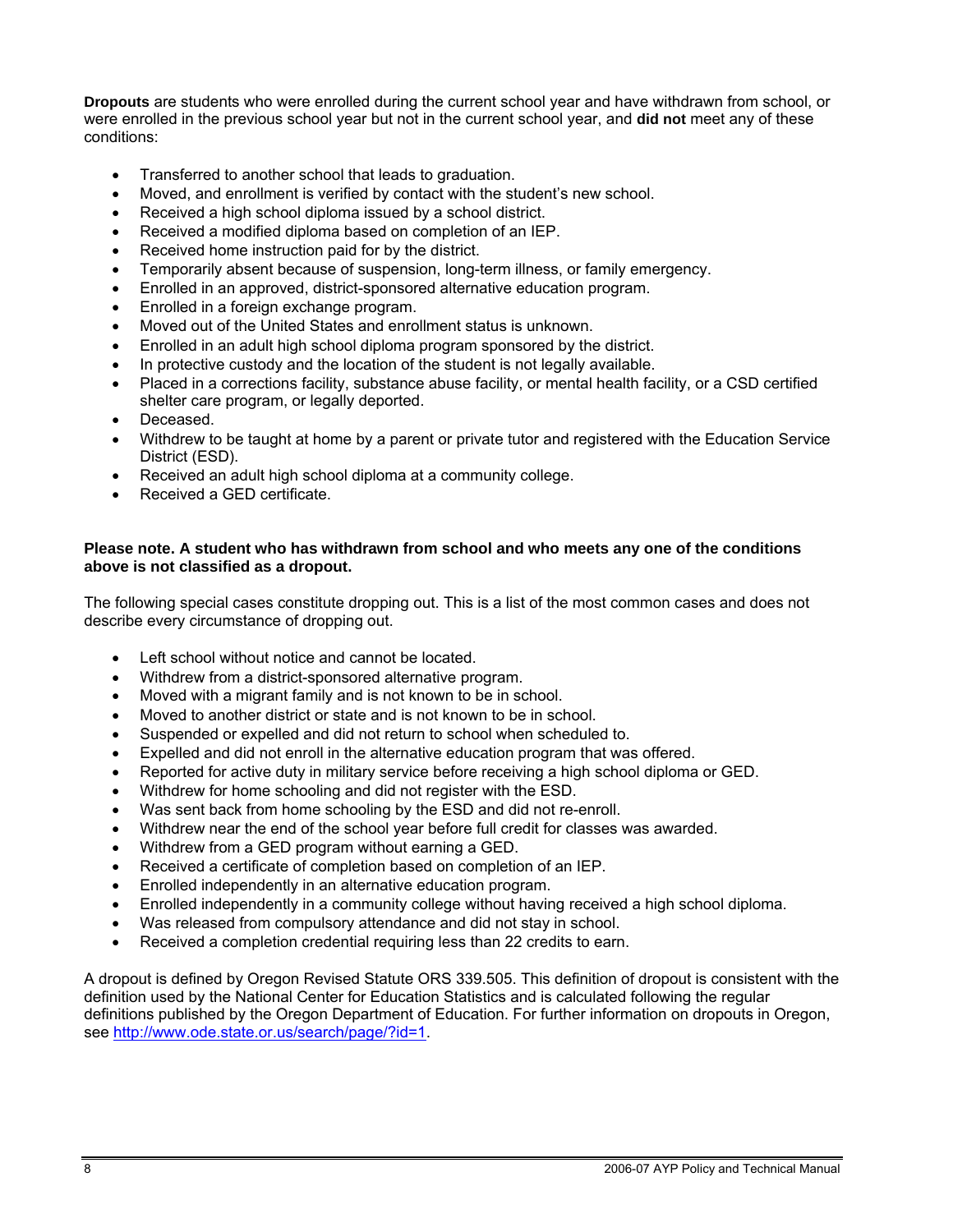## **V. Data Definitions: Demographic Subgroups**

#### **Identified Subgroups**

Under NCLB, students are included in non-exclusive subgroups for determining AYP. The subgroups are: (1) students with disabilities, (2) students determined to be Limited English Proficient, (3) students from economically disadvantaged families, and (4) the student membership in major racial/ethnic groups in the state (i.e. white, black, Hispanic, Asian/Pacific islander, American Indian/Alaskan native, and multiracial/multi-ethnic).

#### **Group and Subgroup Membership Definitions**

#### **All Students**

The All Students group includes all students enrolled in the school or district on the first school day in May except the following:

- home schooled, tuitioned, or foreign exchange students,
- students enrolled in private alternative programs that are not receiving instruction in core academic content areas assessed by the state assessments,
- students identified by the school or district as transferring in without a test score after the testing window has closed, or
- (for schools) students enrolled in district special education programs.

#### **Students with Disabilities**

The students with disabilities group includes all students served at any time during the school year by special education programs in which students are instructed and monitored based on decisions defined by Individualized Education Programs (IEP).

#### **Limited English Proficient**

Included in the Limited English Proficient group is any student who is identified by the district in the English Language Proficiency Survey as either:

- 1. Limited English Proficient (LEP), an individual who:
	- is aged 3 through 21;
	- is enrolled or preparing to enroll in an elementary school or secondary school;
	- was not born in the United States or whose native language is a language other than English;
	- is a Native American or Alaska Native, or a native resident of the outlying areas; and
	- comes from an environment where a language other than English has had a significant impact on the individual's level of English language proficiency; or
	- is migratory, whose native language is a language other than English, and
	- comes from an environment where a language other than English is dominant; and whose difficulties in speaking, reading, writing, or understanding the English language may be sufficient to deny the individual:
		- the ability to meet the State's proficient level of achievement on State assessments (described in section 1111(b)(3) of the No Child Left Behind Act);
		- the ability to successfully achieve in classrooms where the language of instruction is English; or
		- the opportunity to participate fully in society.

#### **or**

2. Former LEP students (see Memorandum No. 010-2006-07) who are identified as exiting an LEP program in either of the two previous school years. Beginning with reporting for 2006-07, these students may only be included in the LEP subgroup only for AYP reporting.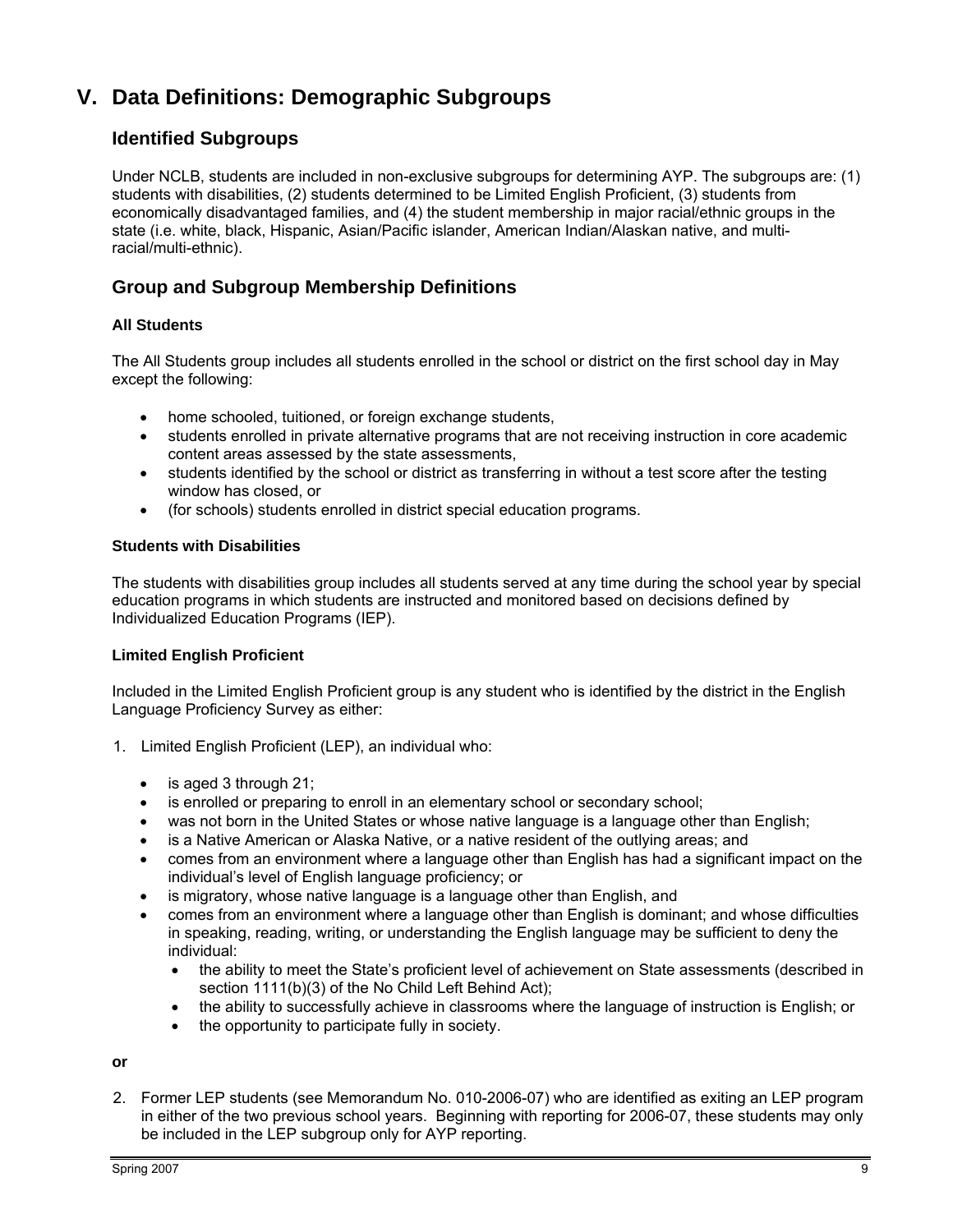Test records with an LEP flag of B, Y, E, or Z are from students who are Limited English Proficient. Test records with an LEP flag of T are from transitioning (now former) LEP students. See Table 14 on page 35 in the Appendix for details.

#### **Economically Disadvantaged**

The eligibility application for free and reduced price meal programs will be used to determine membership in this subgroup. Students eligible for free and reduced price lunch are identified by the district in the Spring Membership Collection. For further information about the use of free and reduced price meal data for this purpose, please see https://district.ode.state.or.us/docs/datacollect/2003\_04/. Schools and districts that do not administer school lunch programs may identify economically disadvantaged students by other means.

#### **Race/Ethnicity**

Race/ethnicity is classified into one of six categories:

- American Indian/Alaskan native: A student having origins in any of the original peoples of North America,
- Asian/Pacific islander: A student having origins in any of the original peoples of the Far East, Southeast Asia, the Pacific islands, or the Indian subcontinent,
- black (not of Hispanic origin): A student having origins in any of the black racial groups of Africa
- Hispanic origin: A student of Mexican, Puerto Rican, Cuban, Central or South American, or other Spanish culture or origin, regardless of race,
- white (not of Hispanic origin): A student having origins in any of the original peoples of Europe, North Africa, or the Middle East, or
- multi-racial/multi-ethnic: A student having origins in more than one race or ethnicity.

Please note that students whose ethnicity is not identified by the district are not included in any ethnicity subgroup calculations for the AYP determination.

#### **Minimum Cell Size for Accountability Purposes**

In order to be certain that AYP determinations are valid and reliable, a minimum cell size (minimum n) has been established by the state. The minimum cell size for each indicator is listed in Table 4. To calculate a school or district cell size, use the data from the past two school years and combine results from all included tests in the school or district.

| <b>AYP Decision</b>                                            | Minimum Cell Size (Minimum n) Required                                                                                                      |
|----------------------------------------------------------------|---------------------------------------------------------------------------------------------------------------------------------------------|
| Participation: English/language arts and mathematics           | 40 expected tests from benchmark grades = All required<br>tests for all benchmark grades combined for the two most<br>recent years combined |
| Academic Achievement: English language arts and<br>mathematics | 42 tests from benchmark grades = All tests for all<br>benchmark grades combined for the two most recent years<br>combined                   |
| Attendance                                                     | 84 students enrolled in grades $1 - 12$ during the two most<br>recent years combined                                                        |
| Graduation                                                     | 84 students enrolled in grades $9 - 12$ during the two most<br>recent years combined                                                        |

#### **Table 4 Minimum Cell Sizes for Inclusion in Accountability**

For schools and districts that do not meet the minimum n of 42 tests in each content area in the two most current years, ODE will "look back" and include assessment results from the two years prior to the two most current years. After the release of preliminary AYP designations in August, the Department will work with very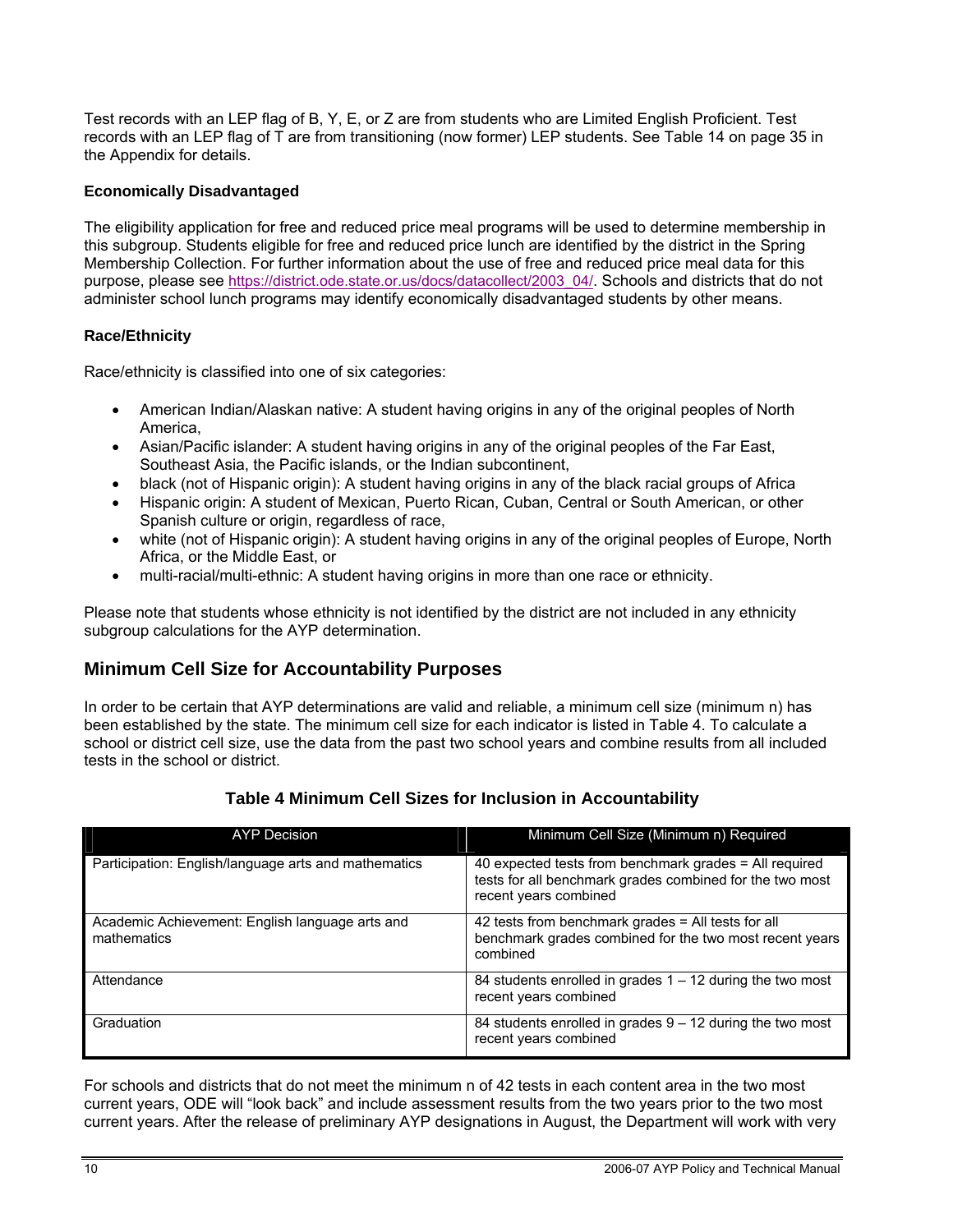small schools and districts for which there are insufficient data to produce a final AYP designation. It will be necessary to identify additional assessment results from tests that are aligned with Oregon's academic standards in English/language arts and mathematics, as well as other data, to calculate a valid AYP designation. Districts are required to also submit additional data for schools that do not enroll students at grades in which Oregon Statewide Assessments are administered.

In the case of very small schools and districts in which four years of data for grades 9 -12 does not produce a minimum cell size of 84 students for the graduation indicator attendance data will be used and the attendance indicator will replace the graduation indicator.

Please see X. Special Situations (page 21) for more information relating to small schools and districts.

#### **Data Sources for Subgroup Membership**

Subgroup membership information is collected from a number of data sources as outlined below.

#### **Academic Achievement**

Academic Achievement data are flagged from the following sources:

- Students with disabilities are identified based on district pre-coding of student assessment answer sheets and/or the SSID file indicating special education program participation and/or the special education program flag in the Spring Membership Collection.
- Limited English Proficient students are identified in the NCLB English Language Proficiency Collection as:
	- $\circ$  served by an LEP program and have not scored proficient on a district assessment of English Language Proficiency or
	- $\circ$  have reached proficiency in English and exited an ELL program within the previous two academic years (see *Executive Numbered Memorandum 010-2006-07*).
- Economically disadvantaged students are students identified by the district as eligible for free or reduced price lunch in the Spring Membership Collection. In schools and districts that do not administer school lunch programs, students may be identified as economically disadvantaged by other means.
- Race/ethnicity is based on ethnicity information in the SSID file.

#### **Attendance**

Attendance data by subgroup membership is collected from districts and schools through the Annual Average Daily Membership (ADM) Collection. Economically disadvantaged students are identified using the Spring Membership Collection and Limited English Proficient students are identified using the NCLB English Proficiency Collection.

#### **Enrollment and Graduation**

Subgroup membership for enrollment and the graduation rate is based on student level collections as shown in Table 5.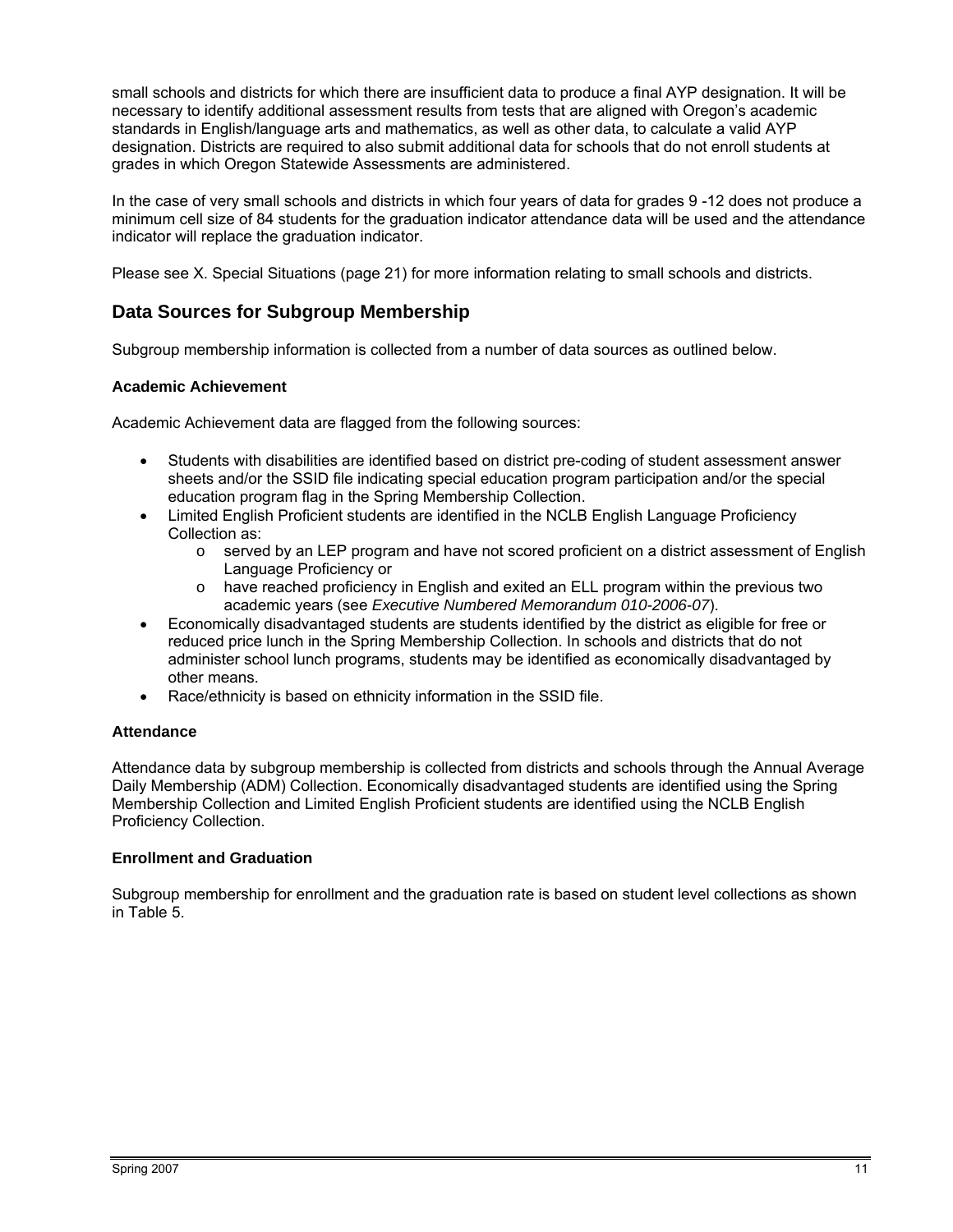#### **Table 5 Subgroup Membership**

| Subgroup                                                                             | Enrollment                                                                                                     | Graduates                     | <b>Dropouts</b> |  |
|--------------------------------------------------------------------------------------|----------------------------------------------------------------------------------------------------------------|-------------------------------|-----------------|--|
| All Students                                                                         | <b>Fall Membership</b>                                                                                         | <b>High School Completers</b> | Early Leavers   |  |
| Spring Membership applied to collection shown above<br>Economically<br>Disadvantaged |                                                                                                                |                               |                 |  |
| Limited English Proficient                                                           | NCLB English Language Proficiency applied to collection shown above                                            |                               |                 |  |
| <b>Students with Disabilities</b>                                                    | SECC ChildCount, Special Ed Child Find, and Special Ed Exit Collections applied to<br>collections shown above. |                               |                 |  |
| Ethnicity                                                                            | Fall Membership                                                                                                | <b>High School Completers</b> | Early Leavers   |  |

#### **Full Academic Year**

In Oregon, the term "full academic year" describes enrollment in a school or district for more than one-half of the instructional days in the school or district prior to the first school day in May. This definition does not require that enrollment be continuous nor do the enrolled days have to be consecutive. Enrollment may be part time or full time.

Districts identify all students enrolled in the school and district on the first school day in May through the Spring Membership Collection. In this collection, the district or school also identifies those students enrolled on the first school day in May who have been enrolled for a full academic year. Scores from all students enrolled on the first school day in May are included in determining school and district AYP participation rates. Only the scores of those students enrolled in the school or district on the first school day in May and for a full academic year are included in determining student academic achievement status.

#### **District Special Education Programs**

In the Spring Membership Collection, districts identify students enrolled in schools but served in district-wide special education programs. The assessment results and attendance for students served by district special education programs are excluded from calculations determining a school's AYP status. The district remains accountable for the attendance and performance of these students and the scores are included in the district's AYP determination.

Students with disabilities who are instructed in a general education setting, regular classroom, and/or resource room, for 40% of their time or more are included in the school AYP reports with other students in the same grade, class, and school. These are students reported on the December Special Education Child Count (SECC) in the special education federal placement categories of:

- "instruction in regular classes" (including special education and related services instruction and support provided in a resource room for less than 21% of the student's instructional day) [Federal Placement Code  $= 301$  or
- "instruction in regular class, with resource room support" (including special education and related services instruction and support provided in a resource room environment for 21-60% of the student's instructional day) [Federal Placement Code = 31].

Students with disabilities who are instructed in a general education classroom for less than 40% of their time will be included only in district level AYP reports where the district is the district of residence. These are students who are reported in one of the district special education placements (Federal Placement Code = 32 or higher). These include separate class placements in which students are served more than 60% of their school day away from the general education classroom environment, special schools including public and private residential and day placements, hospitals and institutions, and homebound (not home-schooled) placements.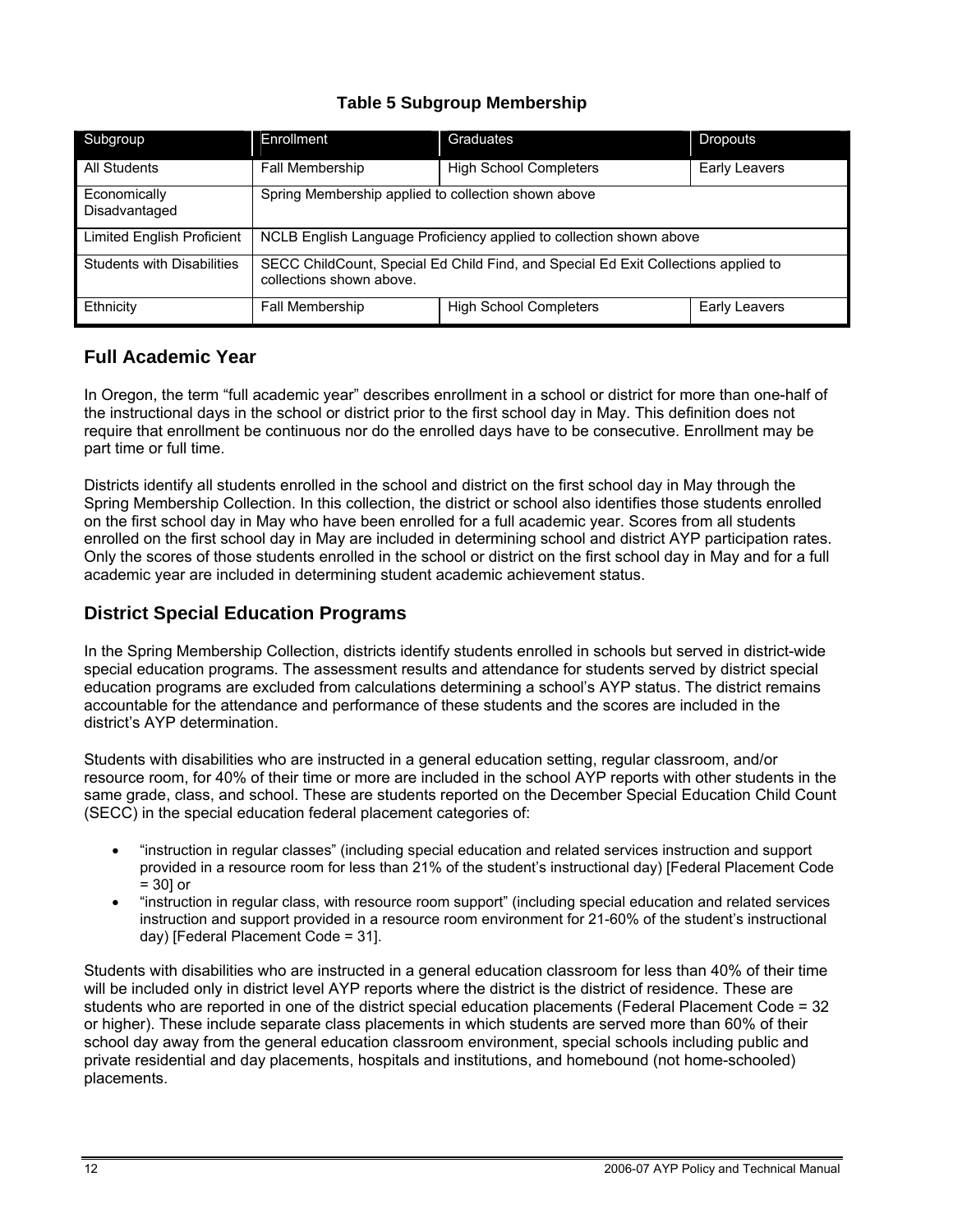## **VI. AYP Calculations and Determinations**

#### **Statewide Targets for All Schools and Districts**

The school or district as a whole must meet each indicator target for the school or district to be designated as meeting AYP, except as noted. In each subject, a total of 42 test scores from the two most recent years combined is required to make the determination of AYP. Schools and districts with fewer than 42 test scores or fewer than a total of 84 students enrolled during the two most recent years combined will require additional data in order to determine their AYP designations. Table 7 shows the targets, definitions, and data sources for each AYP indicator.

#### **Participation**

For any school or subgroup within a school to be designated as meeting AYP, the school participation in statewide assessments must be 95% or greater. If the participation rate falls below the 95% level for the school as a whole or for any subgroup the school is designated as not meeting AYP. Districts, schools, and disaggregated groups may meet the participation target if the participation rate in either the most current year exceeds the state target or if the combined (current year and prior year) participation rate exceeds the state target. These same requirements apply when determining if a district or the state meet AYP.

#### **Academic Status Indicators**

To meet the requirements of the NCLB, Oregon set the statewide baseline for determining AYP as the percentage of students at the 20th percentile who were meeting or exceeding state standards. Data from the 2000-01 and 2001-02 statewide assessments were combined across grade levels and used to determine the baseline. For 2006-07 AYP determinations:

- The single English/language arts target for all schools in the state and also all subgroups is 50% of test scores meeting or exceeding standards. Statewide assessment in Reading Knowledge and Skills is used to measure the progress toward this goal.
- The single mathematics target for all schools in the state and also all subgroups is 49% of test scores meeting or exceeding standards. Statewide assessments in Math Knowledge and Skills and Math Problem Solving are used to measure the progress toward this goal.

With the establishment of the goal that all students nationwide will meet or exceed academic standards in the 2013-14 academic year as measured by statewide assessments, each state was required by federal law to set annual targets for the percentage of students meeting or exceeding state academic performance standards. The targets are required to increase over time and at equal intervals, but not necessarily to increase annually. The annual academic targets for all Oregon schools are listed in Table 6 by content area and school year while Table 7 presents a summary of all of the indicators used to determine a school or district's AYP status.

| School Year | English/<br>Language Arts | <b>Mathematics</b> | School Year | English/<br>Language Arts | <b>Mathematics</b> |
|-------------|---------------------------|--------------------|-------------|---------------------------|--------------------|
| 2002-03     | 40%                       | 39%                | 2008-09     | 60%                       | 59%                |
| 2003-04     | 40%                       | 39%                | 2009-10     | 60%                       | 59%                |
| 2004-05     | 50%                       | 49%                | 2010-11     | 70%                       | 70%                |
| 2005-06     | 50%                       | 49%                | 2011-12     | 80%                       | 80%                |
| 2006-07     | 50%                       | 49%                | 2012-13     | 90%                       | 90%                |
| 2007-08     | 60%                       | 59%                | 2013-14     | 100%                      | 100%               |

#### **Table 6 Academic Performance Targets**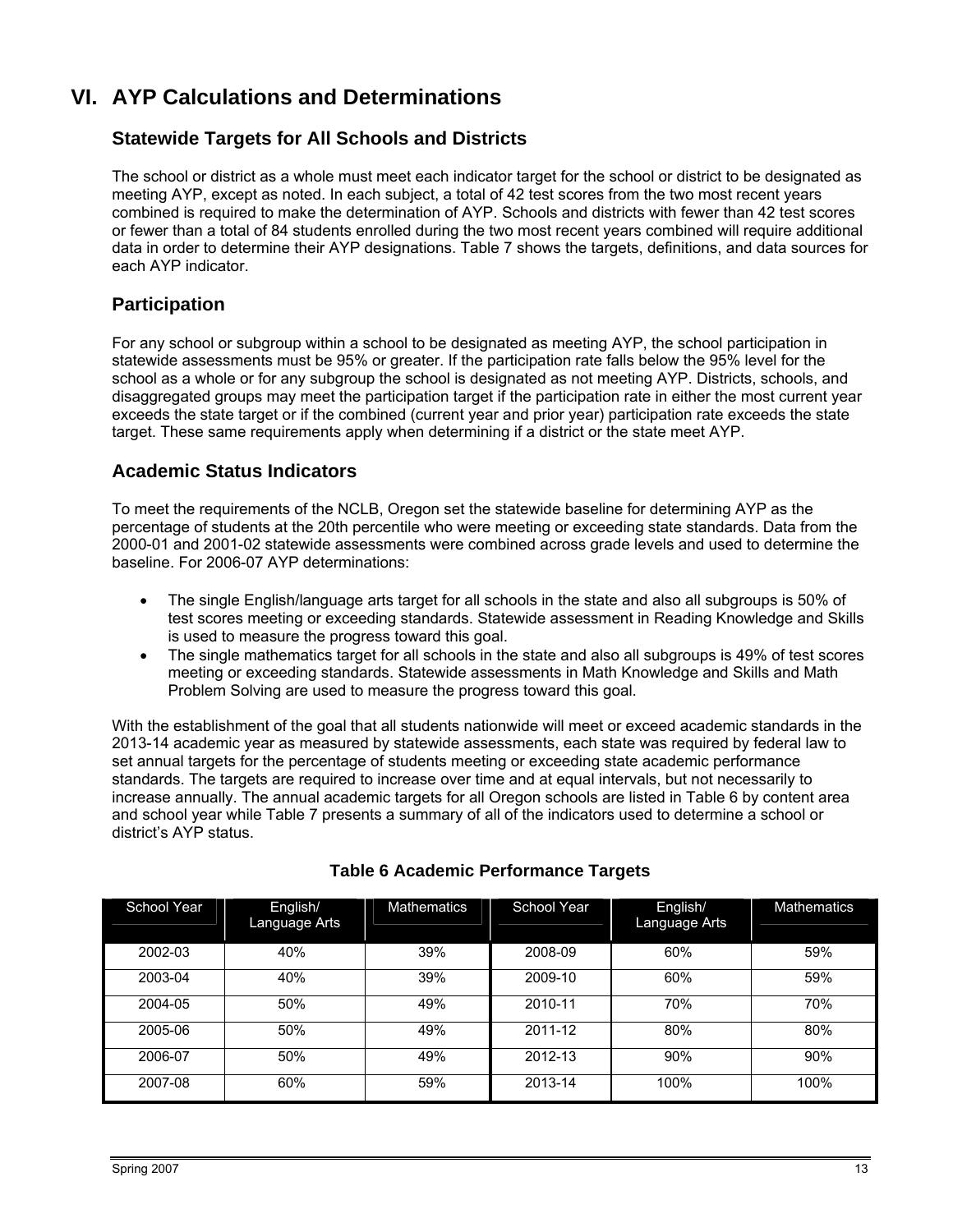|  |  | <b>Table 7 AYP Designation Indicators and Targets</b> |  |
|--|--|-------------------------------------------------------|--|
|--|--|-------------------------------------------------------|--|

| Indicator                                                                                                                                                           | <b>NCLB</b><br>Requirement                                                                               | Oregon Target and Definition                                                                                                                                                                                                                                                                                                                                                                                                                                                                                              | Data Source                                                                                                                             |
|---------------------------------------------------------------------------------------------------------------------------------------------------------------------|----------------------------------------------------------------------------------------------------------|---------------------------------------------------------------------------------------------------------------------------------------------------------------------------------------------------------------------------------------------------------------------------------------------------------------------------------------------------------------------------------------------------------------------------------------------------------------------------------------------------------------------------|-----------------------------------------------------------------------------------------------------------------------------------------|
| Participation in<br>statewide<br>assessments                                                                                                                        | 95%                                                                                                      | 95% of all students in school, district, or state.<br>Number of valid test scores from all students<br>enrolled in the school on the first school day in May<br>divided by the expected number of tests from<br>students enrolled on the first school day in May<br>minus the number of students without test scores<br>that were not enrolled during the testing window(s)<br>for the assessment minus the number of records<br>from students with administration code of 6 (Home<br>Schooled/Foreign Exchange students) | Spring Membership<br>Collection and OSA<br>results for 2006-2007<br>and 2005-2006                                                       |
| <b>Academic Status</b>                                                                                                                                              | Baseline:<br>2000-2001 + 2001-<br>2002 performance<br>of students at the<br>20th percentile<br>statewide | ELA 50% = Reading OSA<br>Math 49% = Math + Math Problem Solving OSA<br>Number of test scores that meet or exceed state<br>standards divided by number of test scores from<br>students enrolled for a full academic year on the first<br>school day in May                                                                                                                                                                                                                                                                 | Spring Membership<br>Collection and OSA<br>results for 2006-2007<br>and 2005-2006 from<br>students enrolled for a<br>full academic year |
| <b>Academic</b><br>Growth<br>(Required only if<br>Academic Status<br>target is not met.)                                                                            | Safe Harbor                                                                                              | From prior year to current year, reduce by 10% the<br>percentage of test scores not meeting standards.<br>The percentage of 2006-2007 test scores meeting<br>standards compared to the percentage of 2005-2006<br>test scores meeting standards                                                                                                                                                                                                                                                                           | Spring Membership<br>Collection and OSA<br>results for 2006-2007<br>and 2005-2006 from<br>students enrolled for a<br>full academic year |
| <b>Attendance for</b><br>elementary and<br>middle schools.<br>(Required for<br>subgroups only if<br><b>Academic Status</b><br>target is not met.)                   | Other Academic<br>Indicator                                                                              | 92.0% Equivalent to Satisfactory student behavior<br>rating on Oregon School and District Report Cards.<br>Total days students in grades 1- 12 are present<br>divided by total days present plus total days absent                                                                                                                                                                                                                                                                                                        | <b>Annual ADM</b><br>collections for 2005-<br>2006 and 2006-2007                                                                        |
| <b>Graduation Rate</b><br>for schools with<br>grade 12 and for<br>districts.<br>(Required for<br>subgroups only if<br><b>Academic Status</b><br>target is not met.) | Other Academic<br>Indicator                                                                              | 68.1% Equivalent to percentage of Oregon 9th<br>grade students who receive a regular diploma within<br>4 years.<br>Number of students graduating with a regular<br>diploma divided by number of students graduating<br>with a regular diploma plus number of dropouts in<br>grades $9 - 12$                                                                                                                                                                                                                               | Early Leavers and<br><b>High School</b><br>Completers surveys<br>for 2004-2005 and<br>2005-2006*                                        |

\* Data for 2006-07 are not available for determining AYP for this indicator.

#### **Statewide Academic Status Targets for All Schools**

The school or district and all subgroups must have the target percentage of students meeting or exceeding the standards to be designated as meeting AYP. The same requirements apply to the district and the state.

#### **Academic Growth: Safe Harbor**

Schools and districts that do not meet the academic status targets may qualify as meeting AYP under another provision of the NCLB law called safe harbor. Using safe harbor, a school or district or any subgroup that reduces its percentage of student test scores not meeting the standards by 10% or more, from the prior year to the current year, will be designated as meeting AYP, as long as the school, district, or subgroup also meets the target for the other academic indicator of graduation or attendance and the participation target.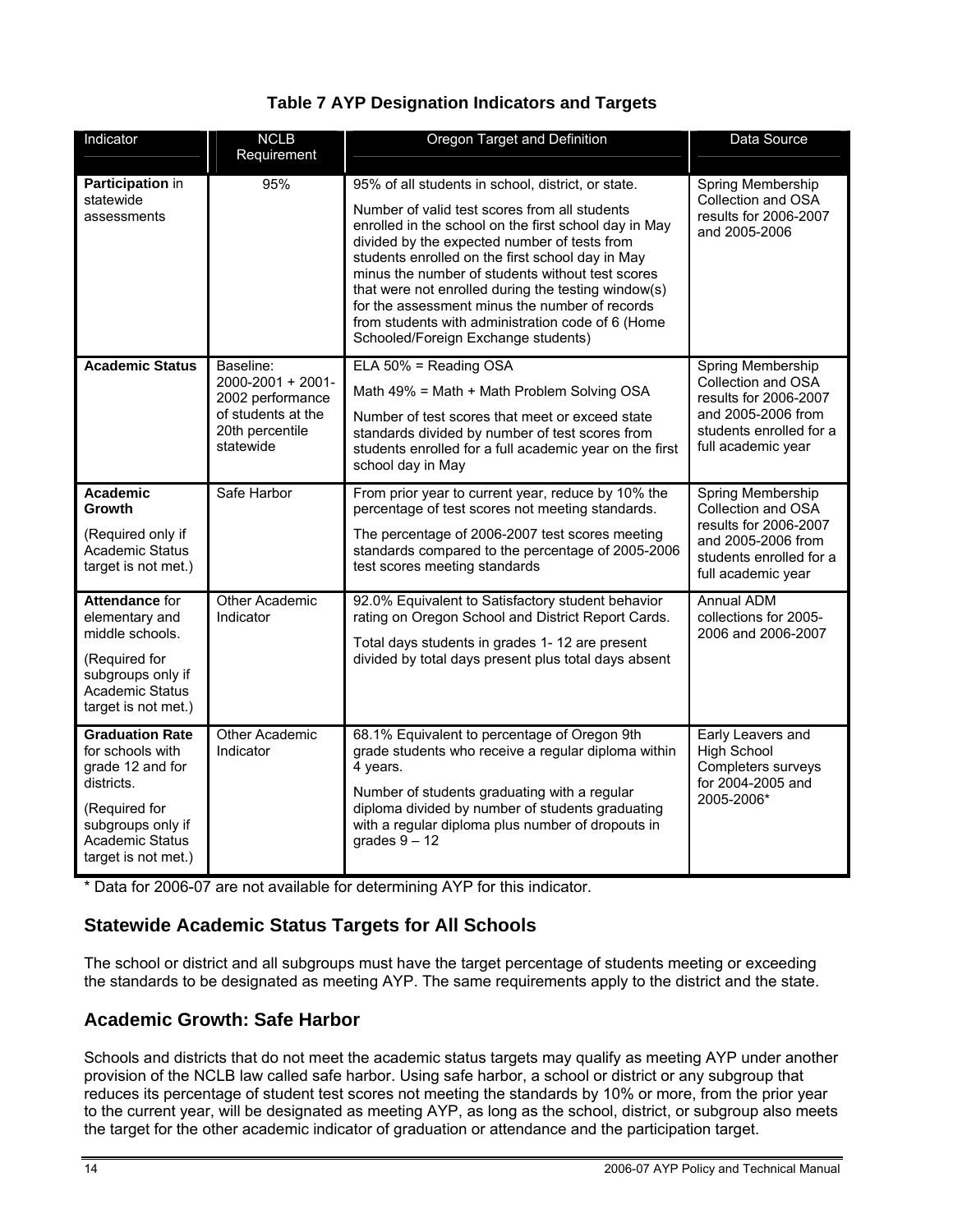Performance standards have been adjusted for the 2006-07 academic year from those used in 2005-06. So that valid conclusions can be drawn, performance during academic year 2005-06 will be reevaluated using the new standards before these data are combined with the 2006-07 data. This could mean that percentages of students meeting or exceeding for 2005-06 used in calculating safe harbor will be different from those reported for that academic year.

Please note the provision of safe harbor applies also to the other academic indicators, but the rules for its application to the other academic indicators are different.

#### **Other Academic Indicators: Attendance and Graduation**

States are required to establish targets for the other academic indicators used to determine whether a school has met adequate yearly progress. NCLB requires states to include graduation in determining AYP for high schools. This is also the other academic indicator used to determine district AYP. Oregon selected attendance as the other required indicator for elementary and middle schools. Under NCLB, states are not required to increase the targets for the other indicators over time. In the future, Oregon will review statewide attendance and graduation rates and may adjust the targets for these other academic indicators.

- Attendance for elementary and middle schools: The attendance target is set at 92.0%. This target is equivalent to a student behavior rating of satisfactory on the current school and district report cards.
- Schools with grade 12: The graduation target is set at 68.1%. This is Oregon's historical statewide average of the percentage of 9th grade students receiving regular diplomas within four years.

Note that graduation data are from 2004-2005 and 2005-2006. Data for 2006-2007 are not available until January 2008.

#### **How AYP is Determined for Schools, Districts, or the State**

If the school as a whole (the group "all students") meets 1) the participation requirement, 2) the yearly academic achievement targets in English/language arts and mathematics, and 3) the target for other academic indicator of attendance (for schools without grade 12) or graduation rate (for schools with grade 12) and all subgroups of students meeting the minimum cell sizes meet the participation and yearly academic achievement targets in English/language arts and mathematics, the school is designated as meeting AYP. If the school as a whole, or any subgroup of students, does not meet any one of the targets for any one indicator, the school is designated as not meeting AYP, unless the school or subgroup makes "safe harbor" as described below. These same requirements apply when determining if a district or the state met AYP.

#### **Participation Requirement**

A student is expected to participate in all required state tests that assess the content areas in which the student received instruction paid for by public funds. This includes registered home schooled students, privately schooled students, tuitioned students, and any other students who are exempted from compulsory school attendance and who are attending public schools or programs part time including students receiving tutoring or small group instruction if the student's education is paid for by public funds and the student received instruction provided by the district in the state content standards during the 2006-2007 school year.

For any school or subgroup within a school to be designated as meeting AYP, the school participation in statewide assessments must be 95% or greater. If the participation rate falls below the 95% level for the school as a whole or for any subgroup, the school is designated as not meeting AYP. These same requirements apply when determining if a district or the state meet AYP.

The AYP participation denominator is based on students enrolled on the first school day in May as identified in the Spring Membership Collection. A participation record is generated for each required test at the grade at which the student is enrolled and filled with the highest test score for the student. Records with an administration code of 6 (home schooled/foreign exchange student) are removed from the participation denominator. Any record without a valid test score that the district identifies in Student Staging as from a student enrolled on the first school day in May who was not enrolled during the testing window(s) (administration code of 8) or had a medical emergency (administration code of 9) will also be removed from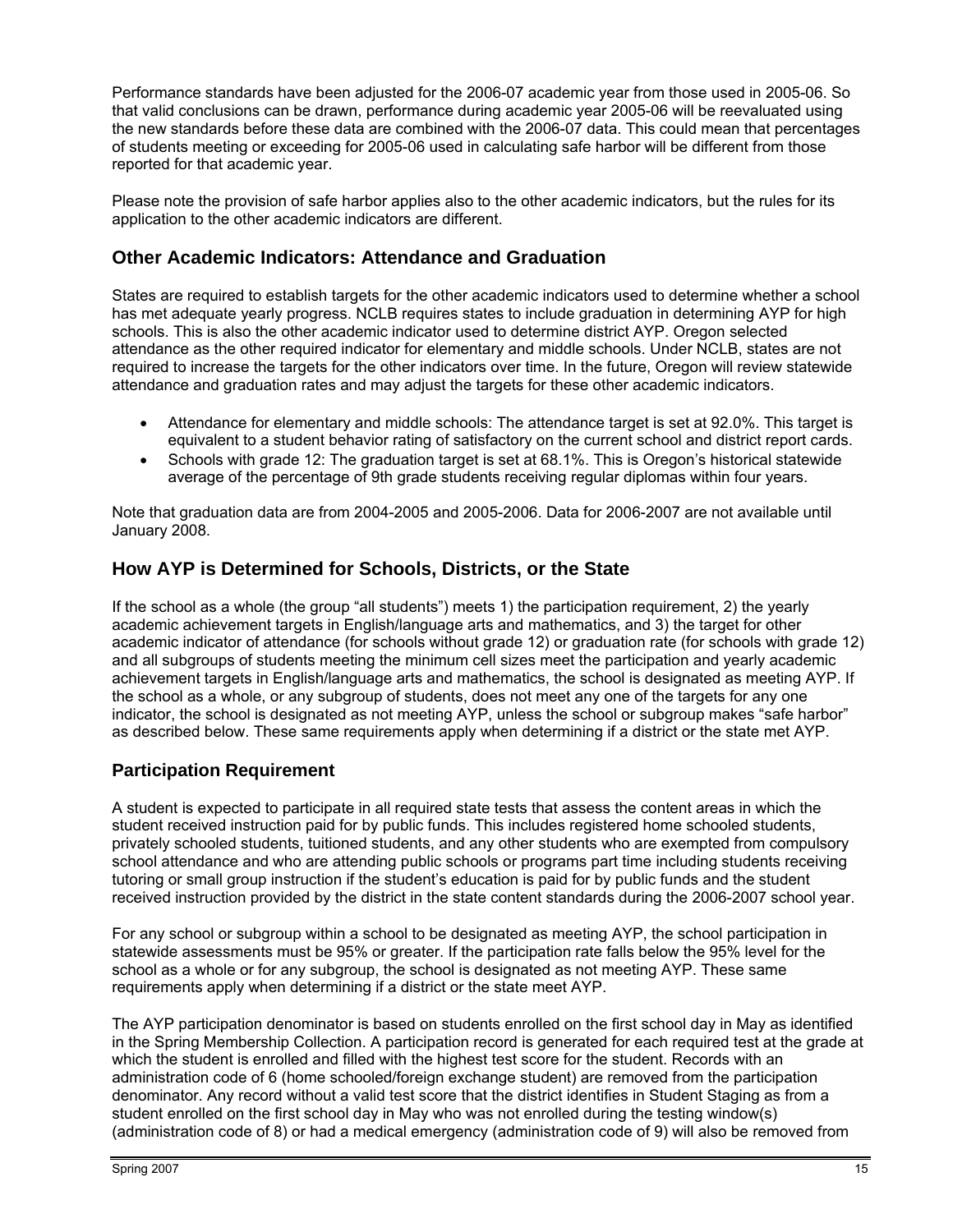the participation denominator. The records for students identified in the Participation Collection as enrolled in district special education programs are removed from the school's participation denominator but retained for the district calculations.

Registered home schooled students, private school students, tuitioned students, and students attending public or private alternative programs who are not claimed by any district for ADM or did not receive instruction from the district in the state content standards during the 2006-07 school year are not required to be tested. Test scores or virtual records indicating non-participation from these students are excluded from district and school report card and AYP calculations by marking the student's answer sheet or test record in Student Staging with Administration Code 6. Any student may request to participate in state tests. The scores of registered home schooled, private school students, or tuitioned students for whom any district does not claim or receive ADM are excluded from a district's assessment, AYP, or report card calculations or reports when the student's answer sheet or test record in Student Staging is marked with Administration Code 6.

Students who attempt but do not complete enough test items to yield a valid score (as described in *Inclusion Rules for Accountability Reports 2006-07*) will not be counted as participating. Among those not included as participants are those who initiate a test but complete fewer than 5 questions on a TESA examination or fewer than 10 questions on a paper and pencil examination. Students with incomplete extended assessments are also counted as non-participants. Students in any of these three conditions are not included in performance calculations. See Table 17 on page 38 in the Appendix for more detail.

LEP students during their first year of enrollment in U.S. schools may, but are not required to, participate in the state's language arts assessments. These students are required to participate in the state's mathematics and science assessments. Those LEP students in their first year of enrollment in U.S. schools (enrolling after the first school day in May, 2006) who take an English Language Proficiency Assessment will be counted as participating in the reading and writing assessments.

| Administration<br>Code | Definition                                                                                                                                                                          | Participation<br>Indicator | Academic<br>Achievement<br>Indicator |
|------------------------|-------------------------------------------------------------------------------------------------------------------------------------------------------------------------------------|----------------------------|--------------------------------------|
|                        | Absent (for an extended period of time) or Student Refusal = A<br>student who is absent during the entire testing window and<br>make-up testing period.                             | Non-<br>participant        | Not used                             |
| 3                      | Modified $-$ Language = A student who is non-literate in the<br>language of the test and participates in the assessment under<br>modified conditions.                               | Non-<br>participant        | Not used                             |
| 5                      | Modified $-$ Disability = A student with a disability who<br>participates in the assessment under modified conditions.                                                              | Non-<br>participant        | Not used                             |
| 6                      | Home Schooled Student/Foreign Exchange Student                                                                                                                                      | Not used                   | Not used                             |
| 7                      | Parent Request = A student whose parents request that the<br>student not participate in testing for religious or disability related<br>reasons.                                     | Non-<br>participant        | Not used                             |
| 8                      | Not Enrolled During Test Window $=$ A student without a valid<br>test score that was enrolled on the first school day in May but<br>not during the school's testing window.         | Not used                   | Not used                             |
| 9                      | Medical Emergency = A student who cannot take the State<br>assessment during the entire testing window, including the<br>make-up dates, because of a significant medical emergency. | Not used                   | Not used                             |

#### **Table 8 2006-07 Participation Codes**

#### **Margin of Error**

In applying the principle that decisions designating AYP are valid and reliable, Oregon is among a number of states that include margin of error in determining whether a school met the annual targets. Other states have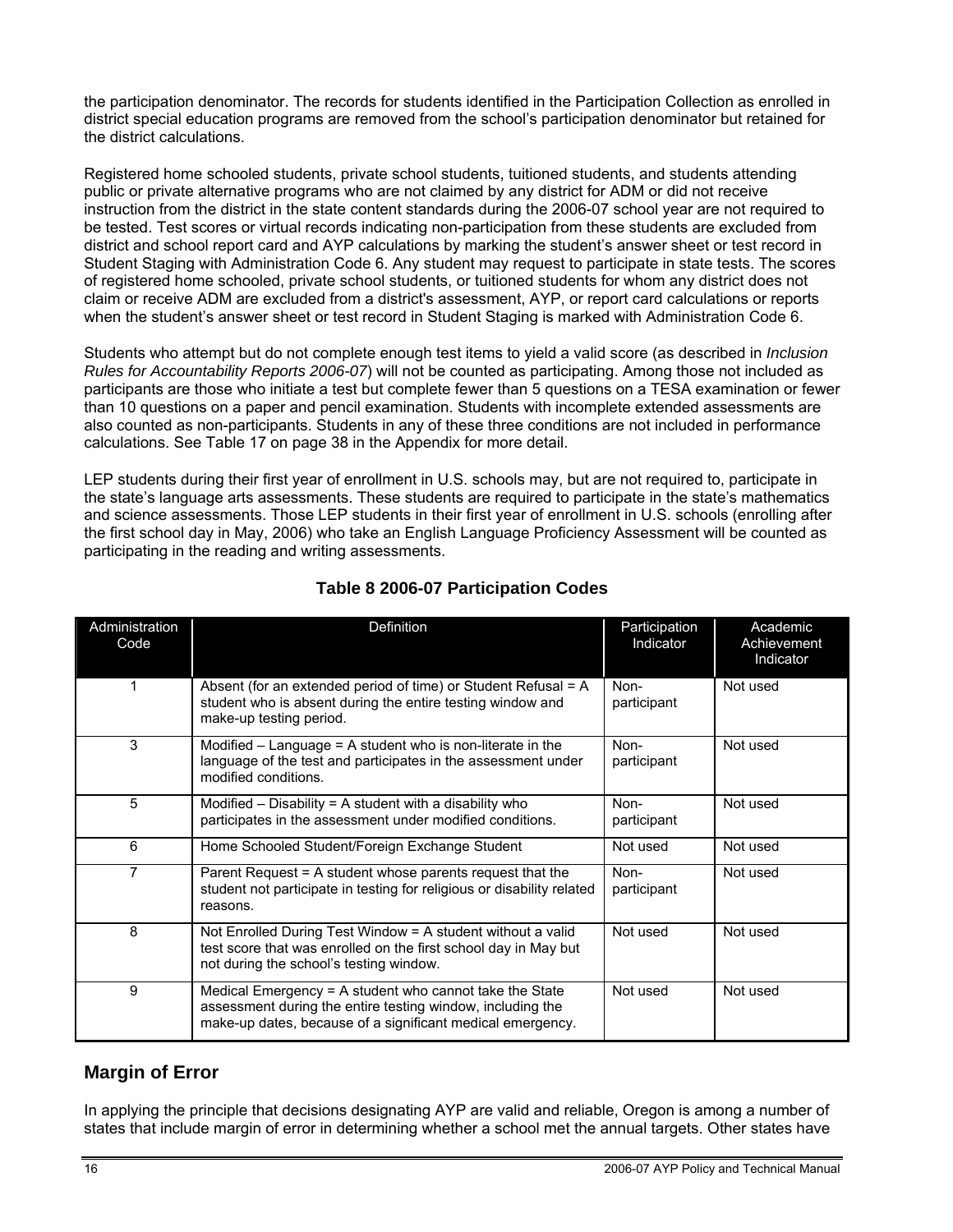chosen not to use margin of error in their AYP calculations, instead increasing the minimum cell size necessary to make decisions about AYP. While either approach is statistically acceptable, the many small schools in Oregon make increasing the minimum cell size difficult as it would eliminate small subgroups of students in schools from AYP calculations and thereby eliminate these subgroups from school and district accountability. Using margin of error ensures that the final decision about whether a school or subgroup of students did not meet the academic status targets is statistically accurate with 99% confidence.

Given that the school and each subgroup of students returning 42 or more tests over two years must meet the state targets in both English/language arts and mathematics, a school may have to reach as many as 20 or more academic targets in order to be designated as meeting AYP. It is critical that each of these decisions be as reliable as possible. If a school or group of students in a school does not score within the margin of error of the target for the given size of the group, it is only then determined to not meet the achievement status target. For reporting purposes, the margin of error is added to the achievement status of the school or subgroup. If the "adjusted status" exceeds the state target, the school or subgroup is designated as meeting the achievement status target.

The margin of error is large for groups that barely surpass the minimum 42 tests required to determine AYP, and the margin of error is smaller as the number of tests increases. Table 9 presents example margins of error based on various numbers of tests returned.

| Number of Tests (n) | Margin of Error* | Number of Tests (n) | Margin of Error* |
|---------------------|------------------|---------------------|------------------|
| 42                  | 25.42            | 500                 | 7.37             |
| 100                 | 16.48            | 600                 | 6.73             |
| 200                 | 11.65            | 700                 | 6.23             |
| 300                 | 9.51             | 800                 | 5.83             |
| 400                 | 8.24             | 900                 | 5.49             |

#### **Table 9 Margins of Error for Selected Numbers of Tests**

\* The margins of error used are calculated as 233 \*  $\sqrt{\frac{0.25}{\binom{N}{2}}}$  . n

#### **Academic Status Requirement**

For any school or subgroup within a school to be designated as meeting AYP, the percentage of assessments in each content area meeting state standards plus the margin of error must exceed the state's academic target. Assessment data from the two most recent years are combined to determine the percentage of tests meeting standards. Only the scores from students enrolled for a full academic year in the school or district on the first school day in May are included when calculating academic status. If the school as a whole or any subgroup does not meet the academic target in either area, the school is designated as not meeting AYP.

Students are offered multiple attempts at a single test in English/language arts and mathematics during the school year. For students enrolled in grades 3-8 with multiple scores for a single test during a school year, the highest score will be credited to the school and district where the student was enrolled on the first school day in May, even if the score was earned in another school and district.

For students enrolled at grade 10 with multiple scores for a test during the school year, with scores that meet the standard on tests administered during the prior school year, or with scores that meet the standard on a CIM test taken as an 8th grader two years prior to the current school year, the highest score will be credited to the school and district where the student was enrolled on the first school day in May, even if the score was earned in another school and district. Scores that conditionally met the writing standard in prior years are not included in determining a 10th grade student's highest score.

Extended assessment results meeting the alternative achievement standards can represent no more than 1% of the tests meeting the standard at the district level under Title I final regulations section 200.13 as amended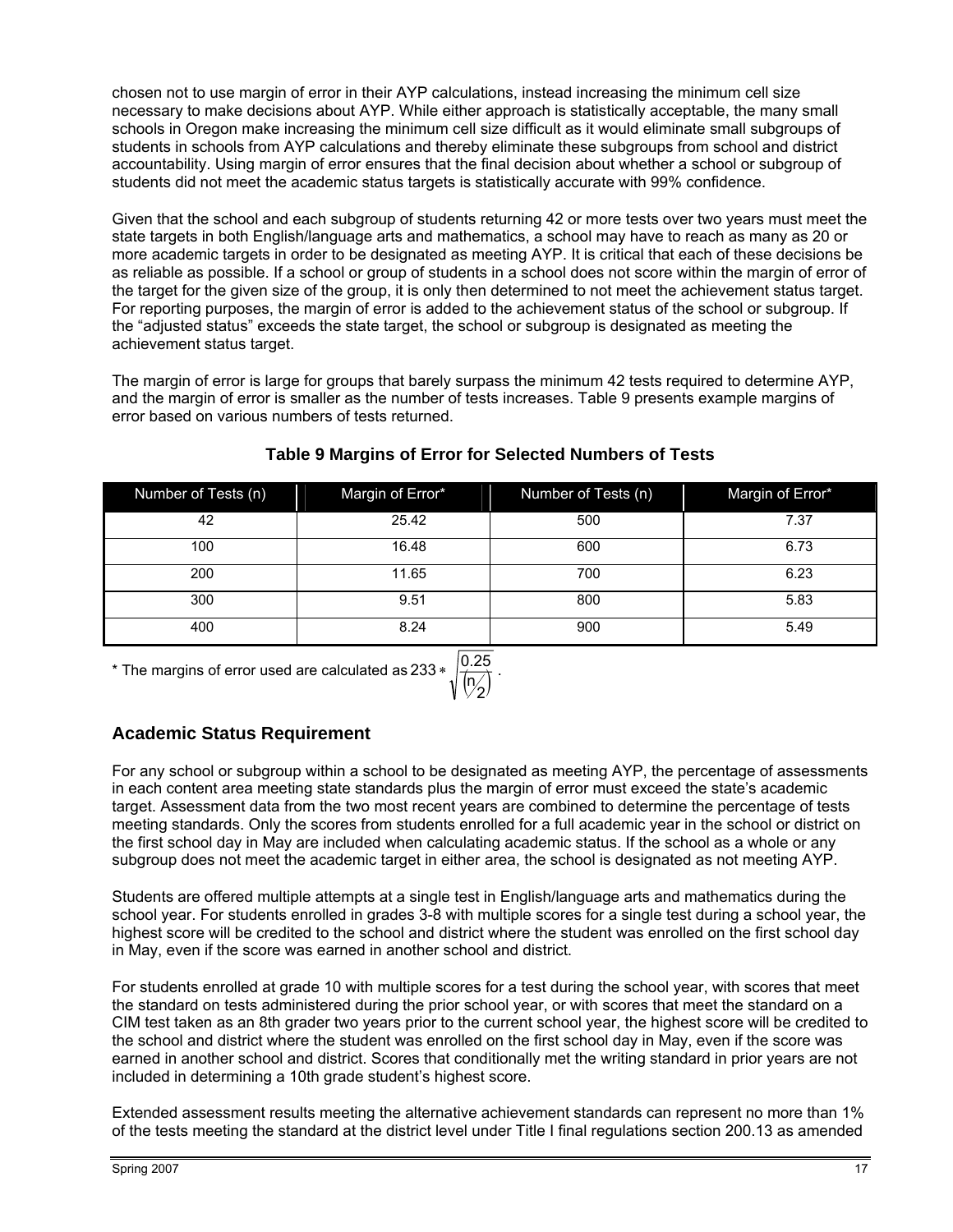December 9, 2003. Any proficient scores above the 1% cap must be reclassified as non-proficient once the 1% cap is exceeded by a district. To accommodate small populations, reclassification of proficient test scores as non-proficient will not occur unless the number of test scores in the district meeting the alternative assessment standards exceeds four.

Assessment results of LEP students during their first year of enrollment in U.S. schools (enrolling after May 1, 2006) are not included in calculating academic status of a school or district.

Assessments offered by the state in a student's native language are considered standard administration, and eligible student scores meeting the performance standard count as meeting standard in AYP calculations. Eligible students, as defined in NCLB Section 1111(b)(3)(C)(ix-x) are students who 1) have been educated in the United States for three or fewer consecutive years and 2) have not yet reached a sufficient level of English language proficiency such that being tested in English would produce a valid and reliable score. After three years, a district may determine on a case-by-case basis whether a student has reached a level of English language proficiency sufficient to yield valid and reliable information on what the student knows and can do on the English or English/native language side-by-side version of the assessment. If district staff determines that an English only or side-by-side test will not return valid results, the student may continue to respond in his/her native language for up to an additional two years. For 2006-07, the following assessments in a student's native language are offered:

- Writing in Spanish at grades 4, 7, and 10
- Reading in Spanish at grade 3

These same criteria apply when determining if a district or the state meet AYP.

#### **Academic Growth: Safe Harbor**

Schools and districts identified as not meeting the academic status target may qualify as meeting AYP under another provision of the NCLB law called safe harbor. Using safe harbor, a school or district or any subgroup that reduces its percentage of tests not meeting the standards by 10% or more from the prior year to the current year will be designated as meeting AYP, as long as the school, district, or subgroup also meets the target for the other academic indicator of graduation or attendance.

Safe harbor requires the following improvement:

- In English/language arts and mathematics, from the previous year to the current year, the percentage of test scores not meeting state academic performance standards must decrease by 10% or more from the previous year AND
- For attendance or graduation rates, the percentage is at or above the target for the two most recent years combined OR for the most current year only.

These same requirements apply when determining if a district or the state met AYP.

#### **Other Academic Indicator Requirement: Attendance or Graduation**

To meet the target requirement for the other indicator, the attendance or graduation rate for the school as a whole or the district as a whole must be at or above the target percentage as a two-year average or at or above the target percentage in the most current year.

- For elementary and middle schools, at or above 92% attendance
- For high schools and schools with grade 12, at or above 68.1% for graduation

Both of these indicators may be met by the two-year weighted average or the rate for the most current year.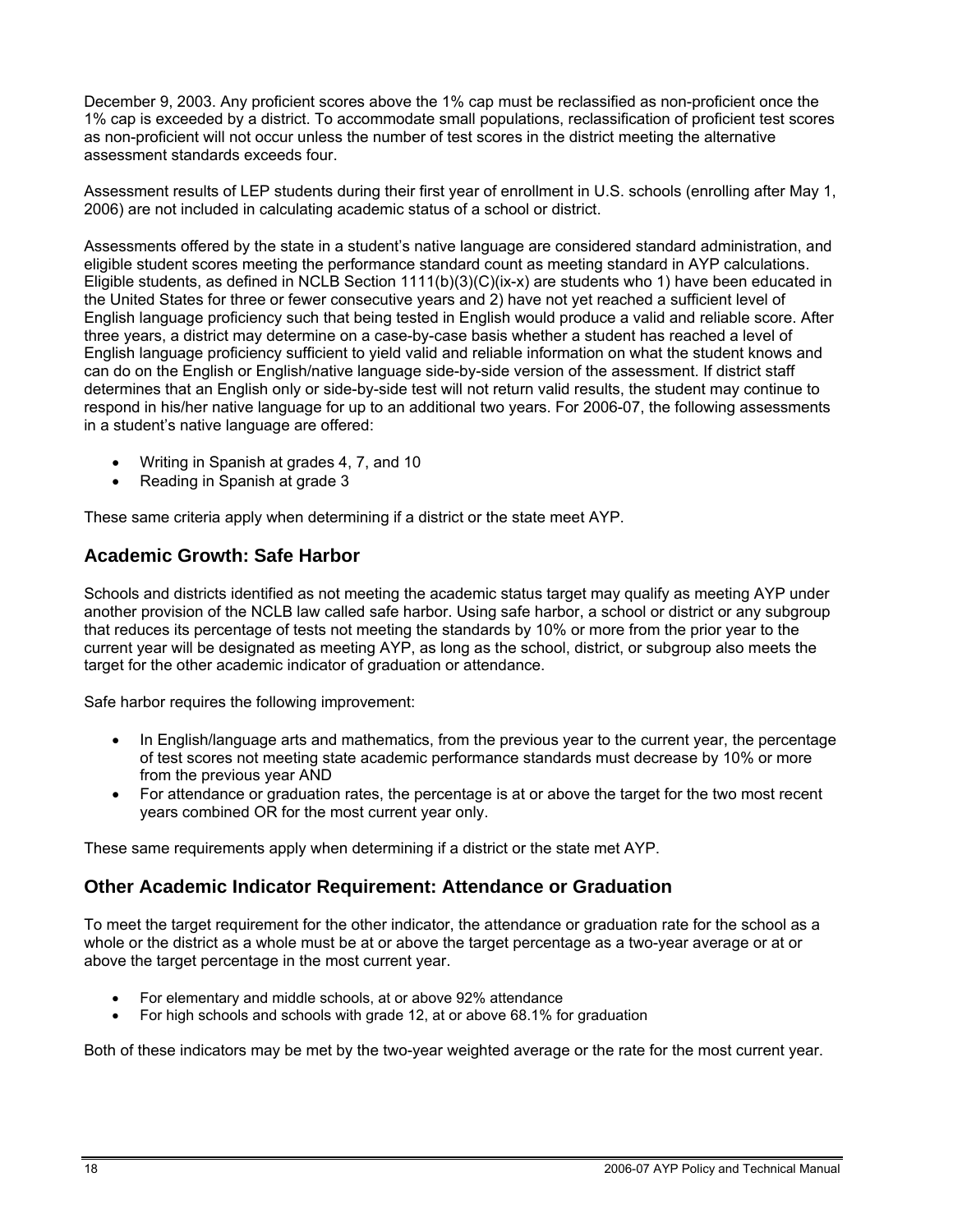#### **Calculation Rules**

The general rule for calculations and displays is to display calculated percentages one decimal place beyond the number of decimal places in the target. This provides for clear determination of whether a group met or did not meet a specific target.

#### **Assessment Data**

Percentages are calculated from whole numbers and are not rounded during subsequent calculations or prior to comparisons with targets. Participation rates are rounded and displayed to the nearest whole number. Final academic performance decimals and percentages are rounded and displayed to two decimal places in reports. Academic targets are expressed as whole numbers, except the growth target, which varies by school and subgroup, is expressed to two decimal places.

#### **Attendance and Graduation Data**

The calculation of attendance rates and graduation rates (including combined rates) is rounded and displayed to one decimal place and compared to the respective targets, which are expressed to one decimal place.

## **VII. Preliminary AYP Designations and Additional Data**

In order to comply with NCLB requirements, the public release of preliminary designation of AYP for the 2006- 2007 school year is scheduled for August 3, 2007. Districts may request a review of the preliminary determination for the district or any of its schools by providing additional data as outlined in the law. For the AYP designation for the 2006-07 school year, schools and districts will provide this information during the review period August 3-August 21, 2007.

#### **Preliminary AYP Preview**

Prior to the official release of Preliminary AYP data and designations, there will be a three-day period when schools and districts will be given a courtesy preview of their preliminary AYP data and designations. During this short preview period, corrections to data will only be made if there is an error on the part of the Department. Requests to suppress public release of a school or district AYP information will not be considered.

#### **Title I Targeted Assistance Programs**

Under NCLB, districts may choose to evaluate only the progress of students served in Title I-A Targeted Assistance programs to determine if a school met AYP. In the case of Title I schools operating Targeted Assistance programs, schools may elect to include only students served by those programs, unless such review determines that by applying the targeted assistance rule, the school or subgroup is removed from the statewide accountability system due to lack of minimum cell size or other exclusions.

During the review period after preliminary AYP designations, districts may request recalculation of AYP based on tests from students served by a targeted assistance program for any categories in which the school did not make AYP in the preliminary designation. Recalculations will only be made for a category in which the minimum cell size (minimum n) is maintained. Students served by Title I-A Targeted Assistance Programs are identified using the Title I flag in the Spring Membership Collection.

#### **Schools with Insufficient Data**

During the August 3-21 review period, the Department will work with schools and districts for which there are insufficient data to produce a final AYP designation. It will be necessary to identify additional assessment results from tests that are aligned with Oregon's academic standards in English/language arts and mathematics, as well as other data, to calculate a valid AYP designation. Districts may also submit additional data for schools that do not enroll students at grades in which Oregon Statewide Assessments are administered. Please see section X. Special Situations (page 21) for more information.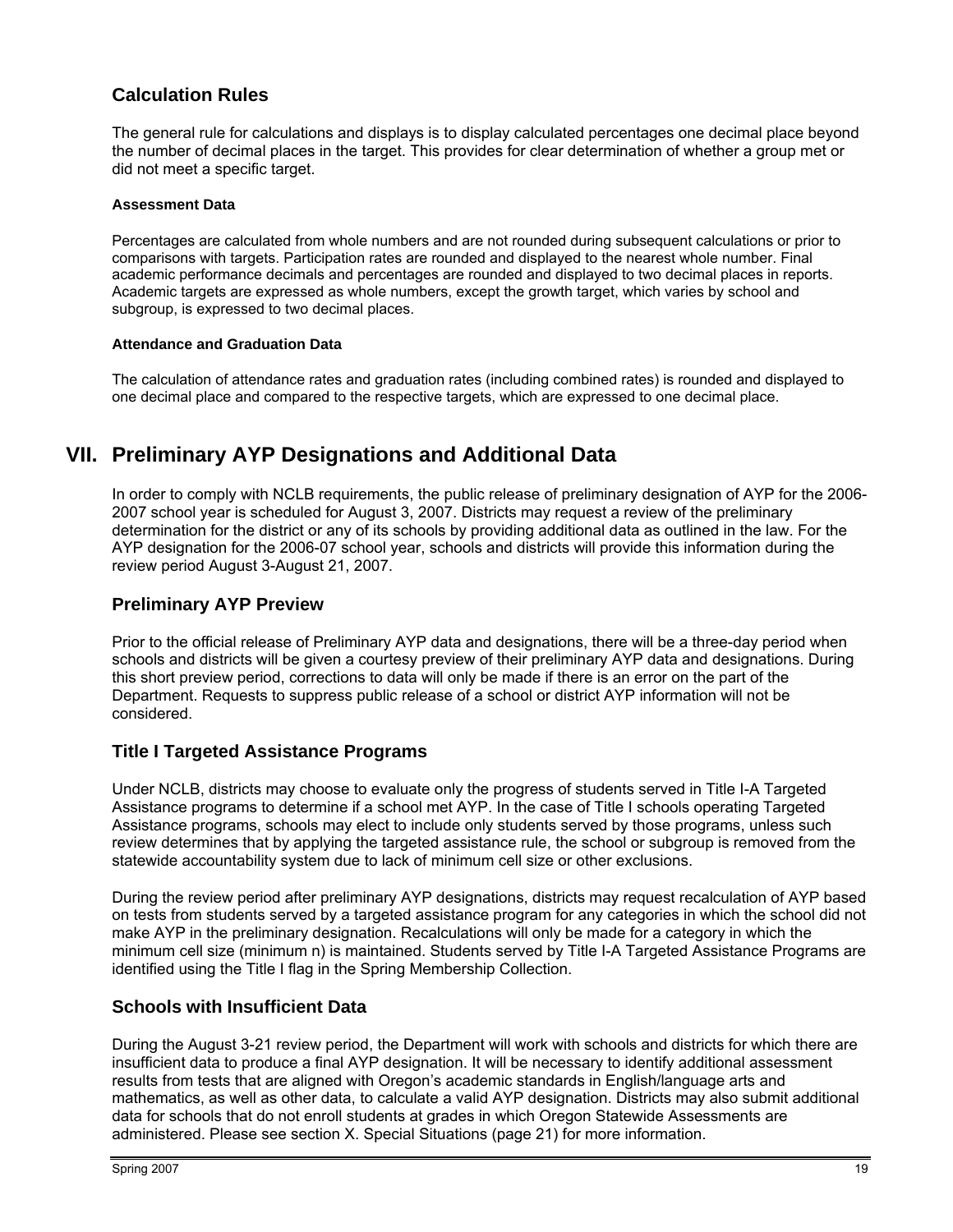#### **Compliance with the 1% Cap on Alternative Assessments**

Prior to August 21, the Department will work with districts to come into compliance with Title I regulations related to inclusion of assessments of the alternate achievement standards in the determination of AYP (34 CFR 200.13). According to these regulations, the state must count as non-proficient the number of scores that meet the state's alternate assessment standards in excess of 1.0% of all student tests used to determine AYP. Students may meet the alternate achievement standards on extended assessments.

#### **Reviewing Demographic Information**

Prior to August 21, the Oregon Department of Education provides districts with the opportunity to correct student demographic data and supply missing demographic data or test administration codes. Through Student Staging, districts have the opportunity to review and make corrections affecting the 2006-07 assessment results. During the review period, districts will also have access to student level collections for corrections.

Districts will not have the opportunity to correct assessment, enrollment, graduation, and attendance data used in the 2005-06 AYP determinations. This data was reported and validated by schools and districts in prior years. A district must file a substantive appeal no later than August 21, 2007 with the Department of Education if it believes a preliminary AYP designation for a school or district in 2006-07 is inaccurate due to uncorrected errors in the 2005-06 data.

### **VIII. Final AYP Designation**

After processing requests for review, and, where appropriate, re-determining of the percentage of students meeting AYP indicators, the Oregon Department of Education will notify schools and districts of final AYP designations by August 31st. Final AYP designations are also reported on school and district report cards issued on October 5, 2007.

#### **AYP and Report Card Preview**

Prior to the official release of the school and district report cards, there will be a three-day period when schools and districts will be given a courtesy preview of their final AYP data and Report Cards. During this short preview period, corrections to data will only be made if there is an error on the part of the Department. New requests for data reviews will not be accepted during the preview period.

#### **Release of the Report Card with AYP Designations**

School and District report cards with final AYP designations and data reflective of any changes during the review period will be released on October 5, 2007. It is the policy of the Oregon Department of Education that report cards will not be reissued following the official release day, unless the Department was in error. If a data error is discovered after the official release day, then data will be corrected only for inclusion on future report cards.

## **IX. Relationship of NCLB to Oregon's School and District Report Cards**

The AYP designations and ratings on the annual school and district report cards are based on data similar to that of NCLB designations but are calculated in different ways.

#### **NCLB AYP Designations**

AYP designations indicate whether students in the school as a whole and subgroups of students met the annual academic achievement targets established by the state, with the goal of all students demonstrating proficiency on statewide assessments by the 2013-2014 school year. The AYP determination is based on two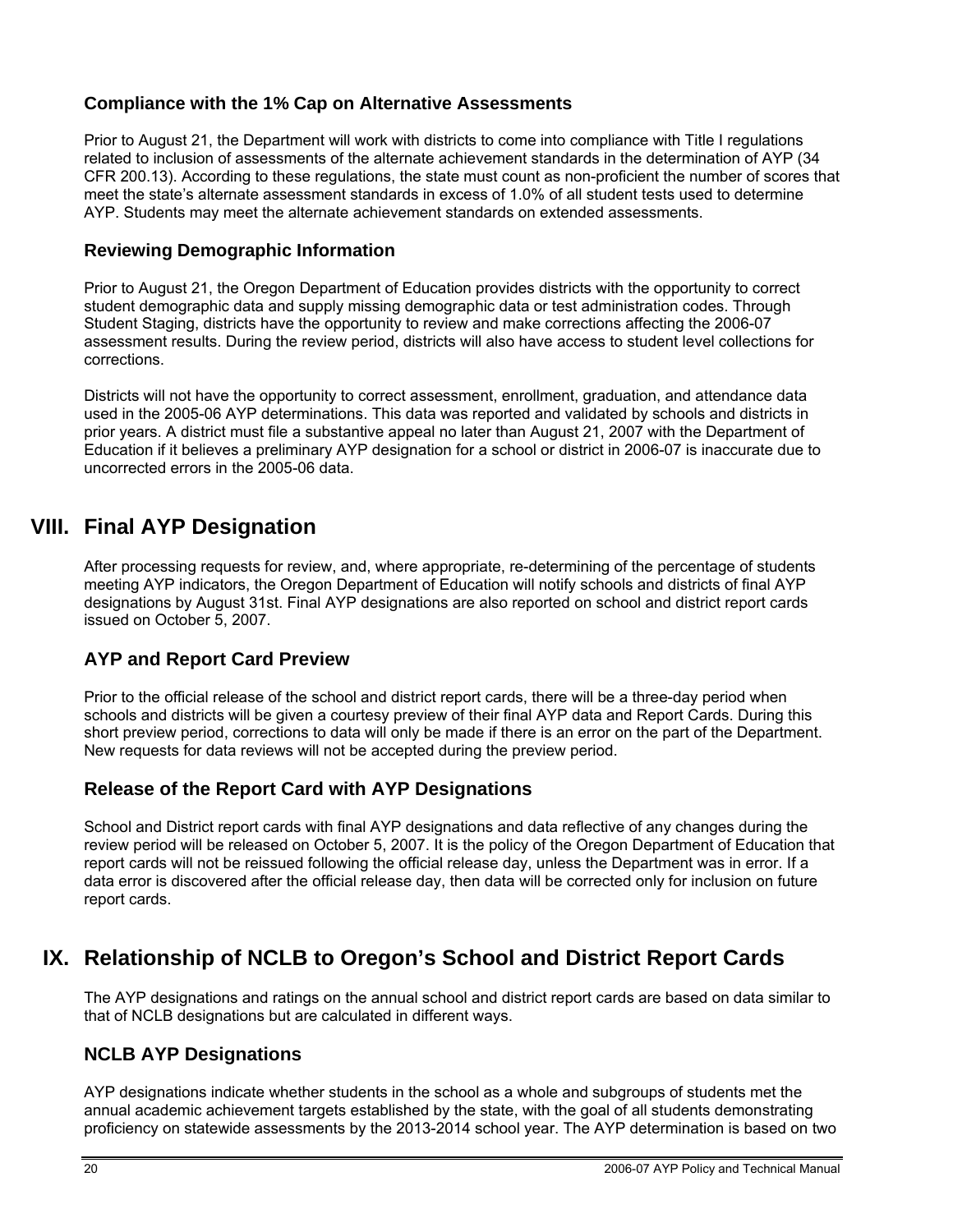years of data, and the ratings categories are either met AYP or did not meet AYP, as required under the No Child Left Behind Act. Only test results of students enrolled in the school or district on the first school day in May and for the full academic year are included in performance calculations.

#### **Report Card Ratings**

Report Card ratings, on the other hand, reflect whether a school as a whole has achieved at a satisfactory level and has made significant improvement in student academic achievement during the past four years. Schools receive an overall rating and component ratings in student performance, student behavior, improvement, and school characteristics. Unlike the AYP designation which is based on the percentage of test scores meeting the state's academic standards, the report card ratings recognize the progress of schools in increasing the number of students exceeding state standards over time, as well as reducing the number of students farthest from meeting academic standards. The school report card ratings are based on a five-point scale ranging from exceptional to unacceptable and meet the requirements of Oregon law. Only test results of students taking a standard administration of a test at or above grade level are included in performance calculations.

#### **Comparison of Ratings**

AYP designations and report card ratings provide schools, parents, and communities with different views of schools and districts based on similar data. For schools, districts, and the state to meet AYP, all students as a whole and all demographic subgroups must meet performance targets in each content area, participation requirements, and targets for attendance or graduation. If any one group misses a single target in any one category, this results in a designation of not meeting AYP. In contrast, the report card overall rating is based on performance and improvement over time in all categories by students in the school as a whole, and the ratings in each separate category are combined for an overall rating. The report card operates under a compensatory system while the AYP determination is based on a conjunctive system of AYP determinations. That is, on the report card schools and districts receive ratings with high scores in some areas compensating for low scores in other areas. With AYP, any missed target results in a does not meet determination regardless of how well the school or district is doing on other targets.

### **Reporting of AYP and Non-AYP Data**

NCLB requires states, districts, and schools to report a variety of data in report cards that are disseminated to parents and available to the general public. In addition to the data that are used to determine the AYP status of a school, district, or the state, additional information about the safety of schools, the quality of the staff, the availability of technology, and data on how well English Language Learners are acquiring proficiency in English is to be disseminated.

Because much of this data is already required by Oregon legislation for school report cards, or supplements data already reported on school and district report cards, the Department produces a consolidated report card meeting both state and federal timelines and requirements.

## **X. Special Situations**

#### **Accountability for All Student Results**

Districts in Oregon provide students with a wide variety of educational settings to address the unique learning needs of individual students. Consistent with the guiding principle that all students and schools are included in the state's accountability system, Oregon's accountability system includes measurement of the achievement of all students from these diverse settings, as well as through diverse assessment options.

All public schools that are open on the first school day in May, have resident students, and have operated for two or more years, including charter schools, alternative schools, state operated schools, and correction facilities in Oregon, receive AYP reports each year with AYP designations. An AYP report without an AYP designation will be issued to schools operating only in the current school year.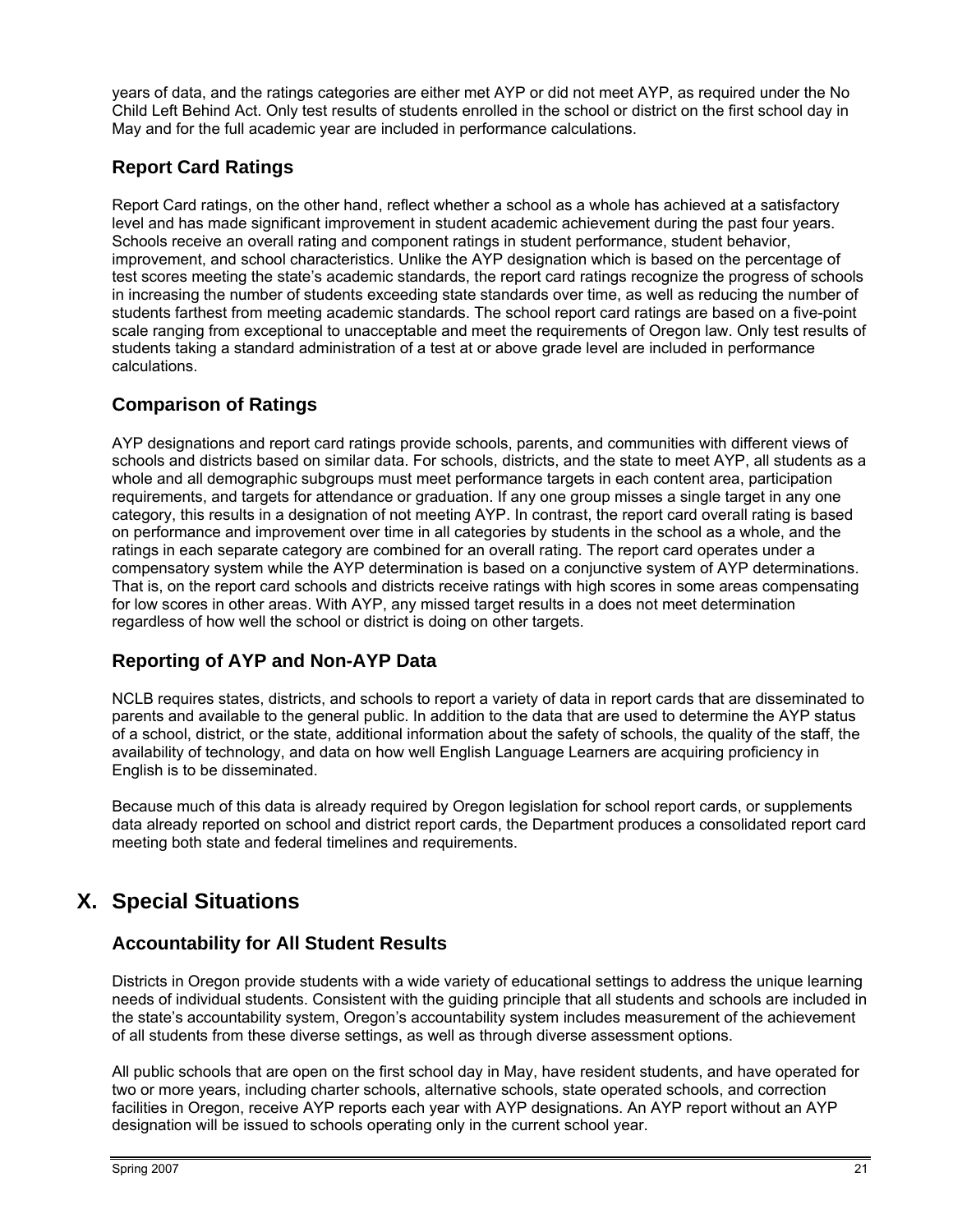District-administered programs, as well as other public and private programs including Magnet/Special Programs, Special Education, and Career Technical Education Programs do not receive AYP reports based specifically on the students enrolled in their programs. Data generated by students enrolled in these programs is included in the resident school and/or district determination of AYP based on whether the school or the district initiated student placement in the program. The achievement of these students is also included in the determination of whether the state met AYP. Please see the Appendix (page 31) for definitions of schools and programs and information on distinguishing programs from schools.

Students enrolled in private schools, home schooled students, tuition students, first year foreign exchange students, and students in private alternative programs not receiving instruction in core academic areas assessed by the Oregon Statewide Assessments are not included in the determination of AYP.

#### **AYP Reports for New Schools**

New schools will receive AYP ratings when they have operated for two years. High schools may have two years of assessment data (from 2005-2006 and 2006-2007) but only one year of graduation data (from 2005- 2006, the most current data available). If the school has not administered state assessments in the first two years of operation, AYP determinations will be made based on feeder patterns (see **Schools without Benchmark Grades** below) or on the results of local assessments aligned to state standards. Districts must provide data for any school that does not administer benchmark assessments for which there is no clear feeder pattern. Preliminary AYP designations will be issued in each of these cases, and the Oregon Department of Education will work with districts to ensure that final AYP determinations for these schools are valid based on the data supplied by the district.

Students enrolled in new or reconfigured schools will be included in the district's AYP determination during the first year of the schools' operation, but the school will not receive an AYP rating. Oregon Department of Education policy states that if the enrollment of a school changes by more than 40% due to boundary changes, consolidation of schools, or changes in benchmark grades in a school, it is considered a new school. Districts must request new school designations and provide supporting evidence for the designation prior to May 24, 2007. Directions for applying for a new school designation because of boundary changes can be found at: http://www.ode.state.or.us/search/page/?id=677

#### **Very Small Schools and Districts**

A number of small schools and districts may not meet minimum cell size requirements for participation, assessments, and attendance or graduation, even after combining four years of data. In these cases, districts and schools will provide additional data during the review period in order to determine a final AYP designation.

For additional assessment data, schools or districts can submit:

- Two additional years OSA data or
- Local assessments that assess student achievement of state content standards and are reported on a scale aligned with the Oregon Statewide Assessments. The Oregon Department of Education will assist schools and districts in identifying local assessments that meet these criteria.

For additional graduation and attendance data, schools or districts can submit:

- two additional years of attendance or graduation data to reach the minimum cell size or
- data on other academic indicators approved by the Oregon Department of Education.

If the school or district is still unable to meet the minimum cell size after applying one of the options above, then the school or district may waive the minimum required cell sizes and request an AYP determination with the additional data included. In this circumstance, academic AYP targets will be based on the margin of error for 42 students.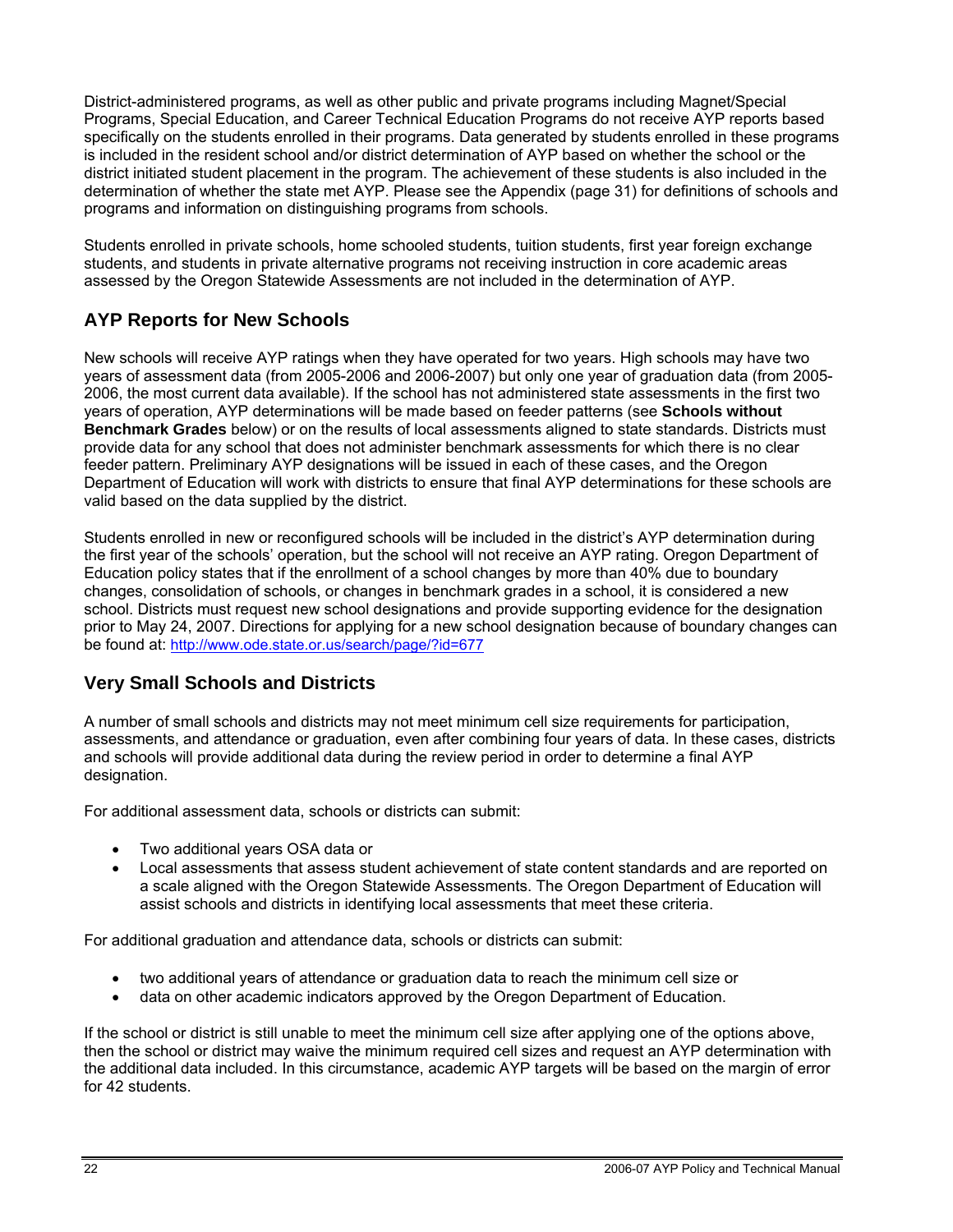Please note that AYP will be determined for any subgroups that meet the minimum cell size, after including additional assessments or years of data, by following the procedures described above. The additional assessment, attendance, or graduation data beyond the two most current years used to make an AYP determination for a school will not be used in determining the district's AYP designation unless needed to attain the minimum reliable cell size for the district.

Local assessment data must be received no later than the end of the review period. A spreadsheet for submitting data and accompanying directions can be found at: http://www.ode.state.or.us/search/page/?id=677

#### **Schools without Benchmark Grades**

The preliminary designation for the sending school will be the same preliminary designation as the single receiving school into which the largest group of students was promoted, as identified by the district.

During the review period, a district may request review of the preliminary AYP designation for the sending school using one of the alternatives listed below.

- The sending school's attendance plus the results of third grade assessments, of only the students sent to the receiving school by the sending school, may be used to determine AYP. The sending school may choose to limit the identified students to those who attended the sending school for a full academic year. K-2 Targeted Assistance Schools may also elect to look only at the third grade assessment results of students served by the sending school for any groups designated as not making AYP in the preliminary determination.
- For Kindergarten-only schools: The results of assessments of foundation skills in reading and mathematics that are administered locally and are aligned with the Oregon Statewide Content Standards and have pre-determined, standard passing levels may be used to determine AYP. The Department of Education will provide assistance to districts in identifying and determining which Kindergarten assessments meet these criteria.

For schools without a feeder-receiver pattern described above, local assessments that assess student achievement of state content standards and are reported on a scale aligned with the Oregon Statewide Assessments must be submitted by the district. The Oregon Department of Education will assist schools and districts in identifying local assessments that meet these criteria.

#### **Other Substantive Reasons**

The law states that if a principal or a majority of parents feels that an AYP designation for a school is in error for statistical or other substantive reasons, the principal may provide supporting evidence to the district, and the district shall consider that evidence before making a final AYP determination.

Substantive appeals for AYP designations will be considered when:

- the written request from the superintendent or his/her designee is received at the ODE within 18 calendar days of the public release of preliminary AYP reports,
- the school is determined to not meet AYP based on unique events that could not be predicted and/or controlled by the school or district, and
- the data issue contributing to the substantive appeal could not otherwise be remedied through district corrections of related data.

Substantive appeals will not be considered when based on:

- problems that could be have been avoided based on correction to student test records or student level data,
- challenges to state policy and rules, federal law, regulations or non-regulatory guidance or provisions described in the State's Accountability Workbook, or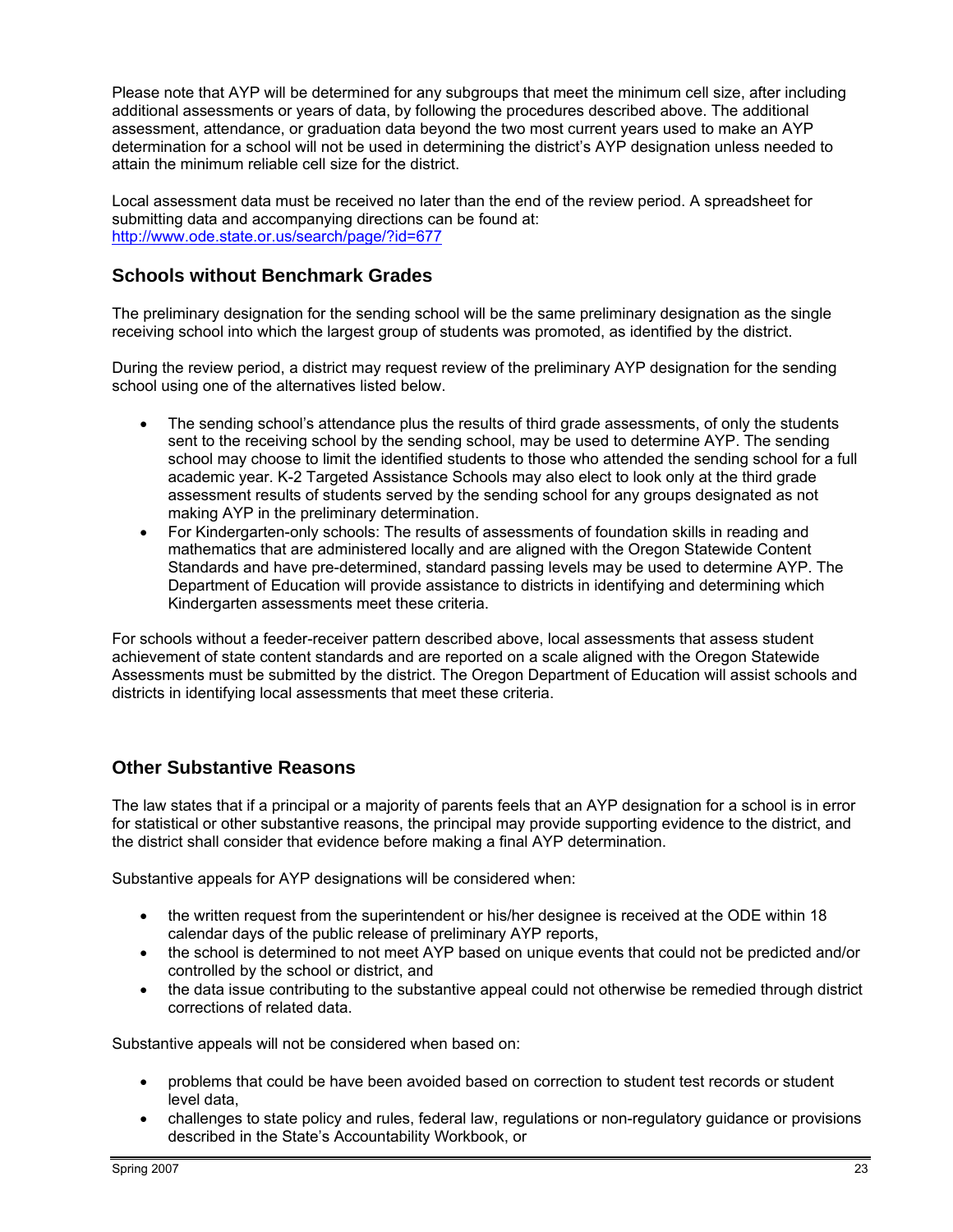lack of knowledge of policies outlined in the AYP/RC manuals and/or the Assessment Administration Manual or numbered memos.

The Superintendent of Public Instruction will appoint a committee of at least 8 members of the education community to serve annually to review district requests for substantive appeals of school AYP determinations. The committee will review appeals based on:

- the district's description of the issue,
- the district's history related to the issue, and
- availability of alternatives to mitigate instances of the issue.

#### **The committee's decision regarding appeals will be final.**

It should be acknowledged that an extraordinary school tragedy that occurs near or during a testing window (e.g., school fire, school shooting) could significantly impact the results of assessments, the participation rate, or the actual testing window. These extraordinary events will be evaluated by both the district and the Oregon Department of Education and considered on an individual basis.

Substantive appeals may be addressed to Razvan Mihailescu in the Office of Assessment and Information Services [\(Razvan.Mihailescu@state.or.us\)](mailto:razvan.mihailescu@state.or.us).

## **XI. Accountability for Schools and Districts Designated as Not Meeting AYP**

NCLB requires that a state must have a single accountability system and that the states hold schools and districts accountable for the academic achievement of their students. All schools, districts, and the state are accountable for meeting AYP each year. Mandatory consequences contained in the federal law apply only to schools that receive Title I funding. However, all schools and all districts not yet meeting Adequate Yearly Progress targets are expected to improve and school, district, and state plans will be revised to reflect the needs identified in the AYP analysis.

Title I of the No Child Left Behind Act provides funding on a per student basis based upon 2000 census percentages of low-income families in local districts. These funds must be targeted to schools with lowincome students and are designed to provide supplemental services to students to assist them in meeting state academic standards. Schools receiving Title I funds and identified as not meeting Adequate Yearly Progress targets in all categories for the first time have one year to address the identified problems and to improve without intervention. The district may use its Title I and other federal funding sources to develop revised school and district improvement plans to address the targeted needs. In addition to Title I funds, districts receive federal funding under the No Child Left Behind Act for:

- professional development, enhancing teacher quality, and improving the use of technology (Title II),
- improving services to students with limited English skills (Title III), and
- development of innovative programs (Title V).

In addition, many districts receive additional No Child Left Behind Act funding through competitive grants for School Improvement funds, Comprehensive School Reform funds, School-University partnerships, Safe and Drug Free Schools, 21st Century Learning Community (after school) program; Reading First grants for early childhood literacy; Math-Science partnership program and others. Districts also receive other federal funding support in addition to No Child Left Behind in areas of Special Education and Career Technical Education. It is expected that local districts will use these funds to address the areas in need of improvement identified in the AYP analysis.

Under NCLB, schools and districts designated as not meeting AYP in the first year face no sanctions; however, sanctions begin at the end of the second year for Title I schools or districts that are designated as not meeting AYP for the second consecutive year in the same area. Schools that are identified for school improvement (that is, schools not meeting AYP in the same content area for two consecutive years) and their districts have an obligation to provide parents with information about AYP and improvement efforts. Note: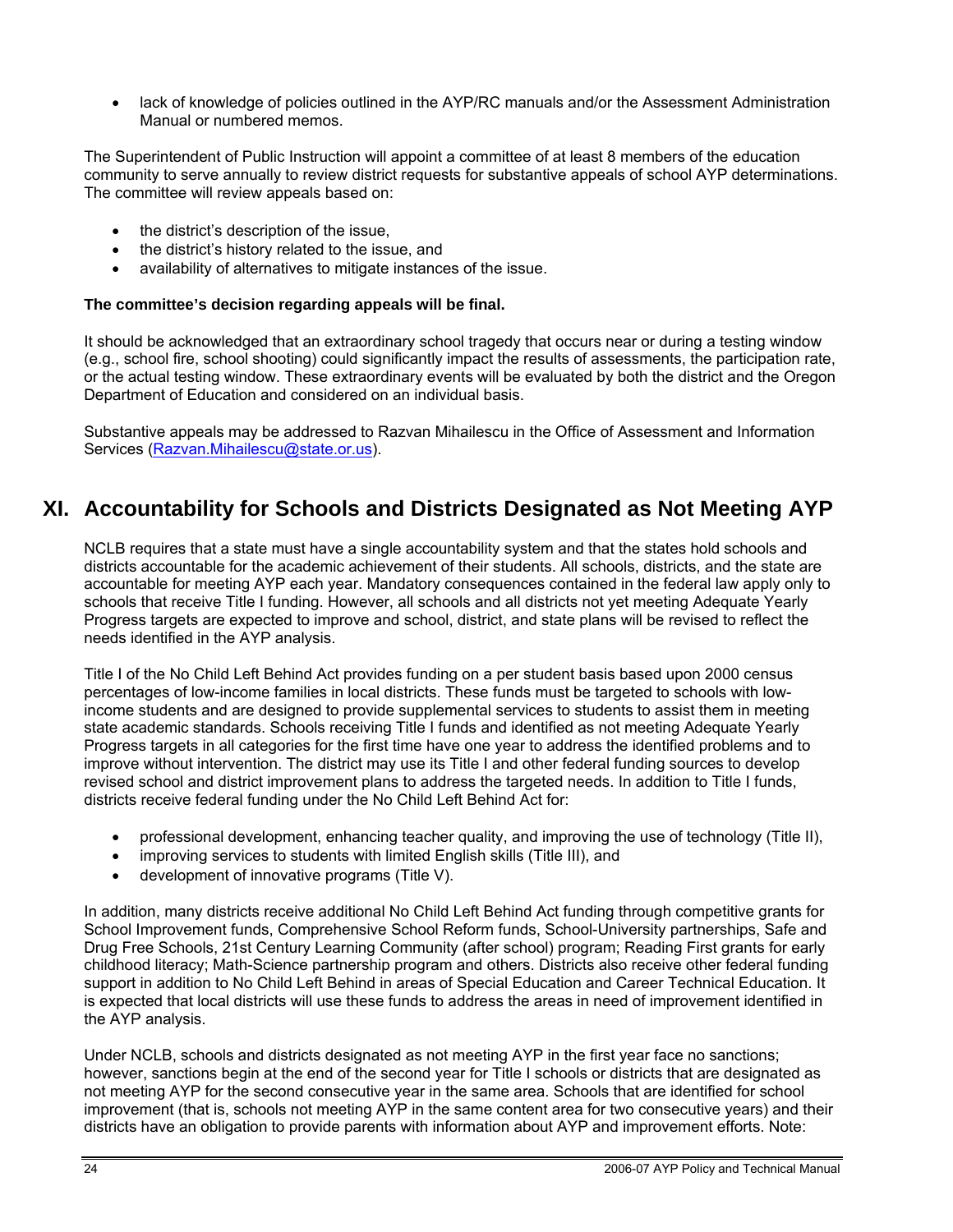ODE has submitted an amendment to the State's Accountability workbook to identify schools for improvement only on the basis of performance in the content areas of English/Language Arts and mathematics and not the other academic indicator of attendance or graduation. These required notifications include the following.

#### **Accountability for Title I Schools**

The State is responsible for producing and disseminating district AYP reports as well as any corrective actions taken by the State. The determination of AYP designations for schools and the production of AYP reports are district responsibilities under NCLB. The Oregon Department of Education calculates the AYP designations for schools as a service to districts.

| Deadline                                                            | Action                                                                                                                                                                                                                                                                                                                                                                                           |
|---------------------------------------------------------------------|--------------------------------------------------------------------------------------------------------------------------------------------------------------------------------------------------------------------------------------------------------------------------------------------------------------------------------------------------------------------------------------------------|
| "promptly" after<br>identification for school                       | In a language the parents can understand, a district shall provide to parents of each student<br>enrolled in a school identified for school improvement, corrective action, or restructuring:                                                                                                                                                                                                    |
| improvement                                                         | • an explanation of what the identification means, and how the school compares in terms of<br>academic achievement to other elementary schools or secondary schools served by the<br>district and the State,                                                                                                                                                                                     |
|                                                                     | • reasons for the identification,                                                                                                                                                                                                                                                                                                                                                                |
|                                                                     | • an explanation of what the school identified for school improvement is doing to address the<br>problem of low achievement,                                                                                                                                                                                                                                                                     |
|                                                                     | • an explanation of what the district or state education agency is doing to help the school<br>address the achievement problem,                                                                                                                                                                                                                                                                  |
|                                                                     | • an explanation of how the parents can become involved in addressing the academic issues<br>that caused the school to be identified for school improvement, and                                                                                                                                                                                                                                 |
|                                                                     | • an explanation of the parents' option to transfer their child to another public school or to<br>obtain supplemental educational services for their student.                                                                                                                                                                                                                                    |
| Before the first day of<br>school                                   | The district must offer public school choice to every student enrolled in the identified school.                                                                                                                                                                                                                                                                                                 |
| After approval by the<br>district of the school<br>improvement plan | The district must publish and disseminate to the parents of each student in the identified school<br>and to the general public, information about any action taken by the school and the district to<br>address the problems that led to identifying the school for improvement. This plan must explain<br>how the school or district will address the problem of low achievement in the school. |

#### **Table 10 Deadlines and Actions for School Improvement**

Title I schools not meeting AYP for one year are not required to implement mandatory sanctions, however, the district is required to provide assurance to the Oregon Department of Education that all federal requirements for implementation of the various provisions of the No Child Left Behind Act are in place. The district will be expected to revise its description of how it will use its federal funding to target the needs of the school or district identified in the AYP analysis. The revision of these plans is due in October. The Oregon Department of Education will monitor program compliance.

The Oregon Department of Education is required by the U.S. Department of Education to establish targets for expected rates of growth for every school in order to close the achievement gap. The Oregon Department of Education will provide technical assistance and support, along with other key partners such as Education Service Districts (ESDs), universities, community-based organizations, and professional organizations. Working in shared accountability partnerships among the Oregon Department of Education, districts, schools, and other partners, the education community will engage in a capacity building process that leads to better understanding of the nature of student achievement in the districts, identification of effective strategies, and development of plans that will lead to student success. The expected outcome is a deeper organizational understanding of how to improve student achievement.

Under NCLB, sanctions begin at the end of the second year for Title I schools or districts designated as not meeting AYP for the second consecutive year. The level of intervention of the required sanctions increases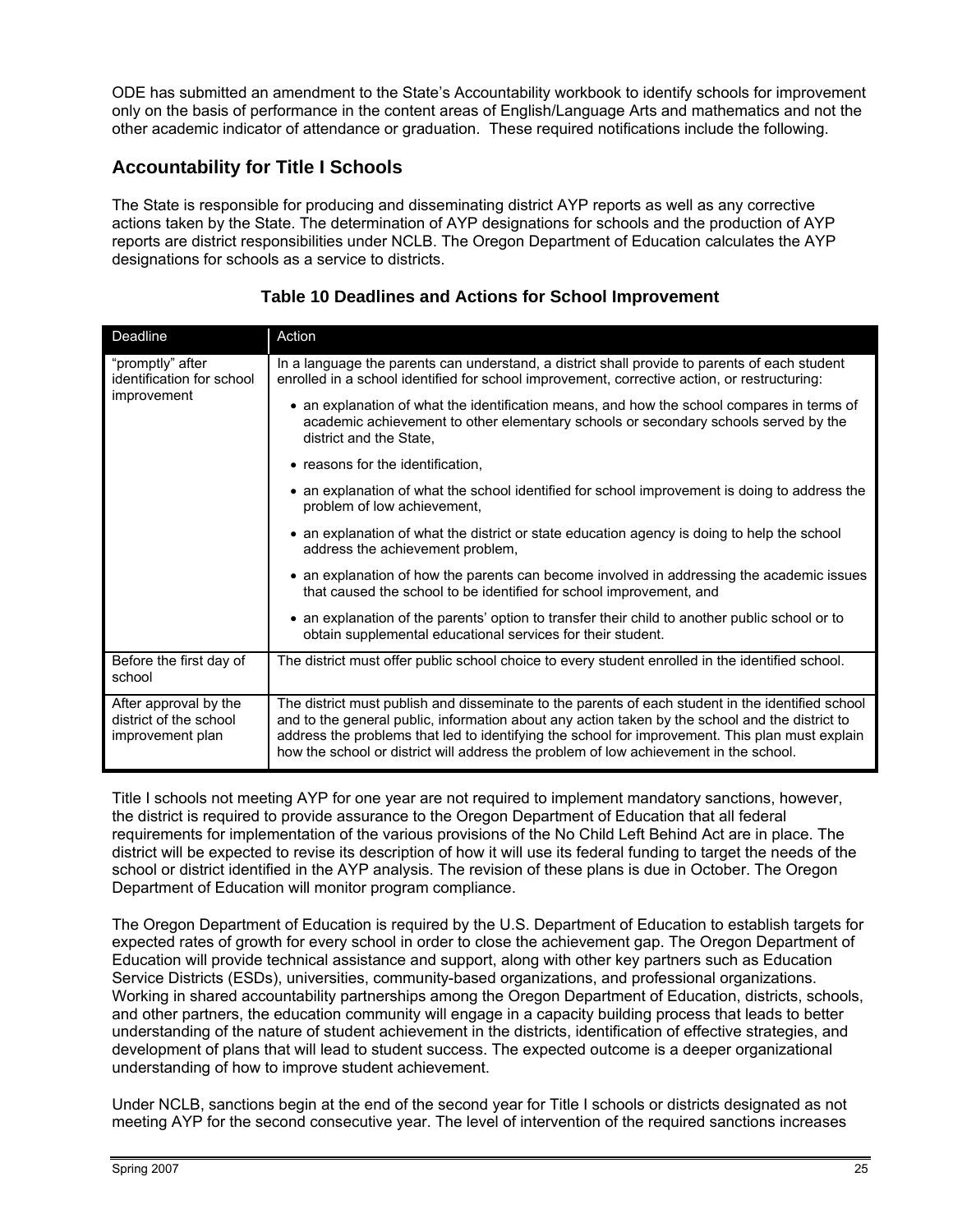with each subsequent year remaining constant if a school receives an AYP designation of meets and ending when the school receiving two consecutive designations of meets. These sanctions are outlined in Figure 1. Additional details about sanctions that apply to Title I schools that are designating as not meeting AYP may be found in Table 13 on page 34.



**Figure 1 Flowchart of Sanctions for Schools**

(Section 1116 of No Child Left Behind)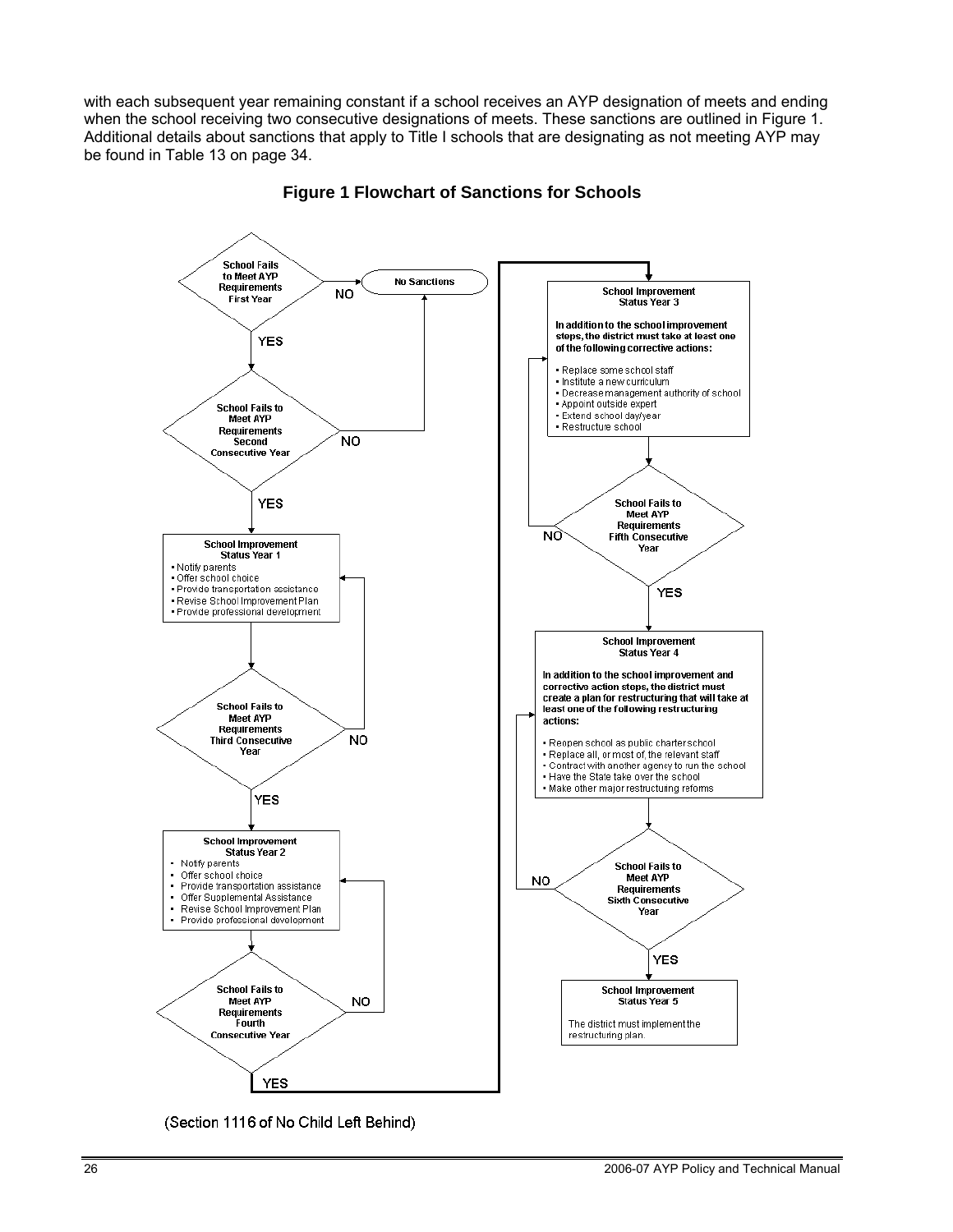**Important note:** If a Title I school identified for sanctions meets AYP the following year in the area for which the school was identified, then the school stays at the previous year's sanctions level. After two years of meeting AYP in the areas initiating sanctions, the sanctions will be eliminated.

#### **Accountability for Schools Not Receiving Title I Funds**

Even though mandatory sanctions required in the No Child Left Behind Act do not apply to schools not receiving Title I funds, all schools are expected to help all students reach state standards. The Oregon Department of Education is developing policy and processes for schools not yet meeting Adequate Yearly Progress that do not receive federal Title I funds. These include assistance in revising school and district plans to address targets identified in the AYP analysis. While Title I funds may be used only in eligible schools, districts receive federal funds from a number of sources as described on page 24. These funds are available on a district wide basis and should be used to move schools toward meeting the requirements of NCLB.

Expected growth targets for all schools will be identified in order for every school to close the achievement gap. The Oregon Department of Education will provide technical assistance to districts, in collaboration with other partners, to develop school and district improvement plans that target these resources to the identified needs. The Oregon Department of Education will offer suggestions for the use of federal funds that provide support for schools not eligible for Title I funds.

#### **Accountability for Districts**

Under NCLB, sanctions begin at the end of the second year for Title I districts that are designated as not meeting AYP for a second consecutive year in the same content area. Note: ODE has submitted an amendment to the State's Accountability workbook to identify schools for improvement only on the basis of performance in the content areas of English/Language Arts and mathematics and not the other academic indicator of attendance or graduation. The level of intervention progresses each year the district continues to receive a not meets designation in the same area (see Figure 2).

For districts in which AYP is calculated by grade span, the district is designated as not meeting AYP in English/language arts or mathematics only when one or more groups of students do not meet AYP at the elementary grades span, the middle grades span, and the high school grades span. To meet AYP, the district must meet AYP in all grade spans in each content area as well as the other indicator of graduation.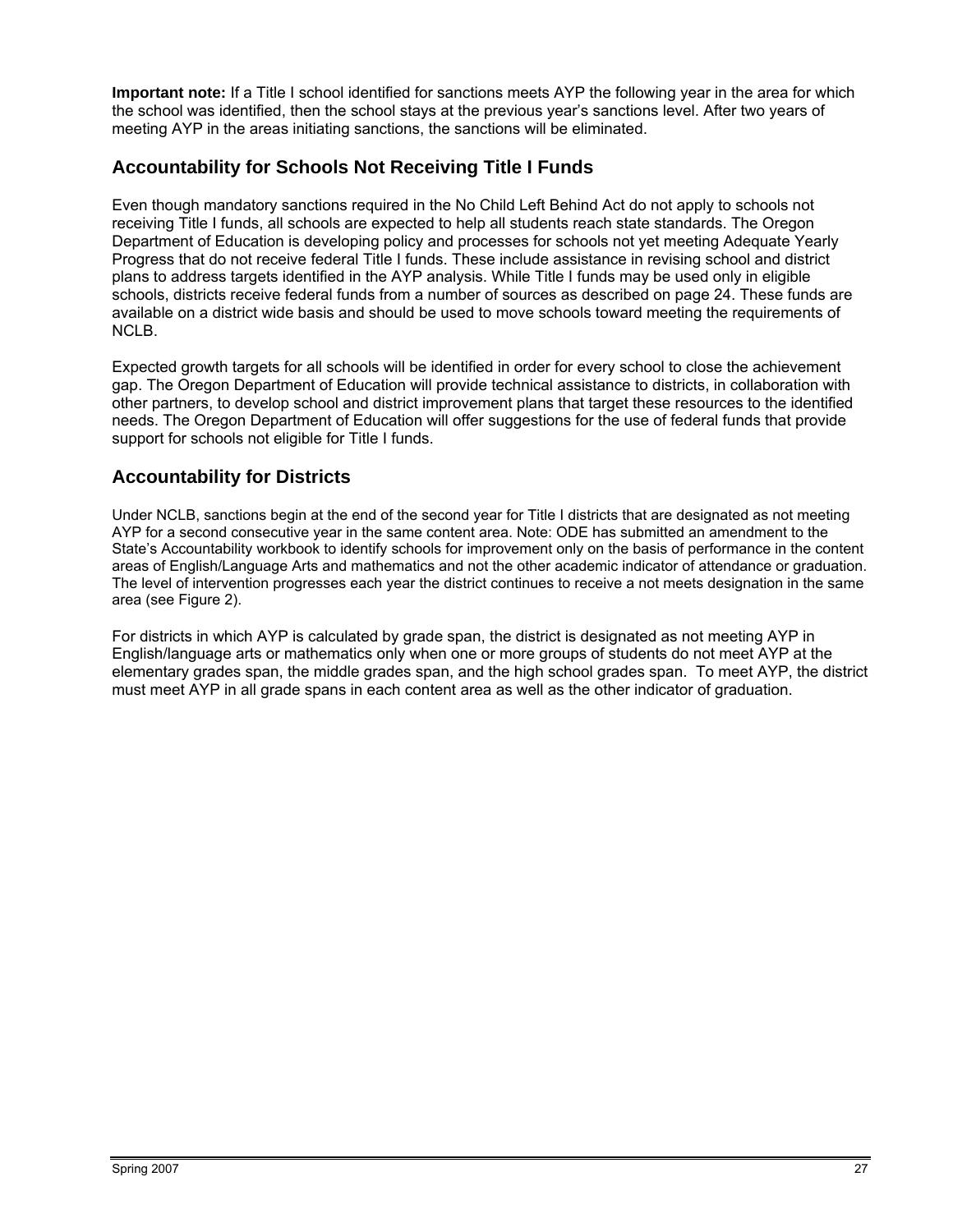

#### **Figure 2 Flowchart of Sanctions for Districts**

(Section 1116 of No Child Left Behind)

#### **Important note**:

- If a district receiving Title I funds identified for sanctions meets AYP in the area that caused the district to be identified for improvement the following year, then the district stays at the previous year's sanctions level.
- If a district meets AYP in the area that caused the district to be identified for improvement for two consecutive years, the district is no longer identified for improvement or corrective action.

Figure 3 depicts the logic for determining AYP and the multiple requirements a school or district must meet in order to be designated as meeting AYP.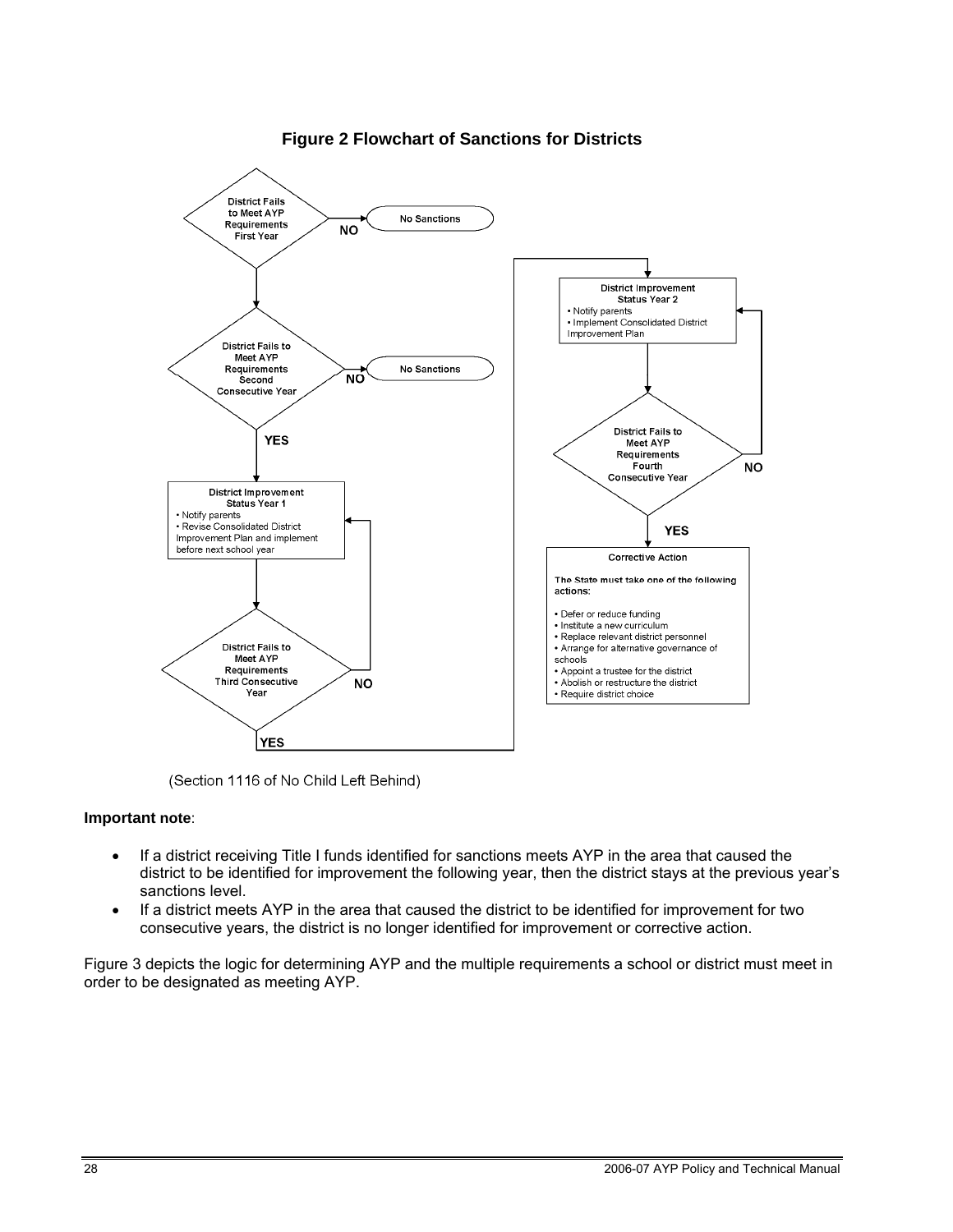

#### **Figure 3 AYP Determination Flowchart**



## **XII. For Further Information**

Additional information about AYP and NCLB can be found at the Oregon Department of Education's website: http://www.ode.state.or.us/search/page/?id=1193. Information includes links to federal guidance, Oregon's Accountability Workbook, sample reports, and other links.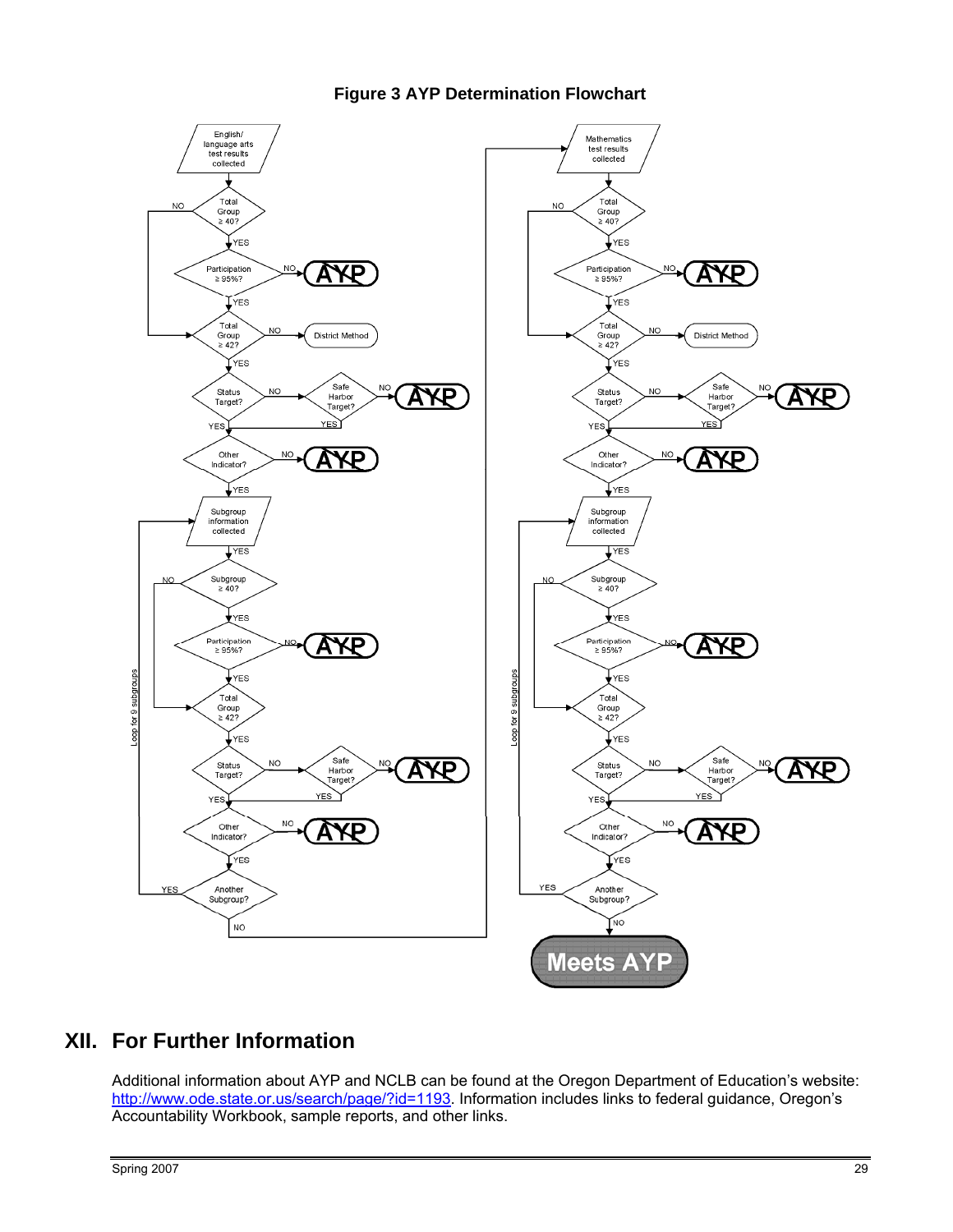A Toolkit For Communicating About Adequate Yearly Progress produced by the Oregon School Boards Association provides educational professionals, administrators, parents, and communities with relevant and reliable information regarding federal AYP requirements, details on how AYP relates specifically to Oregon's schools, and how to communicate school building results to a variety of audiences. The free toolkit can be downloaded at http://www.osba.org/hotopics/funding/nclb/ayptk/index.htm.

Email questions about AYP to **ayp.reports@state.or.us.** 

Call the Oregon Department of Education at (503) 947-5828.

| For a Live Person at ODE                                                                                                                                                                              | To Send a Direct Message                                                                                                                                                                                                              | To View or Download AYP Reports                                                                                                                                                                                                                                       |
|-------------------------------------------------------------------------------------------------------------------------------------------------------------------------------------------------------|---------------------------------------------------------------------------------------------------------------------------------------------------------------------------------------------------------------------------------------|-----------------------------------------------------------------------------------------------------------------------------------------------------------------------------------------------------------------------------------------------------------------------|
| AYP Policy and Data Questions:<br>Jan McCoy, Prog. Analyst, OAIS<br>503.947.5739<br>jan.mccoy@state.or.us<br><b>Technical Questions:</b><br>ODE Help Desk<br>503.947.5715<br>ode.helpdesk@state.or.us | To send a direct message or<br>question to the AYP mailbox:<br>ayp.reports@state.or.us                                                                                                                                                | Navigate to the ODE AYP and Report<br>Card download page on the ODE<br>Web Site:<br>http://www.ode.state.or.us/data/report<br>card/reports.aspx<br>Select a school district from the drop<br>down list<br>Click the link for the desired AYP<br>Report or Report Card |
| For information about accountability<br>and support to districts and schools                                                                                                                          | To Download or View AYP<br>Supporting Documents and Tools                                                                                                                                                                             | For Communication Materials                                                                                                                                                                                                                                           |
| Cathryn Gardner, Educ. Spec.<br>503.947.5622<br>cathryn.gardner@state.or.us<br>Helen Maguire, Director Ell<br>503.947.5877<br>helen.maguire@state.or.us                                               | Navigate to the ODE AYP and<br>Report Card download page on<br>the ODE Web Site:<br>http://www.ode.state.or.us/data/re<br>portcard/reports.aspx<br>Hover over "AYP/NCLB" Menu at<br>the top of the page and select<br>"AYP Home Page" | Navigate to the ODE AYP and Report<br>Card download page on the ODE<br>Web Site:<br>http://www.ode.state.or.us/data/report<br>card/reports.aspx<br>Hover over "AYP/NCLB" Menu at the<br>top of the page and select "AYP<br>Home Page"                                 |
| Salam Noor, Assistant Supt.<br>503.947.5663<br>salam.noor@state.or.us                                                                                                                                 | Click the link for the desired<br>resource                                                                                                                                                                                            | Click on the link to "AYP Tools" or<br>visit the Oregon School Boards<br>Association: http://www.osba.org/                                                                                                                                                            |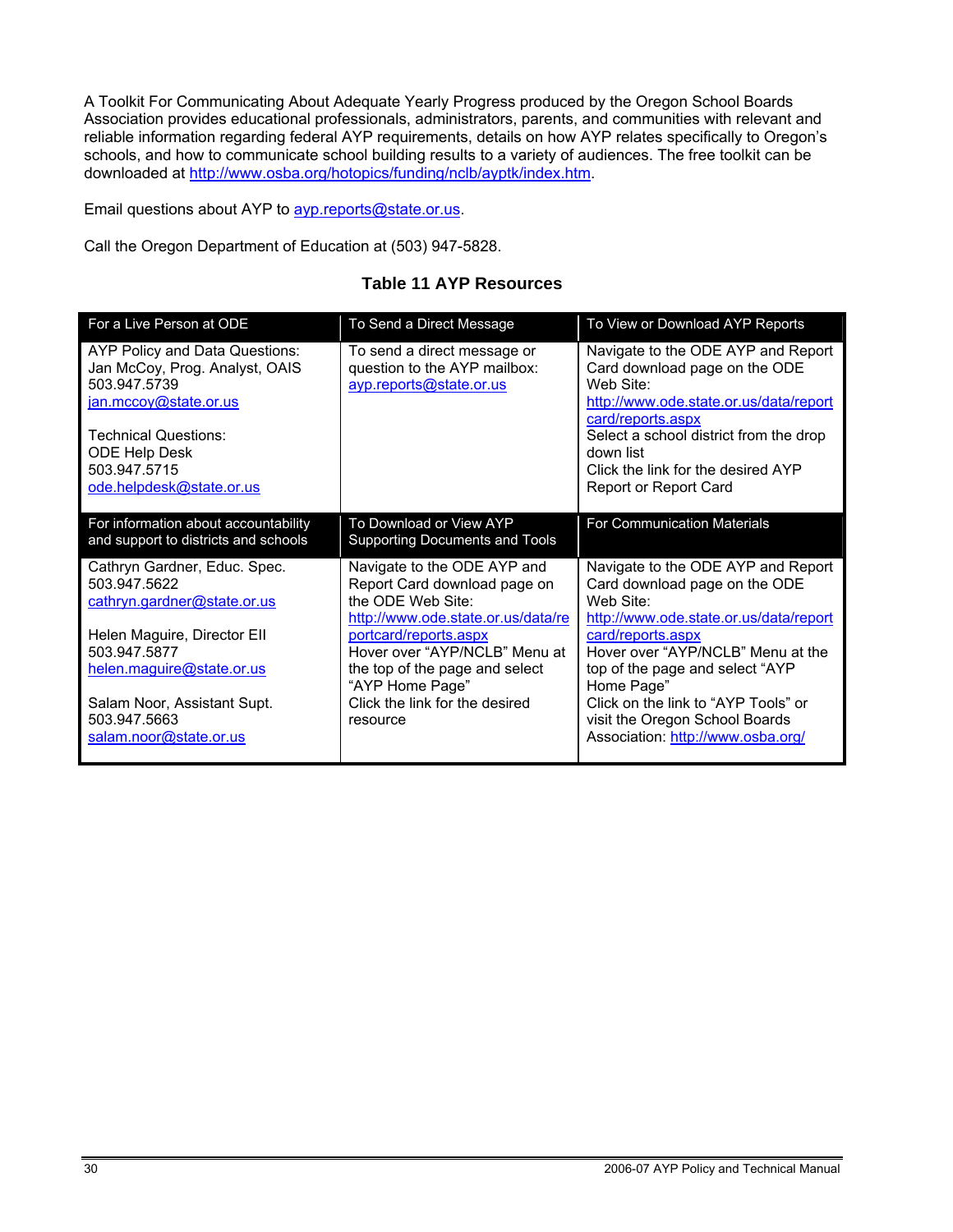## **XIII. Appendix**

#### **School and Program Characteristics**

The following list of questions can be used to distinguish a program from a school.

If the answer to any of the following questions is YES, the organization will be identified as a program, not a school.

- Is the educational component of the organization secondary to the primary purpose of the organization, which is other than education?
- Do students enrolled in the organization remain members of the regular school that assigned them?
- Do students attend generally on a part-time basis?
- Are students referred by another public school and expected to be enrolled only for a limited duration, after which they are expected to return to the original school?
- Does the curriculum differ from the standard K-12 curriculum? (OAR 581-22-420 and OAR 581-22- 425)
- Does the curriculum offered cover only a selected portion of the standard K-12 curriculum? (OAR 581-22-420 and OAR 581-22-425)
- Is the organization registered with the Oregon Department of Education as a private alternative program?

If the answer to either of the following questions is NO, the organization will be identified as a program, not a school.

- Does the institution administer the Oregon statewide assessment tests at benchmark grades?
- Does the secondary (grade 9-12) organization offer a diploma? (OAR 581-22-102(11) (except high schools in their first year of operation).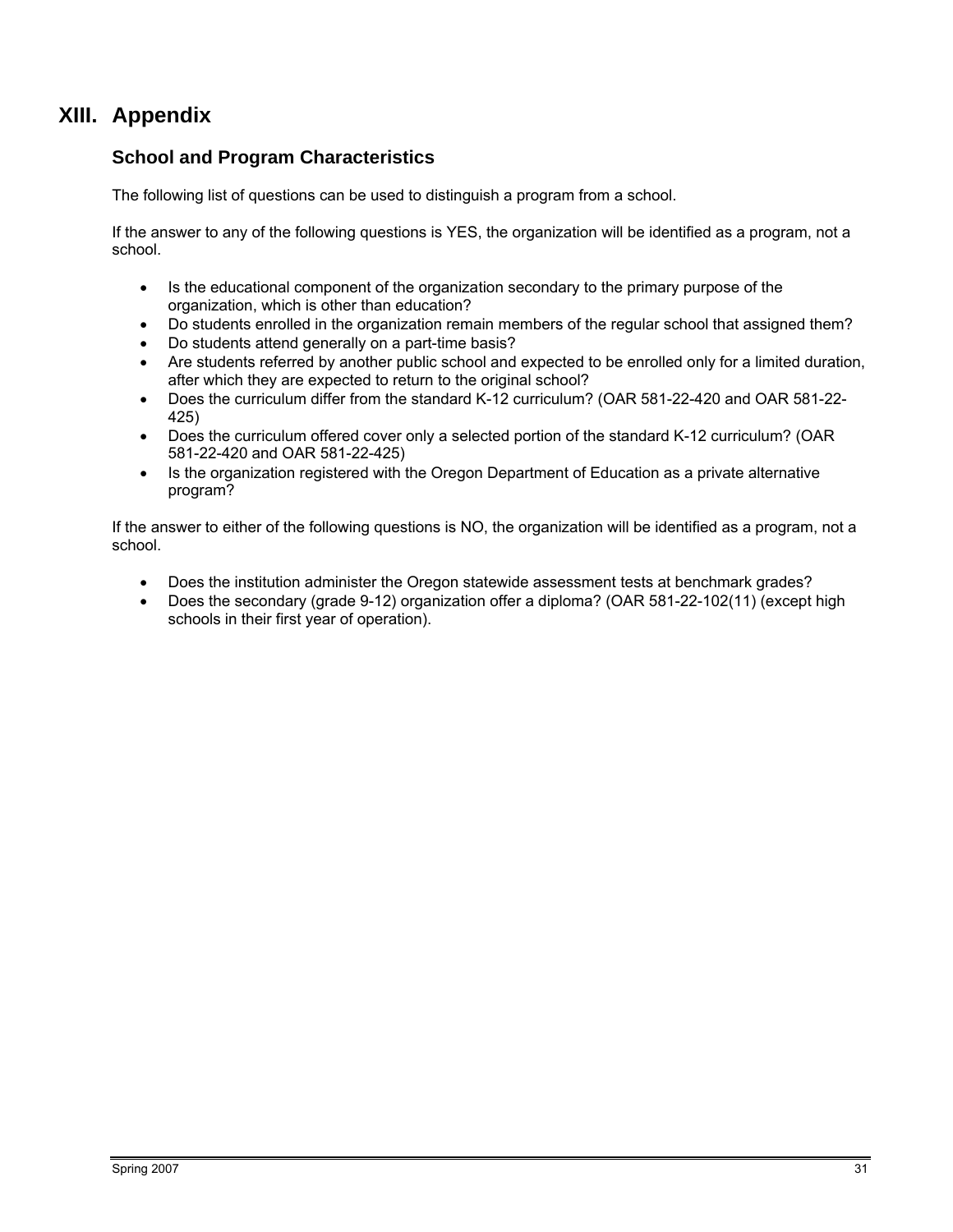A comparison of the similarities and differences between AYP and Report Card can be valuable in explaining the two systems. An abbreviated description of the similarities and differences is presented in Table 12.

|                         |                                                                                                                                                                                                                                                                                                                                                                                                                                                                                                                                                                                                                                                                                                                                                                        | 2006-2007 AYP Designation                                                                                                                                                                                                                                                             |                                                                                                                                                                                                                                                                                                                                                                                                                                                                                                                                                                                                                                                                                                                                                                                                                     | 2006-2007 School and District Report Cards:                                                                                                                                                                                                                                                                                                                                                                                                                                                                                                                                                                                          |
|-------------------------|------------------------------------------------------------------------------------------------------------------------------------------------------------------------------------------------------------------------------------------------------------------------------------------------------------------------------------------------------------------------------------------------------------------------------------------------------------------------------------------------------------------------------------------------------------------------------------------------------------------------------------------------------------------------------------------------------------------------------------------------------------------------|---------------------------------------------------------------------------------------------------------------------------------------------------------------------------------------------------------------------------------------------------------------------------------------|---------------------------------------------------------------------------------------------------------------------------------------------------------------------------------------------------------------------------------------------------------------------------------------------------------------------------------------------------------------------------------------------------------------------------------------------------------------------------------------------------------------------------------------------------------------------------------------------------------------------------------------------------------------------------------------------------------------------------------------------------------------------------------------------------------------------|--------------------------------------------------------------------------------------------------------------------------------------------------------------------------------------------------------------------------------------------------------------------------------------------------------------------------------------------------------------------------------------------------------------------------------------------------------------------------------------------------------------------------------------------------------------------------------------------------------------------------------------|
|                         | <b>Definitions</b>                                                                                                                                                                                                                                                                                                                                                                                                                                                                                                                                                                                                                                                                                                                                                     | Sources of Data                                                                                                                                                                                                                                                                       | <b>Definitions</b>                                                                                                                                                                                                                                                                                                                                                                                                                                                                                                                                                                                                                                                                                                                                                                                                  | Sources of Data                                                                                                                                                                                                                                                                                                                                                                                                                                                                                                                                                                                                                      |
| Participation           | Number of valid test scores from all<br>students enrolled in the school on First<br>school day in May divided by (The expected<br>number of tests from students enrolled on<br>First school day in May - the number of<br>students without test scores that were not<br>enrolled during the testing window(s) for the<br>assessment - the number of records from<br>students with administration code of 6<br>(Home Schooled/Foreign Exchange<br>students))                                                                                                                                                                                                                                                                                                            | Designations based on the following OSA<br>tests administered in 2005-2006 and 2006-<br>2007 to students enrolled in the school or<br>district on the first school day in May:<br>Reading grades 3, 4, 5, 6, 7, 8, 10<br>Math grades 3, 4, 5, 6, 7, 8, 10                             | Number of valid test scores from all<br>students enrolled in the school on First<br>school day in May divided by (The expected<br>number of tests from students enrolled on<br>First school day in May - the number of<br>students without test scores that were not<br>enrolled during the testing window(s) for the<br>assessment - the number of records from<br>students with administration code of 6<br>(Home Schooled/Foreign Exchange<br>students) - test records with administration<br>code of 7 (parent refusal))                                                                                                                                                                                                                                                                                        | Designations based on the following OSA<br>tests administered in 2006-2007 to students<br>enrolled in the school on the first school day<br>in May:<br>Reading grades 3, 4, 5, 6, 7, 8, 10<br>Math grades 3, 4, 5, 6, 7, 8, 10<br>Writing grades 4, 7, 10                                                                                                                                                                                                                                                                                                                                                                            |
| Academic<br>Assessments | Number of tests meeting or exceeding<br>standards divided by Total number of tests<br>Note: Scores on writing performance<br>assessments that are reported as<br>Conditionally Meets are not counted as<br>meeting the standard for the purposes of<br>calculating AYP.<br>Student test scores from extended<br>assessments* count as meet the standard.<br>Scores of students who target up count as<br>meeting the standard if RIT score meets or<br>exceeds the benchmark standard of the<br>grade in which the student is tested.<br>Students targeting up are required to take<br>the 8 <sup>th</sup> grade assessment during their 8 <sup>th</sup><br>grade year. The 8 <sup>th</sup> grade score is included<br>in accountability reports for the current year. | Designations based on the following OSA<br>tests administered in 2005-2006 and 2006-<br>2007 to students enrolled for a full academic<br>year in the school or district on the first<br>school day in May:<br>Reading grades 3, 4, 5, 6, 7, 8, 10<br>Math grades 3, 4, 5, 6, 7, 8, 10 | Index points assigned, based on number of<br>students in each category of exceeding,<br>meeting, nearly meeting, low, and very low.<br>Note: Scores on writing performance<br>assessments that are reported as<br>Conditionally Meets are not counted as<br>meeting the standard for the purposes of<br>calculating report card ratings.<br>Student test scores from extended<br>assessments* count as meet the standard.<br>Scores of students who target up count as<br>meeting the standard if RIT score meets or<br>exceeds the benchmark standard of the<br>grade in which the student is tested.<br>Students targeting up are required to take<br>the $8th$ grade assessment during their $8th$<br>grade year. The 8 <sup>th</sup> grade score is included<br>in accountability reports for the current year. | Schools without grade 10:<br>Ratings based on Knowledge and Skills<br>OSA administered in 2005-2006 and 2006-<br>2007 to students enrolled for a full academic<br>year in the school on the first school day in<br>May:<br>Reading grades 3, 4, 5, 6, 7, 8, 10<br>Math grades 3, 4, 5, 6, 7, 8, 10<br>Data from 2003-2004 and 2004-2005 also<br>included in the Improvement rating.<br>Reading grades 3, 5, 8, & 10<br>Math grades 3, 5, 8, 10<br>Schools with grade 10:<br>In addition to the above, ratings based also<br>on Writing Performance Assessments from<br>grade 10 students administered in 2005-<br>2006 and 2006-2007 |
| Attendance              | Percentage of students attending in grades<br>$1 - 12$<br>Calculated as the ratio of Total Days<br>Present to (Total Days Present + Total Days<br>Absent)                                                                                                                                                                                                                                                                                                                                                                                                                                                                                                                                                                                                              | Data for 2005-2006 and 2006-2007                                                                                                                                                                                                                                                      | Percentage of students attending in grades<br>$1 - 12$<br>Calculated as the ratio of Total Days<br>Present to (Total Days Present + Total Days<br>Absent)                                                                                                                                                                                                                                                                                                                                                                                                                                                                                                                                                                                                                                                           | Data for 2005-2006 and 2006-2007 used in<br>calculating the Student Behavior rating.<br>Data for 2003-2004 and 2004-2005 also<br>included in the Improvement rating.                                                                                                                                                                                                                                                                                                                                                                                                                                                                 |

#### **Table 12 Comparison of AYP and Report Card Data Sources and Definitions**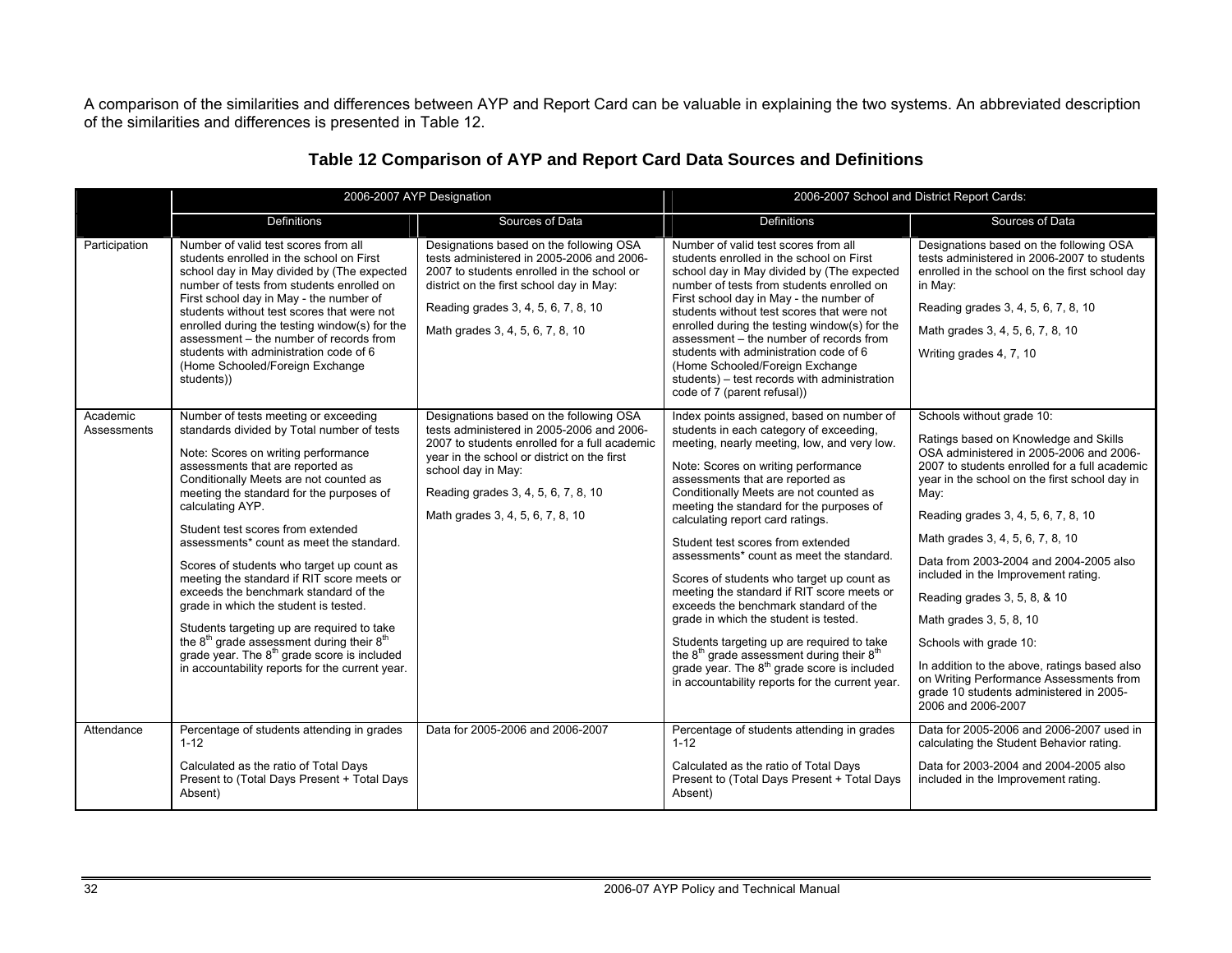|                     |                                                                                                                                                                                                                                                                                                                                                                                                                                                                                                                                                                                                                                                                                                       | 2006-2007 AYP Designation                                           | 2006-2007 School and District Report Cards:                                                                                                                                                                                                                                                                                                                                                                                                                                                                                                                                                                                                                                                                                                                                                                                     |                                                                                                                                                                                |  |
|---------------------|-------------------------------------------------------------------------------------------------------------------------------------------------------------------------------------------------------------------------------------------------------------------------------------------------------------------------------------------------------------------------------------------------------------------------------------------------------------------------------------------------------------------------------------------------------------------------------------------------------------------------------------------------------------------------------------------------------|---------------------------------------------------------------------|---------------------------------------------------------------------------------------------------------------------------------------------------------------------------------------------------------------------------------------------------------------------------------------------------------------------------------------------------------------------------------------------------------------------------------------------------------------------------------------------------------------------------------------------------------------------------------------------------------------------------------------------------------------------------------------------------------------------------------------------------------------------------------------------------------------------------------|--------------------------------------------------------------------------------------------------------------------------------------------------------------------------------|--|
|                     | <b>Definitions</b>                                                                                                                                                                                                                                                                                                                                                                                                                                                                                                                                                                                                                                                                                    | Sources of Data                                                     | <b>Definitions</b>                                                                                                                                                                                                                                                                                                                                                                                                                                                                                                                                                                                                                                                                                                                                                                                                              | Sources of Data                                                                                                                                                                |  |
| Dropout Rates       | Dropout data are used to determine<br>graduation rates.<br>Dropouts are students who withdrew from<br>school and did not graduate or transfer to<br>another school that leads to graduation.<br>Dropouts do not include students who: are<br>deceased, are being home schooled, are<br>enrolled in an alternative school or hospital<br>education program, are enrolled in a<br>juvenile detention facility, are enrolled in a<br>foreign exchange program, are temporarily<br>absent because of suspension, a family<br>emergency, or severe health problems that<br>prevent attendance at school, received a<br>GED certificate, received an adult high<br>school diploma from a community college. | Data for 2004-2005 and 2005-2006                                    | Dropout rates are included in the report card<br>ratings. The dropout rate is equal to the<br>number of dropouts divided by the<br>enrollment reported on October 1 each<br>year.<br>Dropouts are students who withdrew from<br>school and did not graduate or transfer to<br>another school that leads to graduation.<br>Dropouts do not include students who: are<br>deceased, are being home schooled, are<br>enrolled in an alternative school or hospital<br>education program, are enrolled in a<br>juvenile detention facility, are enrolled in a<br>foreign exchange program, are temporarily<br>absent because of suspension, a family<br>emergency, or severe health problems that<br>prevent attendance at school, received a<br>GED certificate, received an adult high<br>school diploma from a community college. | Data for 2004-2005 and 2005-2006 used in<br>calculating the Student Behavior rating.<br>Additionally, data for 2002-2003 and 2003-<br>2004 included in the Improvement rating. |  |
| Graduation<br>Rates | Graduation rates are included in the<br>determination of AYP. The graduation rate<br>is equal to the number of graduates divided<br>by the number of graduates + dropouts.<br>Graduates are students earning a regular<br>diploma.<br>Students who receive a regular high school<br>diploma that requires at least 22 credits to<br>earn are counted.<br>Students who receive modified diplomas<br>based on completion of a special education<br>individualized education plan as well as<br>students who receive credentials that<br>require less than 22 credits to earn, or who<br>finish their senior year but did not receive<br>any credential are not graduates.                               | Data for 2004-2005 and 2005-2006<br>Data used in AYP determination. | Graduation rates displayed on the report<br>card are for information only and are not<br>included in ratings. Graduates are students<br>earning regular diplomas.<br>Students who receive a regular high school<br>diploma that requires at least 22 credits to<br>earn are counted.<br>Students who receive modified diplomas<br>based on completion of a special education<br>individualized education plan as well as<br>students who receive credentials that<br>require less than 22 credits to earn, or who<br>finish their senior year but did not receive<br>any credential are not graduates.<br>Also included is the count of graduates<br>earning Certificates of Initial Mastery.                                                                                                                                   | Data for 2005-2006<br>Data not used in calculating ratings.                                                                                                                    |  |

\* The number of Extended assessment that meet the alternative achievement standards that can be included in the percentage of tests meeting standard is limited to 1% of tests at the district level.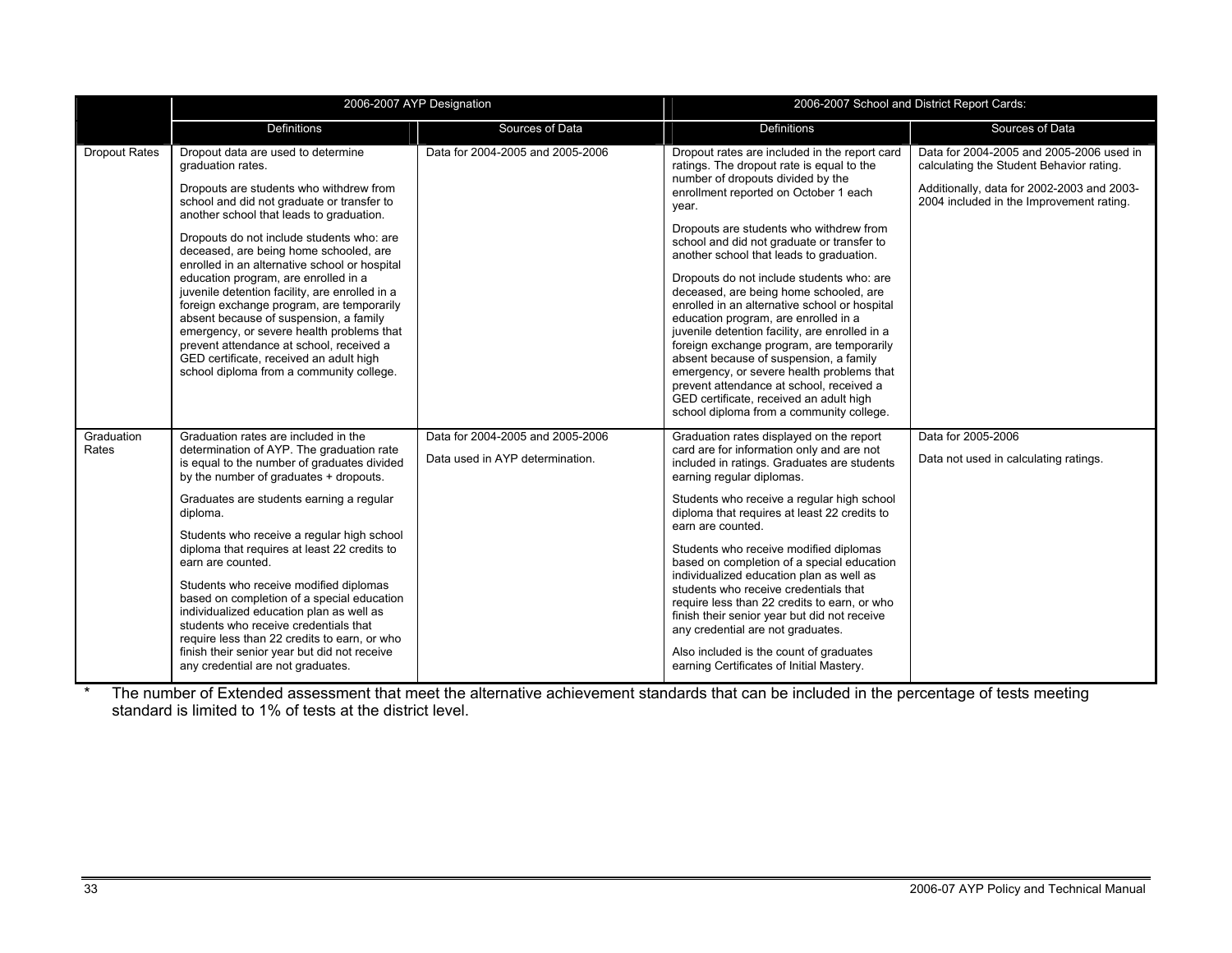#### **Table 13 NCLB Sanctions for Title I Schools Continually Designated as Not Meeting AYP**

| Fails to Meet AYP<br>1 <sup>st</sup> Year | Fails to Meet AYP 2 <sup>nd</sup><br>Year in Same Area(s) | Fails to Meet AYP<br>3 <sup>rd</sup> Year in Same Area(s)            | <b>Fails to Meet AYP</b><br>4 <sup>th</sup> Year in Same Area(s)                 | Fails to Meet AYP<br>5 <sup>th</sup> Year in Same Area(s)                             | Fails to Meet AYP<br>6 <sup>th</sup> Year in Same Area(s)                                         |
|-------------------------------------------|-----------------------------------------------------------|----------------------------------------------------------------------|----------------------------------------------------------------------------------|---------------------------------------------------------------------------------------|---------------------------------------------------------------------------------------------------|
| No sanctions for following<br>year        | Year 1 School Improvement<br>begins following August      | <b>Year 2 School Improvement</b><br>advances the following<br>August | Year 3 School Improvement<br><b>Corrective Action begins</b><br>following August | Year 4 School Improvement<br><b>Restructuring Planning</b><br>begins following August | <b>Year 5 School Improvement</b><br><b>Restructuring Implemented</b><br>with the following August |
|                                           | The school must:                                          | The school must:                                                     | The school must:                                                                 | The school must:                                                                      |                                                                                                   |
|                                           | • Notify Parents                                          | • Notify Parents                                                     | • Notify Parents                                                                 | • Notify Parents                                                                      |                                                                                                   |
|                                           | • Offer School Choice                                     | • Offer School Choice                                                | • Offer School Choice                                                            | • Offer School Choice                                                                 |                                                                                                   |
|                                           | • Provide transportation<br>assistance                    | • Provide transportation<br>assistance                               | • Provide transportation<br>assistance                                           | • Provide transportation<br>assistance                                                |                                                                                                   |
|                                           | • Revise and implement<br>School Improvement Plan         | • Offer Supplemental<br><b>Educational Services (SES)</b>            | • Offer Supplemental<br><b>Educational Services (SES)</b>                        | • Offer Supplemental<br><b>Educational Services (SES)</b>                             |                                                                                                   |
|                                           | (SIP)<br>• Provide professional<br>development            | • Revise and implement the<br><b>SIP</b>                             | • Revise and implement the<br><b>SIP</b>                                         | • Revise and implement the<br><b>SIP</b>                                              |                                                                                                   |
|                                           |                                                           | • Provide professional<br>development                                | • Provide professional<br>development                                            | • Provide professional<br>development                                                 |                                                                                                   |
|                                           |                                                           |                                                                      | The district must:                                                               | The district must:                                                                    | The district must:                                                                                |
|                                           |                                                           |                                                                      | • the district must take at least<br>one of the following<br>corrective actions  | • Prepare a restructuring plan<br>to implement at least one of<br>the following:      | • Implement the Restructuring<br>Plan                                                             |
|                                           |                                                           |                                                                      | • Replace some school<br>staff                                                   | • Replace all or most of<br>school staff                                              |                                                                                                   |
|                                           |                                                           |                                                                      | • Institute new curricula                                                        | • Contract with an outside                                                            |                                                                                                   |
|                                           |                                                           |                                                                      | • Decrease management<br>authority of school                                     | entity to operate the school<br>as a public school                                    |                                                                                                   |
|                                           |                                                           |                                                                      | • Appoint outside expert                                                         | • Turn the school over to the<br>SEA for operation                                    |                                                                                                   |
|                                           |                                                           |                                                                      | • Extend school day/year                                                         | • Re-open the school as a                                                             |                                                                                                   |
|                                           |                                                           |                                                                      | • Restructure school                                                             | public charter school                                                                 |                                                                                                   |
|                                           |                                                           |                                                                      |                                                                                  | • Restructure the school's<br>qovernance                                              |                                                                                                   |

For more information on Title I School Improvement Requirements, see the Title I-A School Improvement Resource Manual posted at: http://www.ode.state.or.us/search/results/?id=95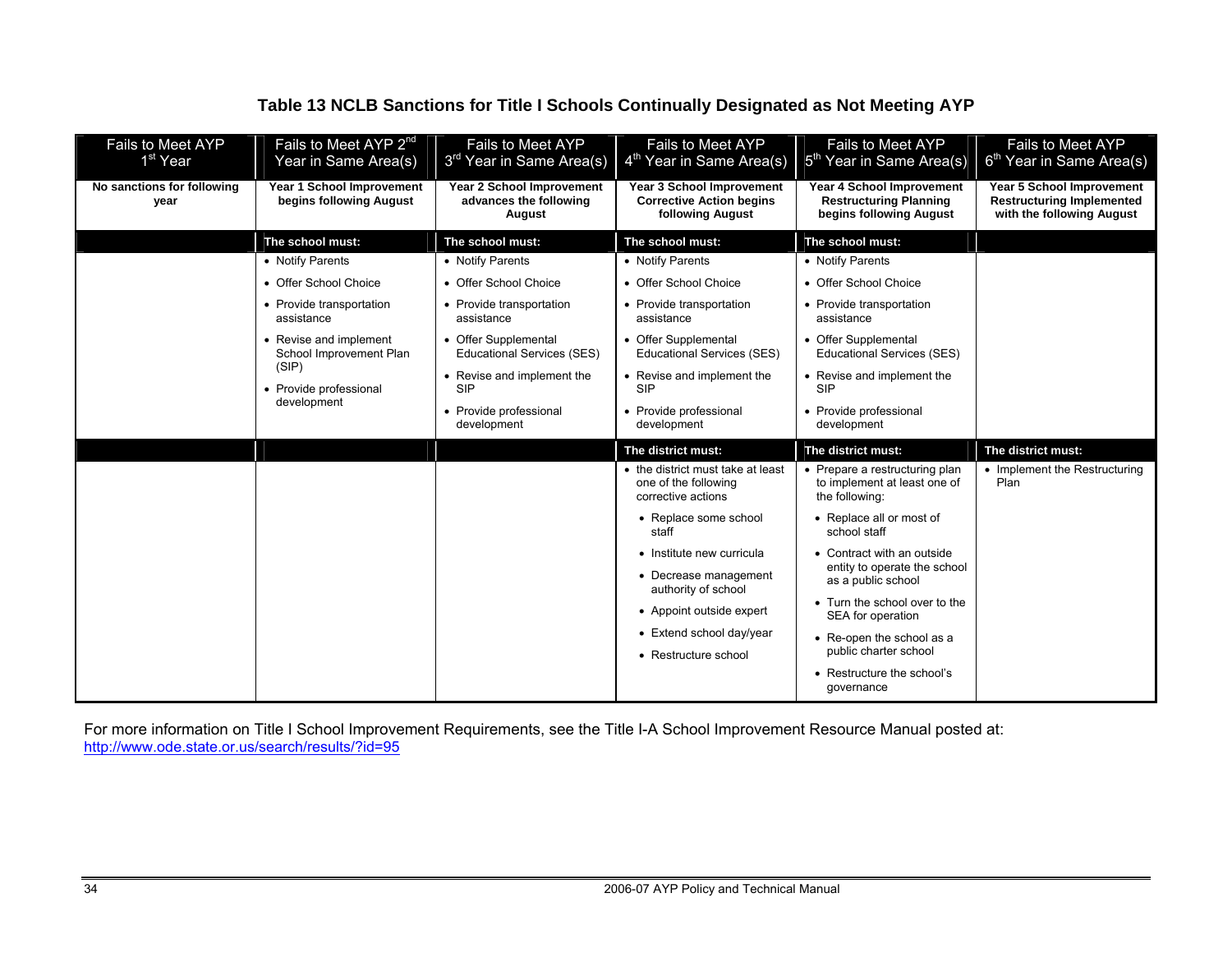#### **Table 14 LEP Subgroup Definition**

|                  | Value Definition                                                                                                                 | <b>Start Date</b>               | <b>Exit Date</b>                         | <b>Proficiency Level</b>                                       | Include in LEP ModelTypCd1<br>subgroup |           | LEPRecCd          |
|------------------|----------------------------------------------------------------------------------------------------------------------------------|---------------------------------|------------------------------------------|----------------------------------------------------------------|----------------------------------------|-----------|-------------------|
| B                | beginning LEP (Entry date after May 1, 2006 and Exit $\vert$ > 05/01/2006<br>date is blank)                                      |                                 | is blank or ><br>4/30/07^                | is not null and is<br>not proficient*                          | Y                                      | $<$ > 51  | 1A                |
| Y                | within 1 to 5 years of LEP start date (Entry date on or<br>before May 1, 2006 and after May 1, 2002 and Exit<br>date is blank)   | s 05/01/2005 and<br>>05/01/2001 | is blank or $>$<br>4/30/07^              | is not null and is<br>not proficient*                          | Y                                      | $<$ 51    | 1B, 1D, 2F,<br>2G |
| E                | experienced LEP (Entry date on or before May 1,<br>2002 and Exit date is blank)                                                  | $\leq 08/15/2001$               | is blank                                 | is not null and is<br>not proficient*                          | Ý                                      | $<$ > 51  | 1B, 1D, 2F,<br>2G |
| N                | Not LEP - Exit date is on or before August 15, 2006                                                                              | is not blank                    | $\leq$ 08/15/2006                        | Any value                                                      | lN.                                    | Any value |                   |
|                  | Not LEP - proficient and not served                                                                                              | is blank                        | is blank                                 | is proficient                                                  |                                        | 51        | 3H                |
|                  | Not LEP - proficient and not exited                                                                                              | is not blank                    | is blank                                 | is proficient                                                  |                                        |           | 1B, 1D, 2F,<br>2G |
|                  | Not LEP - No ELP test data                                                                                                       | is not blank                    | is not blank                             | <b>Is blank when</b><br><b>Proficiency test</b><br>$code = 00$ |                                        |           | 1E                |
|                  | Former LEP (Exit date after August 15, 2004 in 04-05   NA<br>LEP Collection or after August 15, 2005 in LEP 05-06<br>Collection) |                                 | <b>NA</b>                                | <b>NA</b>                                                      | ٧                                      | <b>NA</b> | $\overline{1C}$   |
| $\times$         | Exited during current school year                                                                                                | $\leq 05/01/2001$               | >05/01/2006                              | Any value                                                      | Y                                      |           |                   |
|                  |                                                                                                                                  | >05/01/2001                     | >05/01/2006<br>and $\leq 5/1/07^{\circ}$ | Any value                                                      | Y                                      |           |                   |
| $\boldsymbol{Z}$ | Eligible (not proficient), but not served in LEP<br>program                                                                      | is blank                        | is blank                                 | is not null and is<br>not proficient*                          | Y                                      | 51        | 4N                |

Note (from *Executive Numbered Memorandum 010-2006-07*): Students are included in the LEP subgroup based on data received in the Title III: NCLB English Language Proficiency Collection and the results of the English Language Proficiency Assessment (ELPA). Students will not be included in the LEP subgroup unless the student is submitted in the English Language Proficiency Collection and has an ELPA score with the following exceptions:

- Former LEP students exiting an LEP program in either of the two previous school years, and
- LEP students on IEPs whose disability prevents them from completing the ELPA test.

\*Former LEP students are included in the LEP subgroup only for AYP reporting.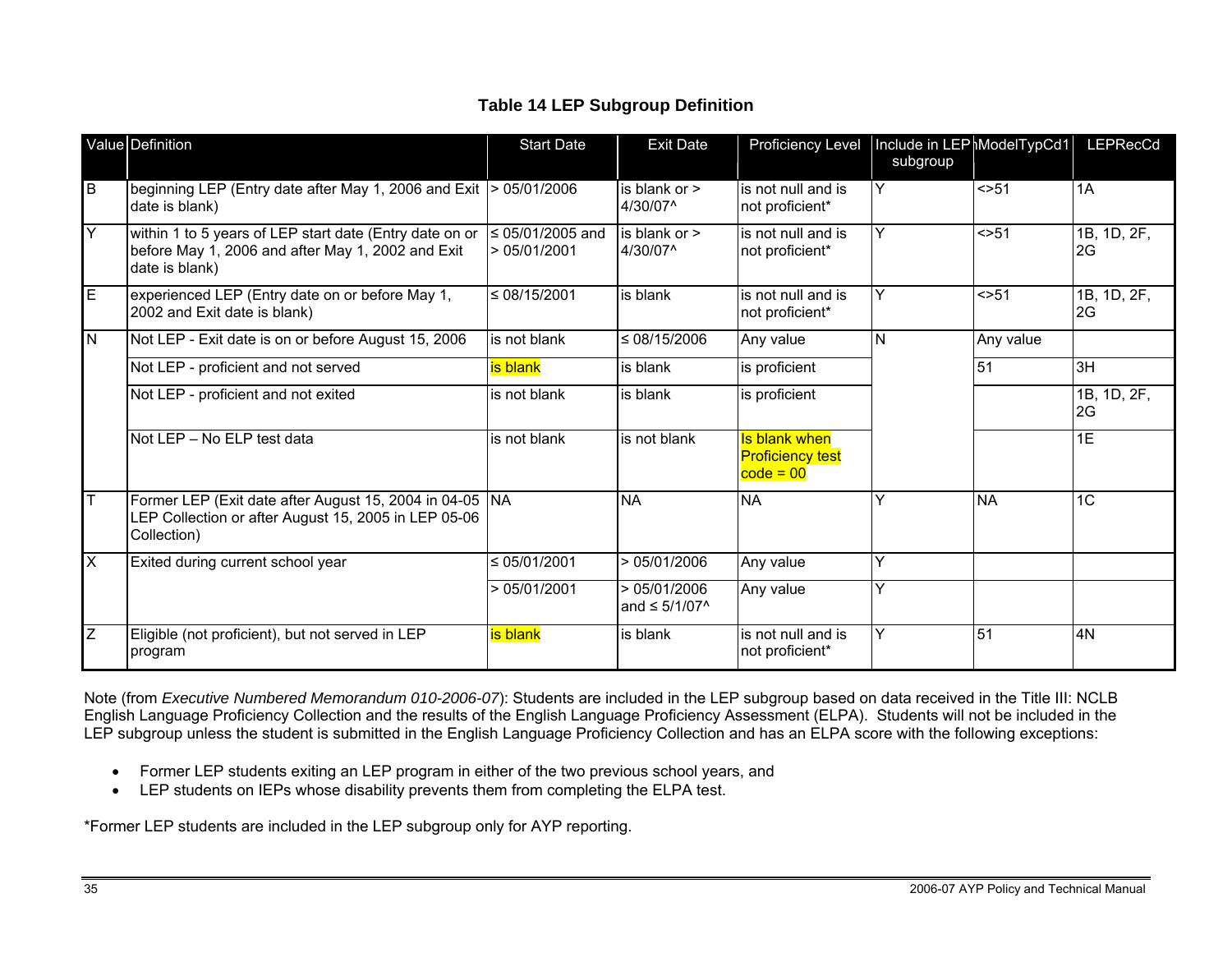^Students completing an ELPA test on or after 5/1/2007 who are proficient are still considered as exited students for Title III AMAO calculations and allocations. For AYP purposes, these students are included in the B and Y groups so that the student is eligible for responding in his or her native language on native language versions of reading and writing assessments offered by the state. See Executive Memorandum 010-2006-07 for details.

#### **Table 15 Proficiency Codes**

| Code | Proficiency Definition by test | Not proficient | Proficient |
|------|--------------------------------|----------------|------------|
| 00   | Not tested                     | <b>NA</b>      | <b>NA</b>  |
| 01   | Stanford English language test | 01, 02, 03, 04 |            |
| 02   | Woodcock-Munoz                 | 01, 02, 03, 04 | 5          |
| 03   | Language Assessment scales     | 01, 02, 03, 04 | 10         |
| 04   | <b>IPT - IDEA</b>              | $01 - 08$      | 09, 10     |
| 05   | Not tested -- on IEP           | l00            | <b>NA</b>  |
| 06   | <b>ELPA</b>                    | <b>TBD</b>     | <b>TBD</b> |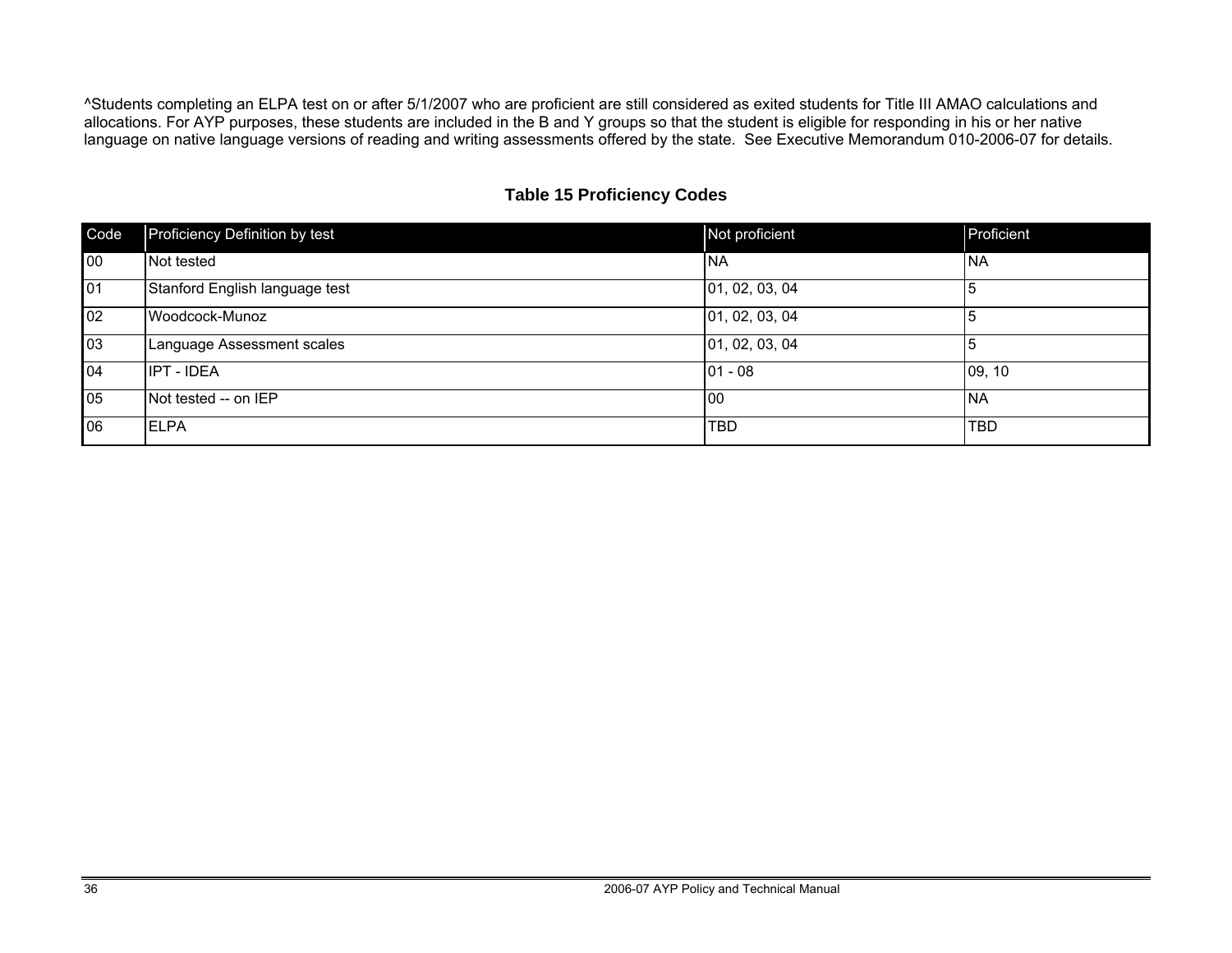#### **Table 16 Handling of Test Administration Errors**

| Situation                                                                                                                                             | Evidence/Notification to<br>ODE required     | Effect on<br>Accountability for<br>Performance | Effect on<br>Accountability for<br>Participation    | ODE action on test<br>record (i.e. invalidate<br>or delete) |
|-------------------------------------------------------------------------------------------------------------------------------------------------------|----------------------------------------------|------------------------------------------------|-----------------------------------------------------|-------------------------------------------------------------|
| The test was administered in a manner that is<br>inconsistent with parent request for refusal or request for<br>a specific mode (i.e. paper or TESA). | Description of error with<br><b>PADMID</b>   | Excluded                                       | Counts as non-<br>participation if no<br>other test | Set TstValidFg to 'N'                                       |
| The test was administered in a manner that is<br>inconsistent with a student's IEP (or lack thereof)                                                  | Description of error with<br><b>PADMID</b>   | Excluded                                       | Counts as non-<br>participation if no<br>other test | Set TstValidFg to 'N'                                       |
| The test was compromised by a teacher/administrator                                                                                                   | Notify ODE with PADMIDs<br>and circumstances | Excluded                                       | Counts as non-<br>participation if no<br>other test | Set TstValidFg to 'N'                                       |
| The test was compromised by a student                                                                                                                 | Notify ODE with PADMIDs<br>and circumstances | Excluded                                       | Counts as non-<br>participation if no<br>other test | Set TstValidFg to 'N'                                       |
| Test not presented in a valid manner (e.g., TESA display<br>issues)                                                                                   | Notify ODE with PADMIDs<br>and circumstances | Excluded                                       | Counts as non-<br>participation if no<br>other test | Set TstValidFg to 'N'                                       |
| Test scored incorrectly                                                                                                                               | Notify ODE with PADMIDs<br>and circumstances | Included (with<br>rescore where<br>possible)   | Counts as<br>participation                          | None                                                        |
| Student refused to complete test                                                                                                                      | None                                         | Not met                                        | Counts as<br>participation                          | None                                                        |
|                                                                                                                                                       | Request AdminCd of '1'                       | Excluded                                       | Non-participant                                     | None                                                        |
| Student took wrong test                                                                                                                               | Description of error with<br><b>PADMID</b>   | Excluded                                       | Counts as non-<br>participation if no<br>other test | Set TstValidFg to 'N'                                       |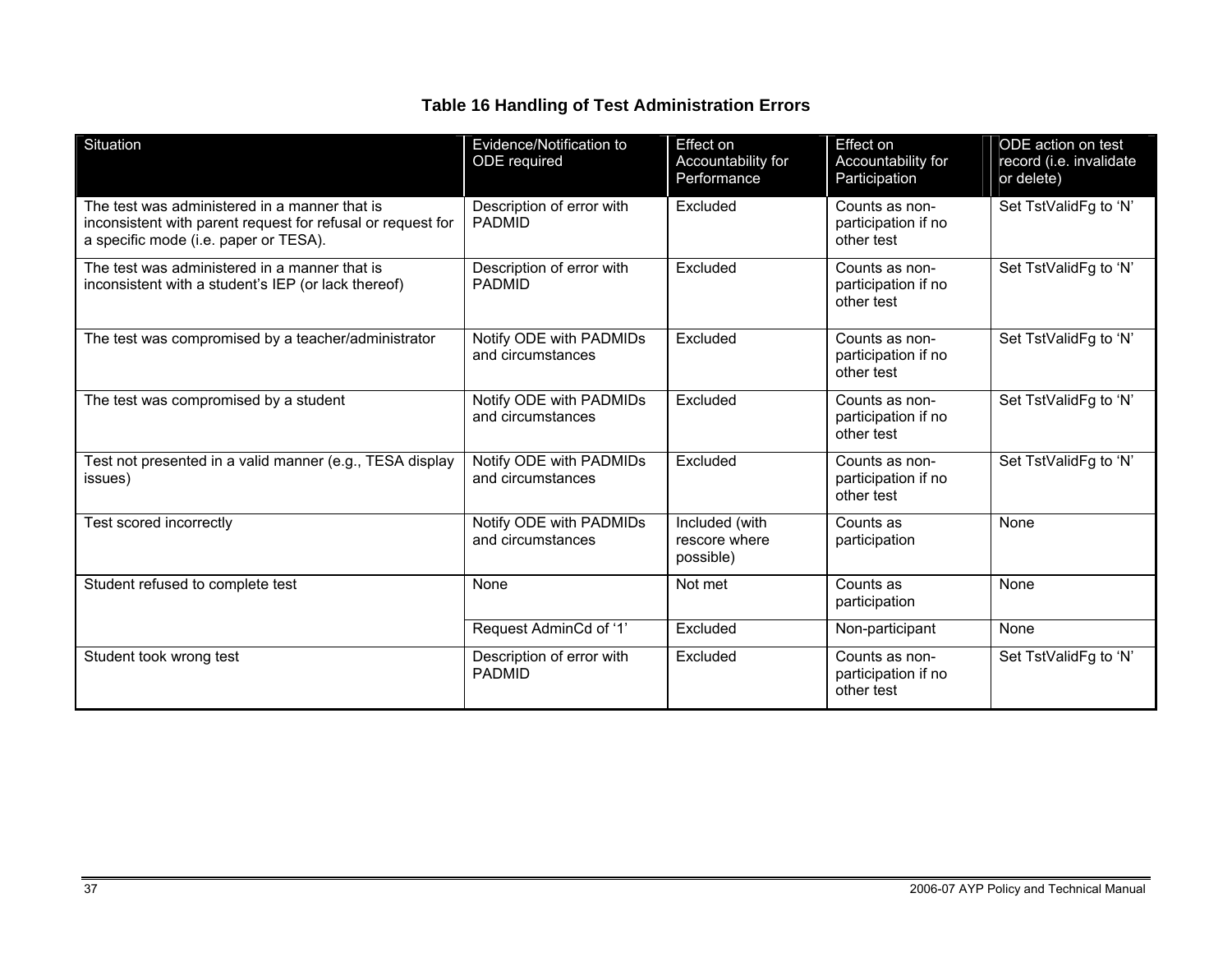**Table 17 Definition of TSTVALID Field 2006-07** 

| Valid<br><b>TSTVALID</b><br>values | <b>Test Type</b> | Applicable<br>Subjects                          | Definition                                                                                                                           | Valid<br>values<br>for PLG<br>or $PLB1$ | Valid<br>values<br>for<br>PL5G or<br>PL5B <sup>2</sup> | Valid Values<br>for CEXMOD <sup>3</sup>                            | Use in AYP<br>Participation<br>Denominator | Use in AYP<br>Participation<br>Numerator | Eligible for use<br>in AYP<br>Performance<br>Denominator |
|------------------------------------|------------------|-------------------------------------------------|--------------------------------------------------------------------------------------------------------------------------------------|-----------------------------------------|--------------------------------------------------------|--------------------------------------------------------------------|--------------------------------------------|------------------------------------------|----------------------------------------------------------|
| Y<br>(Yes, Valid<br>Attempt)       | Paper            | MA, RL, SC,<br>SS, WR                           | At least 10 items answered<br>per section for MA, RL, SC,<br>SS or Non-blank response<br>to prompt for WR<br>(SP Code <> "B" or "1") | D, M, E<br>$(8C$ for<br>WR)             | 1, 2, 3,<br>4, 5                                       | blank, 1, 3, 5,<br>6, 7                                            | Yes except<br>$CEXMOD = 6$                 | Yes except<br>CEXMOD =<br>1, 6, 7        | Yes except<br>$CEXMOD = 1,$<br>6, 7                      |
|                                    | <b>TESA</b>      | MA, RL, SC,<br>SS, WR                           | At least 5 items answered                                                                                                            | D, M, E<br>$(8C$ for<br>WR)             | 1, 2, 3,<br>4, 5                                       | blank, 1, 3, 5,<br>6, 7                                            | Yes except<br>$CEXMOD = 6$                 | Yes except<br>CEXMOD =<br>1, 6, 7        | Yes except<br>$CEXMOD = 1$ ,<br>6, 7                     |
|                                    | Extended         | Ext MA, Ext<br>RL, Ext WR,<br>Ext SC            | All items must be answered                                                                                                           | D, M, E                                 | 3, 4, 5                                                | blank, 1, 3, 5,<br>6, 7                                            | Yes except<br>$CEXMOD = 6$                 | Yes except<br>CEXMOD =<br>1, 6, 7        | Yes except<br>$CEXMOD = 1$ ,<br>6, 7                     |
| P<br>(Partial<br>Attempt)          | Paper            | MA, RL, SC,<br>SS (Not<br>applicable<br>for WR) | 1 to 9 items answered per<br>section for MA, RL, SC, SS<br>(Not applicable for WR)                                                   | $\mathsf{N}$                            | 0                                                      | blank, 3, 5, 6                                                     | Yes except<br>$CEXMOD = 6$                 | <b>No</b>                                | <b>No</b>                                                |
|                                    | <b>TESA</b>      | MA, RL, SC,<br>SS (Not<br>applicable<br>for WR) | Any incomplete (1 or more<br>responses but less than 5<br>responses) test for MA, RL,<br>SC, SS (Not applicable for<br>WR)           | N.                                      | 0                                                      | blank, 3, 5, 6                                                     | Yes, except<br>$CEXMOD = 6$                | <b>No</b>                                | <b>No</b>                                                |
|                                    | Extended         | Ext MA, Ext<br>RL, Ext WR,<br>Ext SC            | <b>NA</b>                                                                                                                            | <b>NA</b>                               | <b>NA</b>                                              | <b>NA</b>                                                          | <b>NA</b>                                  | <b>NA</b>                                | <b>NA</b>                                                |
| $\mathsf{N}$<br>(Non-<br>Attempt)  | Paper            | MA, RL, SC,<br>SS, WR                           | No items answered                                                                                                                    | N                                       | 0                                                      | 1, 3, 5, 6, 7,<br>8, 9 (If no<br>Admin Code,<br>Record<br>deleted) | Yes, except<br>$CEXMOD = 6$ ,<br>8, 9      | <b>No</b>                                | <b>No</b>                                                |
|                                    | <b>TESA</b>      |                                                 | Not applicable (NA)                                                                                                                  | <b>NA</b>                               | <b>NA</b>                                              | <b>NA</b>                                                          | <b>NA</b>                                  | <b>NA</b>                                | <b>NA</b>                                                |